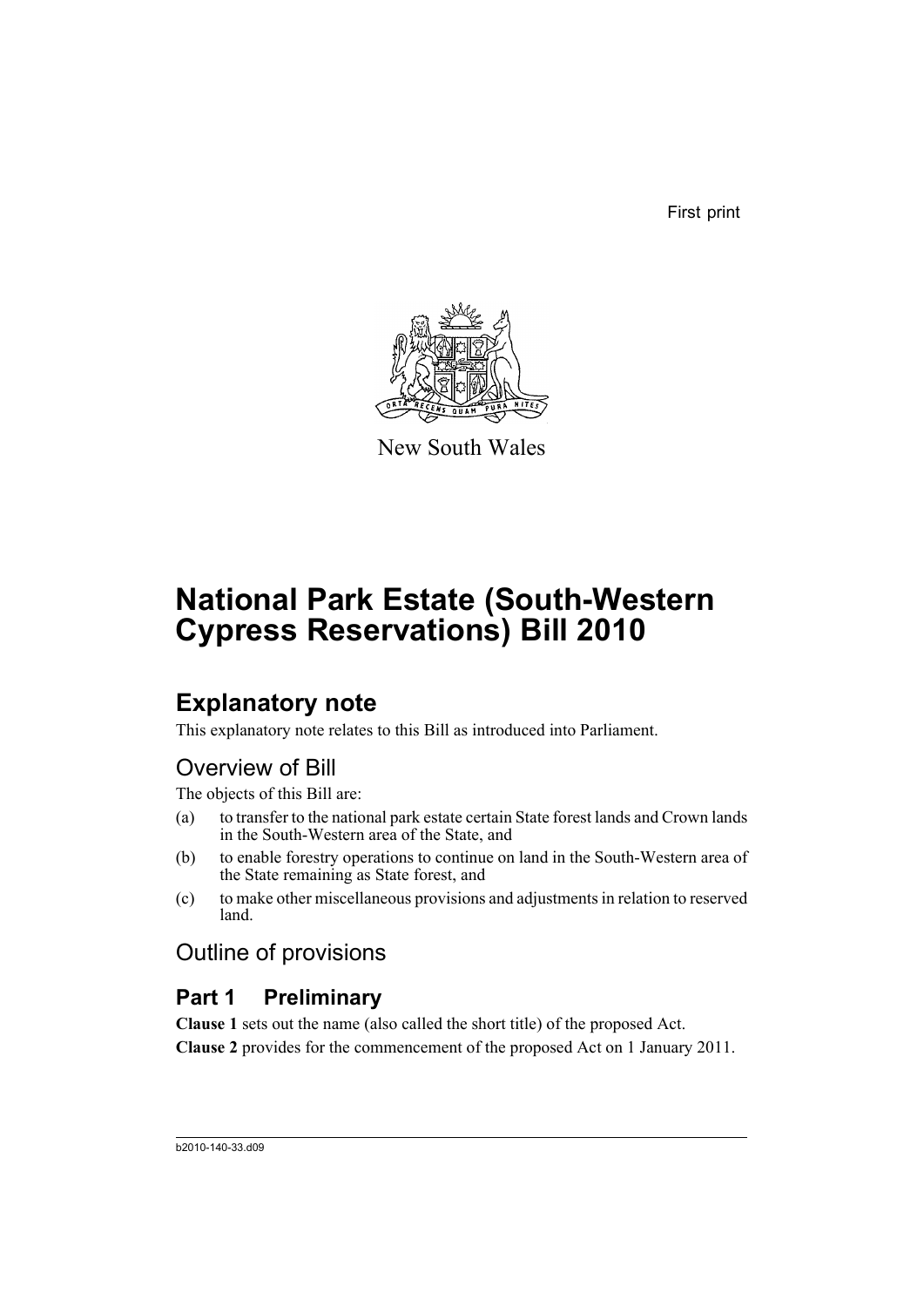Explanatory note

**Clause 3** defines certain words and expressions used in the proposed Act. The clause contains a map that sets out the South-Western area for the purposes of the proposed Act.

# **Part 2 Land transfers**

**Clause 4** revokes the dedication as State forest of lands that are to be reserved as national park, nature reserve or state conservation area, or are to be vested in the Minister for Climate Change and the Environment for the purposes of Part 11 of the *National Parks and Wildlife Act 1974*. The dedication of the lands specified in Schedules 1, 3 and 6 is revoked on 1 January 2011 and the dedication of the lands specified in Schedule 2 is revoked on 1 January 2012.

**Clause 5** reserves, on 1 January 2011, certain lands in revoked State forests as national park, nature reserve or state conservation area. The lands concerned are set out in Schedule 1.

**Clause 6** reserves, on 1 January 2012, certain lands in revoked State forests as national park or nature reserve. The lands concerned are set out in Schedule 2.

**Clause 7** vests, on 1 January 2011, certain lands in revoked State forests in the Crown as Crown land, which will be subject to the *Crown Lands Act 1989* (with an assessed preferred use for the purposes of nature conservation). The lands concerned are set out in Schedule 3.

**Clause 8** reserves, on 1 January 2011, certain Crown lands as national park, nature reserve or state conservation area. The lands concerned are set out in Part 1 of Schedule 4 (being general reservations) and in Part 2 of Schedule 4 (being land reserved as compensation for the revocation by clause 11 of the existing reservation relating to Merry Beach Caravan Park). Crown lands in the Brigalow and Nandewar area are also reserved as conservation zones under the *Brigalow and Nandewar Community Conservation Area Act 2005* by amendments to that Act contained in Schedule 7 to this Bill.

**Clause 9** reserves, on 1 January 2011, lands comprising Joulni Station, Willandra Lakes, as an addition to Mungo National Park and as Mungo State Conservation Area. The lands concerned are set out in Schedule 5.

**Clause 10** vests, on 1 January 2011, certain lands in revoked State forests in the Minister for Climate Change and the Environment for the purposes of Part 11 of the *National Parks and Wildlife Act 1974*. The lands concerned are set out in Schedule 6.

**Clause 11** revokes the reservation of certain land in Murramarang National Park that is used in connection with Merry Beach Caravan Park. On revocation, the land will become Crown land.

**Clause 12** makes provision for land with high conservation value in the Manna State Forest to be declared a special management zone under the *Forestry Act 1916*.

**Clause 13** requires a review to be carried out by 1 January 2012 of the status of land reserved as a state conservation area to determine which land should be retained as such reserved land because of the mineral values of the land and which should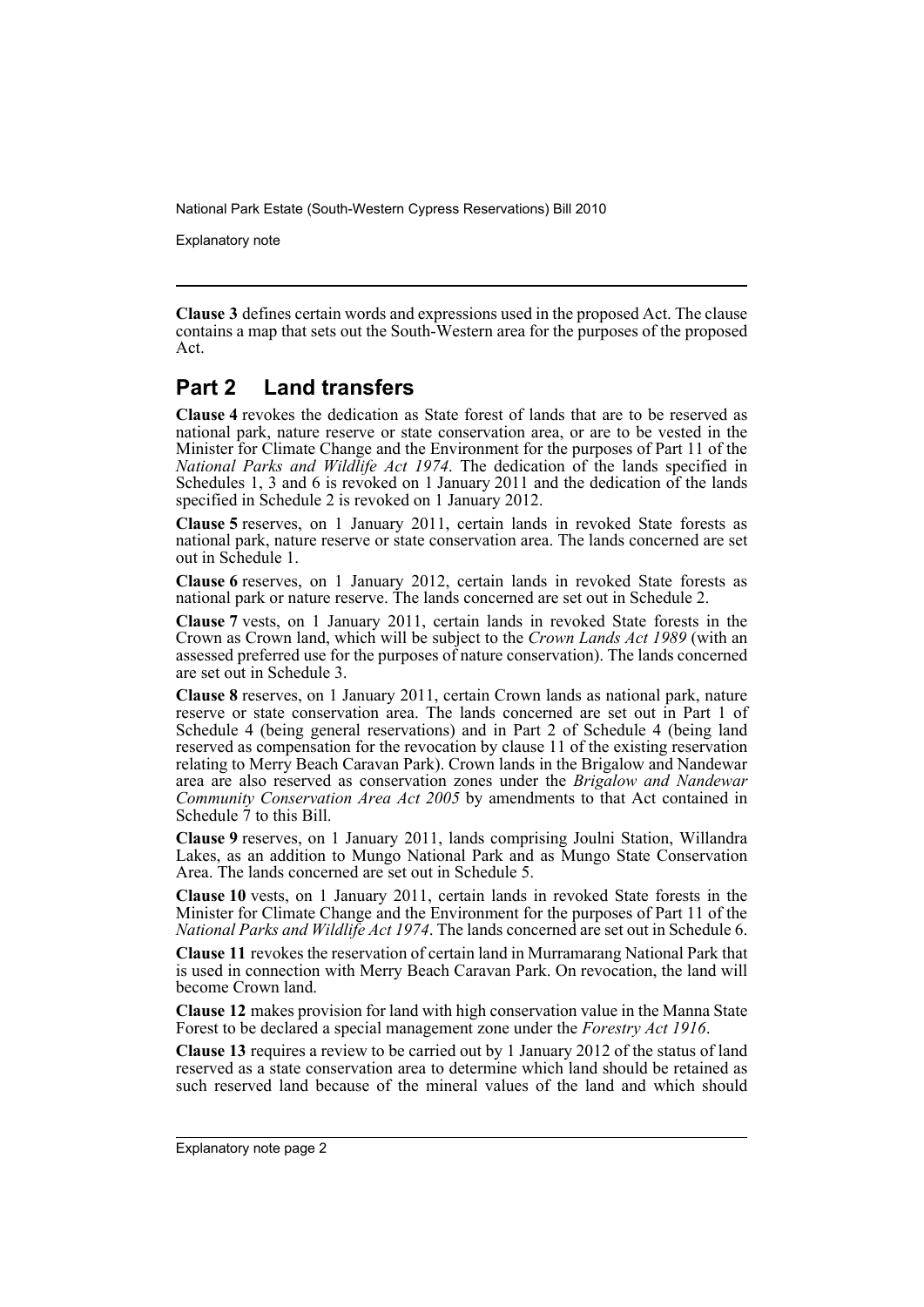Explanatory note

become national park. The decision is to be made by the joint determination of the Directors-General of the Department of Environment, Climate Change and Water and the Department of Industry and Investment.

**Clause 14** enables pending Aboriginal land claims over Crown land under the *Aboriginal Land Rights Act 1983* in relation to land reserved by Schedule 4 or 5 or by the amendments under Schedule 7 in the Brigalow and Nandewar area to continue to be dealt with as if the land had not been reserved. The reservation will be revoked if the land claims are granted.

**Clause 15** enables the Director-General of the Department of Environment, Climate Change and Water to adjust the descriptions of land in Schedules 1–6 in order to alter the boundaries of the land for the purposes of effective management of national park estate land and State forest land, to adjust boundaries to public roads, to adjust descriptions of easements or to provide a more detailed description of the boundaries of the land.

# **Part 3 Forestry operations on land remaining as State forest**

**Clause 16** defines certain words and expressions used in proposed Part 3. In particular, *South-Western forestry operations* is defined to mean *forestry operations* within the meaning of the *Forestry and National Park Estate Act 1998* to which Part 4 of that Act applies that are carried out in South-Western State forests.

**Clause 17** provides that an integrated forestry operations approval may be granted under Part 4 of the *Forestry and National Park Estate Act 1998* for South-Western forestry operations. The clause makes transitional arrangements to enable forestry operations to continue pending the granting of an approval.

# **Part 4 Miscellaneous**

**Clause 18** provides that the proposed Act binds the Crown.

**Clause 19** enables the making of regulations for the purposes of the proposed Act.

**Schedule 1** sets out the lands within State forests (whose dedication as State forest is revoked) that are, on 1 January 2011, reserved (to a depth of 100 metres) as national park, nature reserve or state conservation area.

**Schedule 2** sets out the lands within State forests (whose dedication as State forest is revoked) that are, on 1 January 2012, reserved (to a depth of 100 metres) as national park or nature reserve.

**Schedule 3** sets out the lands (whose dedication as State forest is revoked) that are, on 1 January 2011, vested in the Crown as Crown land and subject to the *Crown Lands Act 1989*.

**Schedule 4** sets out the Crown lands that are, on 1 January 2011, reserved as national park, nature reserve or state conservation area. Part 2 of the Schedule sets out the land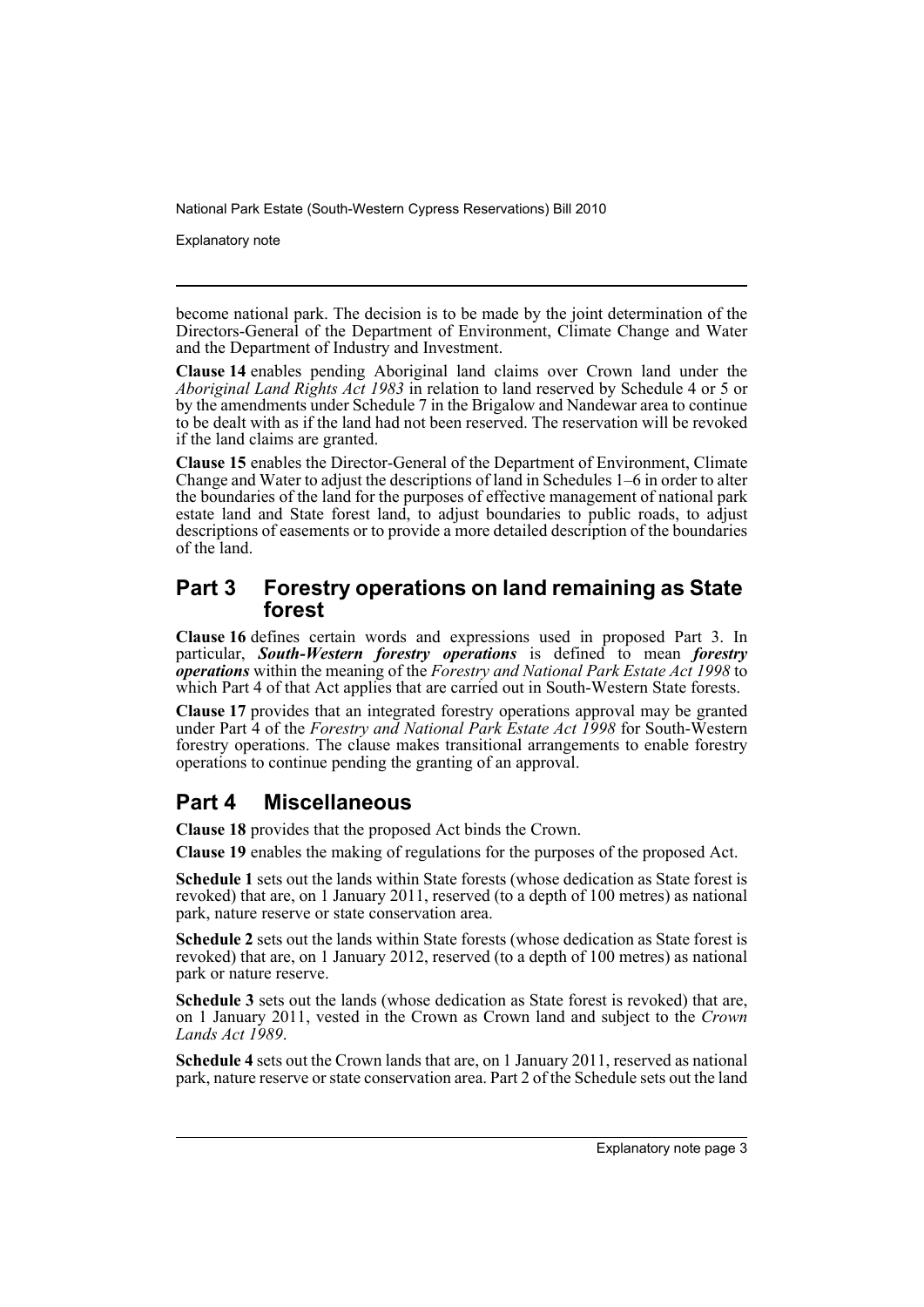Explanatory note

that is reserved in compensation for the revocation relating to Merry Beach Caravan Park.

**Schedule 5** sets out the Crown land comprising Joulni Station reserved as part of Mungo National Park and as Mungo State Conservation Area (subject to the western lands lease of land in the area to the Soil Conservation Commission).

**Schedule 6** sets out the lands (whose dedication as State forest is revoked) that are, on 1 January 2011, vested in the Minister for Climate Change and the Environment for the purposes of Part 11 of the *National Parks and Wildlife Act 1974*.

**Schedule 7** amends the *Brigalow and Nandewar Community Conservation Area Act 2005* to reserve Crown lands in the area under that Act (to a depth of 100 metres) as Zone 1 (Conservation and recreation), Zone 2 (Conservation and Aboriginal culture) and Zone 3 (Conservation, recreation and mineral extraction). The reservations take effect on 1 January 2011, but are subject to the determination of pending Aboriginal land claims.

**Schedule 8** makes ancillary and special provisions with respect to land transferred under the proposed Act.

**Schedule 9** sets out amendments to other Acts.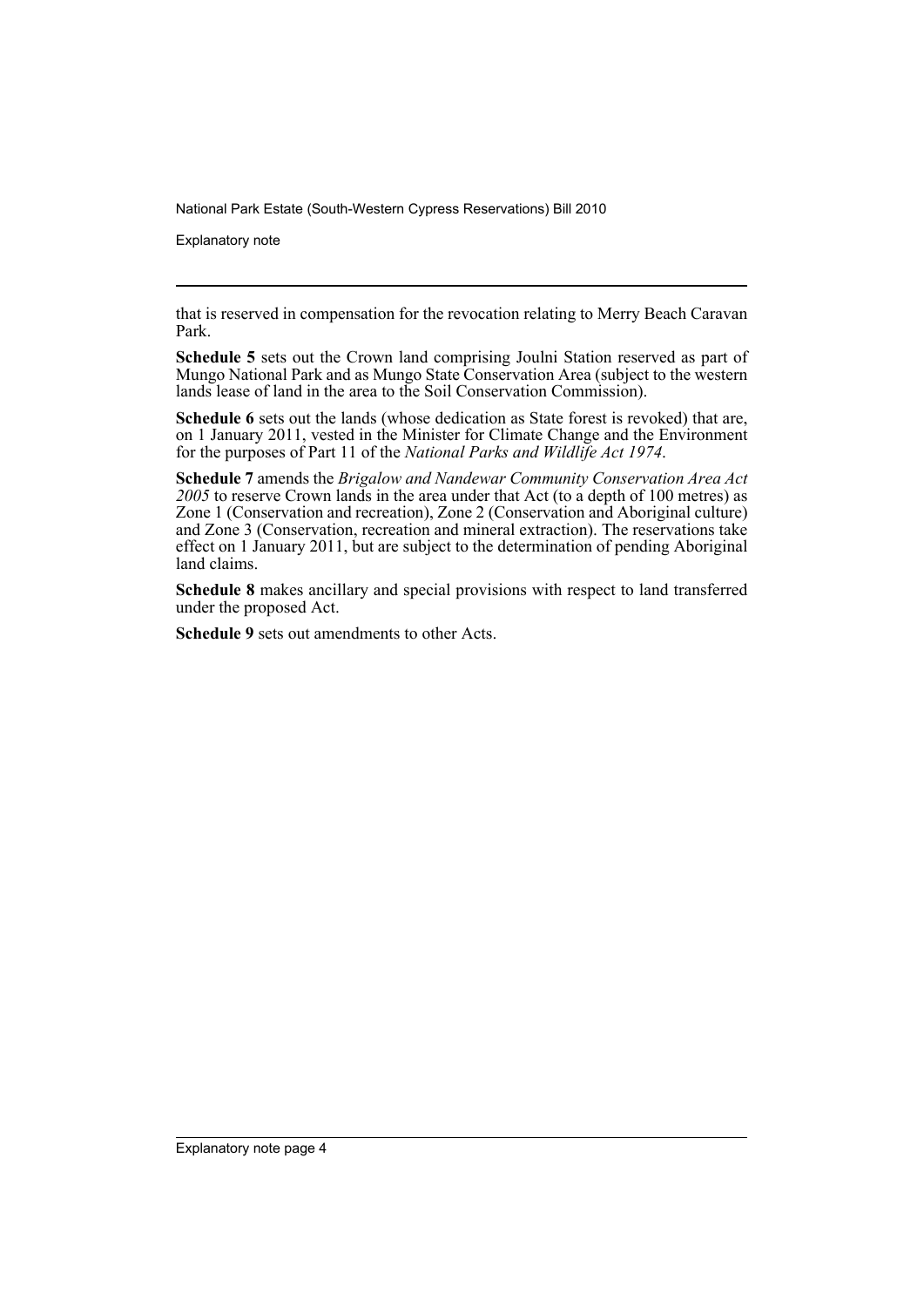First print



New South Wales

# **National Park Estate (South-Western Cypress Reservations) Bill 2010**

# **Contents**

|   |                                                                                                                         | Page                                        |
|---|-------------------------------------------------------------------------------------------------------------------------|---------------------------------------------|
|   |                                                                                                                         |                                             |
|   | Name of Act                                                                                                             |                                             |
| 2 | Commencement                                                                                                            | 2                                           |
| 3 | Definitions                                                                                                             | 2                                           |
|   |                                                                                                                         |                                             |
| 4 | <b>Revocation of State forests</b>                                                                                      | 4                                           |
| 5 | Reservation of former State forests as national<br>park, nature reserve or state conservation area on<br>1 January 2011 | 4                                           |
| 6 | Reservation of former State forests as national park<br>or nature reserve on 1 January 2012                             | 5                                           |
| 7 | Former State forests to be subject to Crown Lands<br>Act 1989 on 1 January 2011                                         | 5                                           |
| 8 | Reservation of Crown land as national park, nature<br>reserve or state conservation area on 1 January 2011              | 5                                           |
|   |                                                                                                                         | <b>Preliminary</b><br><b>Land transfers</b> |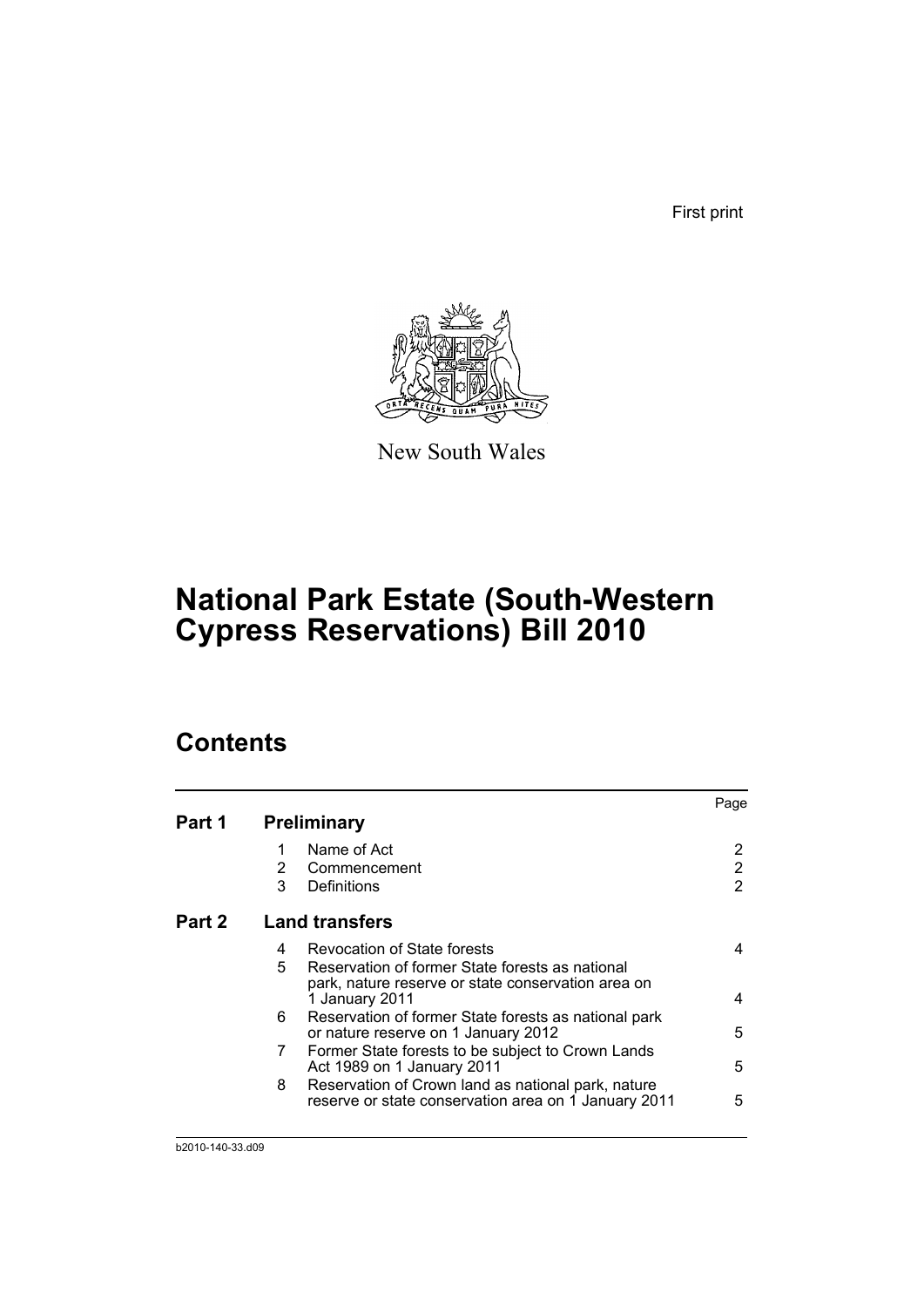Contents

|                   |         |                                                                                                            | Page |
|-------------------|---------|------------------------------------------------------------------------------------------------------------|------|
|                   | 9<br>10 | Reservation of Joulni Station, Willandra Lakes<br>Vesting in NPW Minister of former State forests on       | 6.   |
|                   | 11      | 1 January 2011                                                                                             | 6    |
|                   |         | Revocation in Murramarang National Park relating<br>to Merry Beach Caravan Park                            | 6    |
|                   | 12      | Area in Manna State Forest to become special<br>management zone                                            | 7    |
|                   | 13      | Review of classification as state conservation area                                                        | 7    |
|                   | 14      | Land subject to Aboriginal land claims                                                                     | 8    |
|                   | 15      | Adjustment of description of land transferred to<br>national park estate                                   | 8    |
| Part <sub>3</sub> |         | Forestry operations on land remaining as<br><b>State forest</b>                                            |      |
|                   | 16      | Definitions                                                                                                | 11   |
|                   | 17      | Integrated forestry operations approval for<br>South-Western forestry operations                           | 11   |
|                   |         |                                                                                                            |      |
| Part 4            |         | <b>Miscellaneous</b>                                                                                       |      |
|                   | 18      | Act to bind Crown                                                                                          | 13   |
|                   | 19      | Regulations                                                                                                | 13   |
| <b>Schedule 1</b> |         | State forests reserved as national park,<br>nature reserve or state conservation area<br>on 1 January 2011 | 14   |
| <b>Schedule 2</b> |         | State forests reserved as national park                                                                    |      |
| <b>Schedule 3</b> |         | or nature reserve on 1 January 2012                                                                        | 19   |
|                   |         | State forests made subject to Crown<br>Lands Act 1989 on 1 January 2011                                    | 20   |
| <b>Schedule 4</b> |         | Crown land reserved as national park,                                                                      |      |
|                   |         | nature reserve or state conservation área<br>on 1 January 2011                                             | 21   |
| <b>Schedule 5</b> |         | Joulni Station, Willandra Lakes, added                                                                     |      |
|                   |         | to Mungo National Park or Mungo State<br><b>Conservation Area</b>                                          | 23   |
| <b>Schedule 6</b> |         | State forests vested in NPW Minister on<br>1 January 2011                                                  | 24   |
| <b>Schedule 7</b> |         | Amendment of Brigalow and Nandewar<br><b>Community Conservation Area Act2005</b><br><b>No 56</b>           | 25   |
| <b>Schedule 8</b> |         | Land transfers-ancillary and special<br>provisions                                                         | 30   |
| Schedule 9        |         | <b>Amendment of Acts</b>                                                                                   | 35   |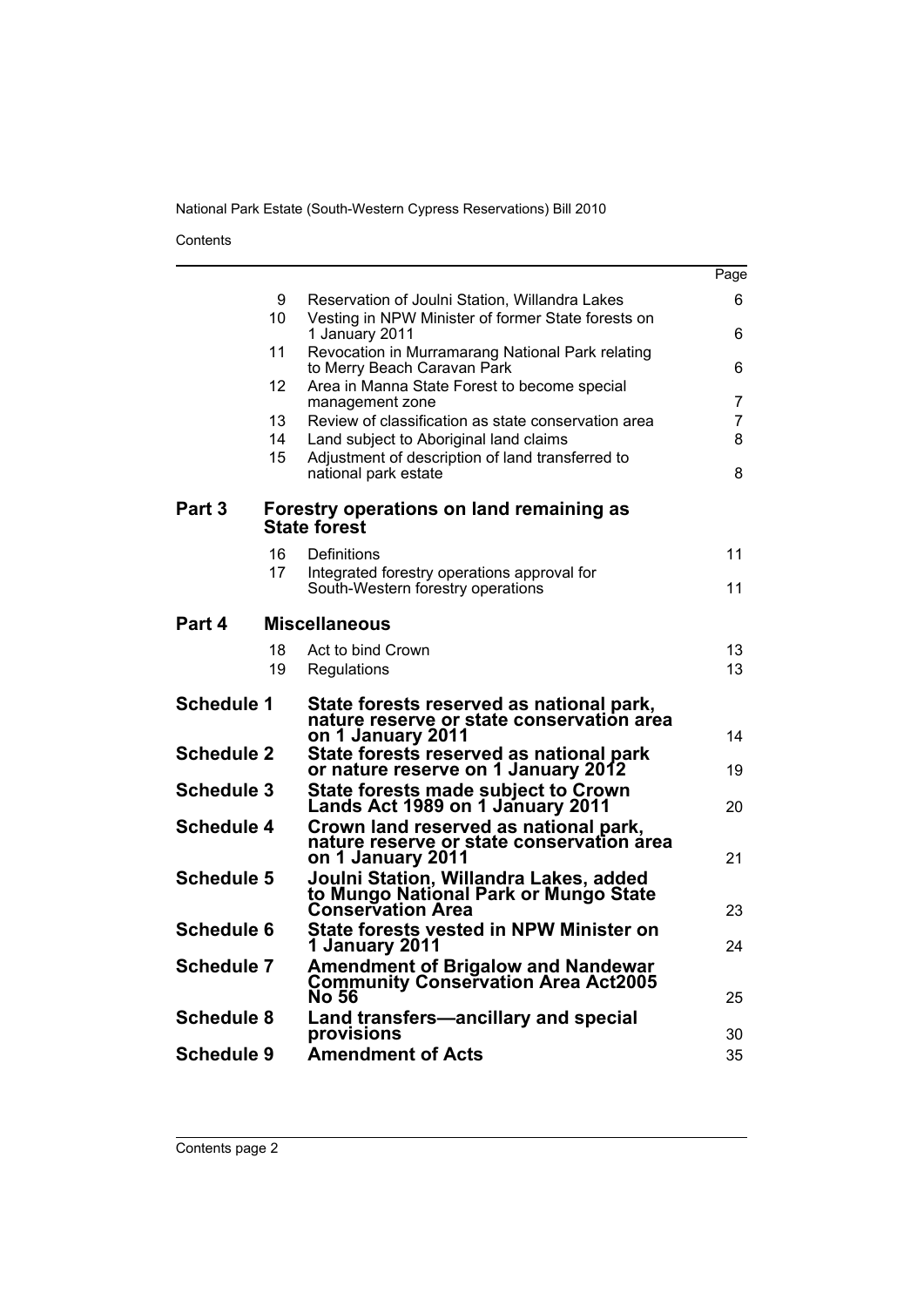

New South Wales

# **National Park Estate (South-Western Cypress Reservations) Bill 2010**

No , 2010

# **A Bill for**

An Act to transfer certain State forest land in the South-Western area to the national park estate; to make provisions with respect to forestry operations in that area; and for other purposes.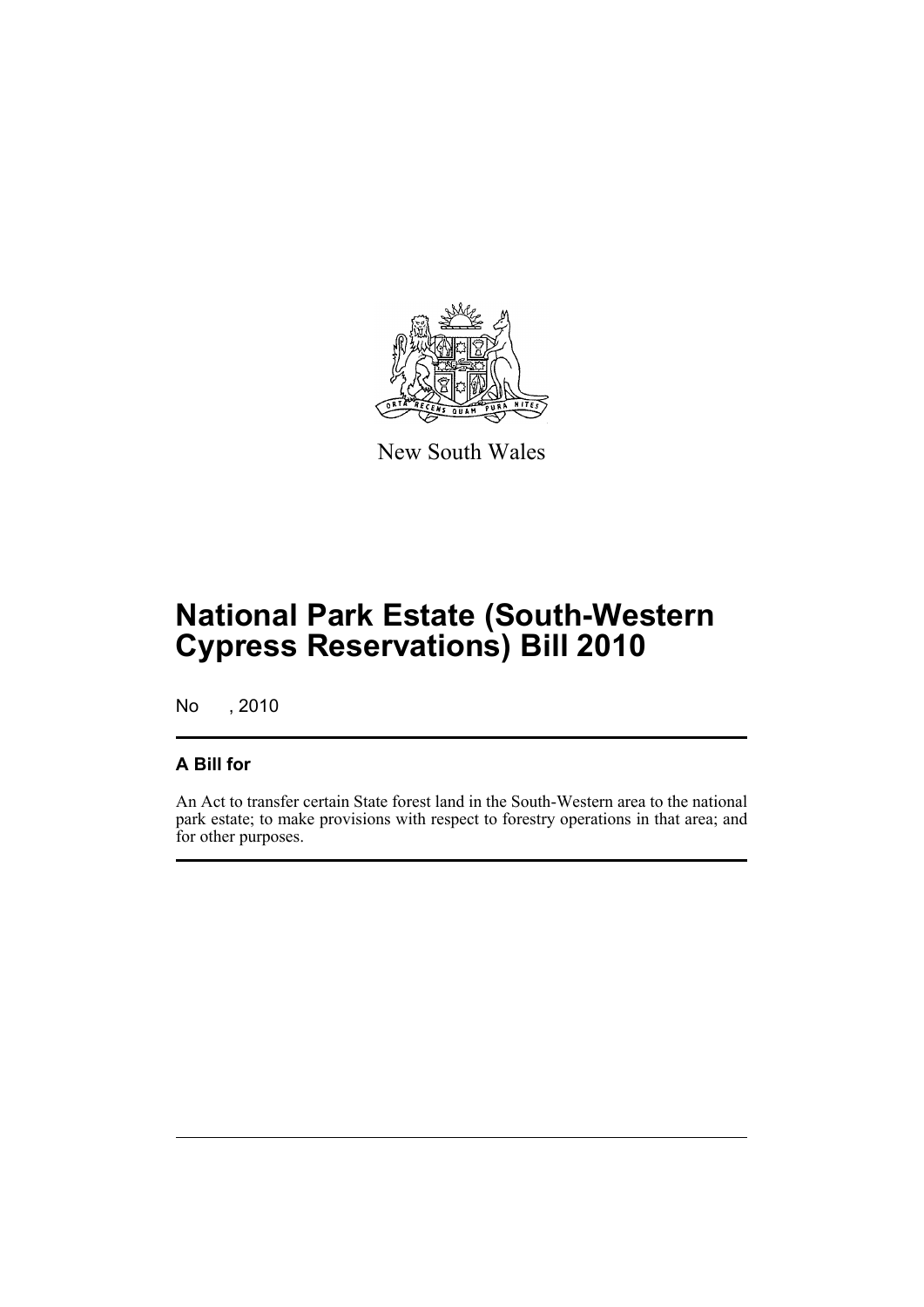Part 1 Preliminary

<span id="page-7-3"></span><span id="page-7-2"></span><span id="page-7-1"></span><span id="page-7-0"></span>

| The Legislature of New South Wales enacts: |     |                                                                                                                                                                                           | 1                   |
|--------------------------------------------|-----|-------------------------------------------------------------------------------------------------------------------------------------------------------------------------------------------|---------------------|
| Part 1                                     |     | <b>Preliminary</b>                                                                                                                                                                        | 2                   |
| 1                                          |     | Name of Act                                                                                                                                                                               |                     |
|                                            |     | This Act is the National Park Estate (South-Western Cypress<br>Reservations) Act 2010.                                                                                                    | $\overline{4}$<br>5 |
| $\mathbf{2}$                               |     | <b>Commencement</b>                                                                                                                                                                       | 6                   |
|                                            |     | This Act commences on 1 January 2011.                                                                                                                                                     | 7                   |
| 3                                          |     | <b>Definitions</b>                                                                                                                                                                        |                     |
|                                            | (1) | In this Act:                                                                                                                                                                              | 9                   |
|                                            |     | <b>Crown land</b> has the same meaning as it has in the Crown Lands<br>Act 1989.                                                                                                          | 10<br>11            |
|                                            |     | <b>NPW Minister</b> means the Minister administering Divisions 1 and 2 of<br>Part 4 of the National Parks and Wildlife Act 1974.                                                          | 12<br>13            |
|                                            |     | <b>South-Western area</b> means the area of the State shown in the map at the<br>end of this section.                                                                                     | 14<br>15            |
|                                            |     | <b>State forest</b> means land dedicated under the <i>Forestry Act 1916</i> (or under<br>the former <i>Forestry Act 1909</i> ) as a State forest, being a dedication that<br>is in force. | 16<br>17<br>18      |
|                                            | (2) | Notes included in this Act do not form part of this Act.                                                                                                                                  | 19                  |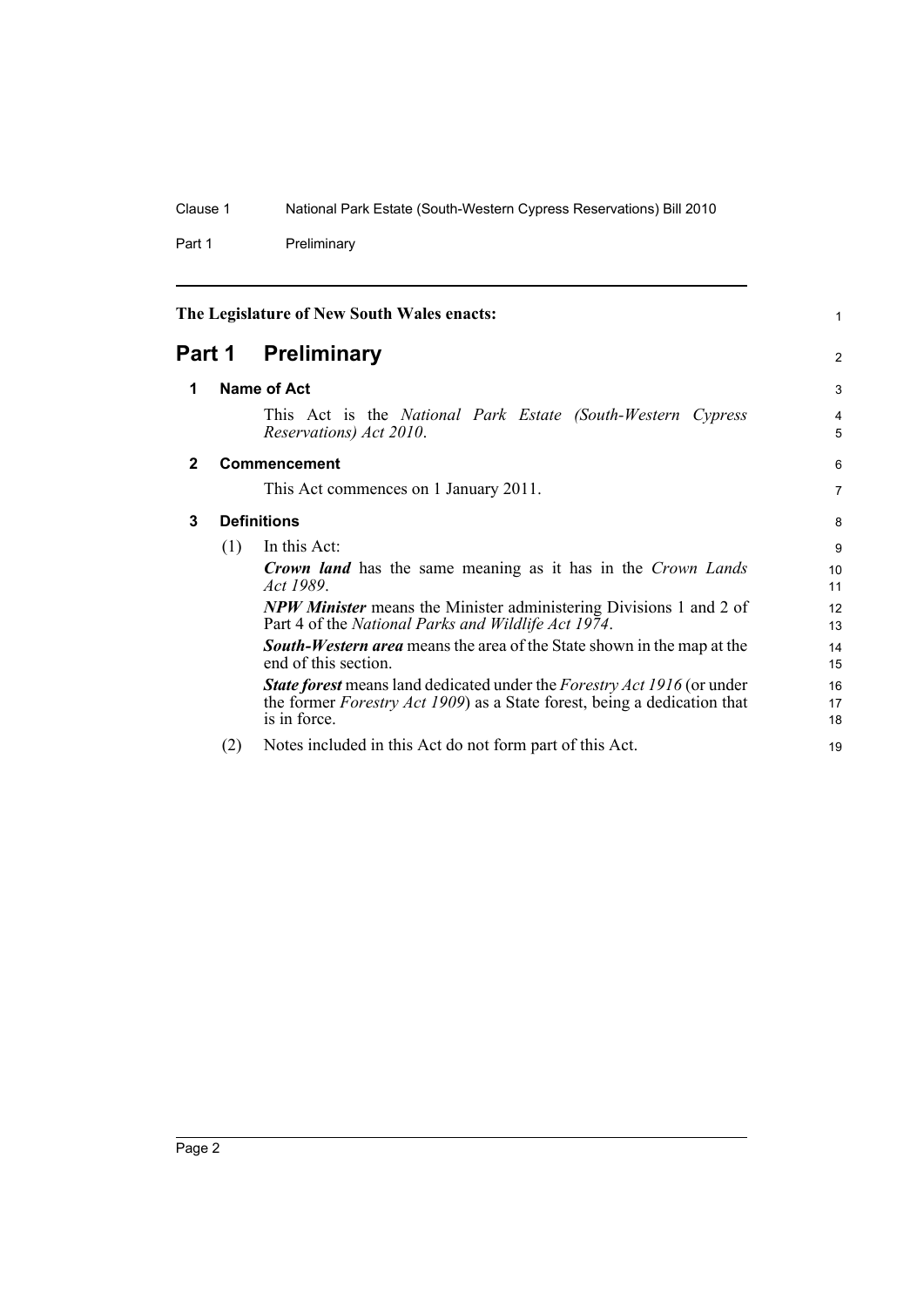



Preliminary **Preliminary Part 1** 



Page 3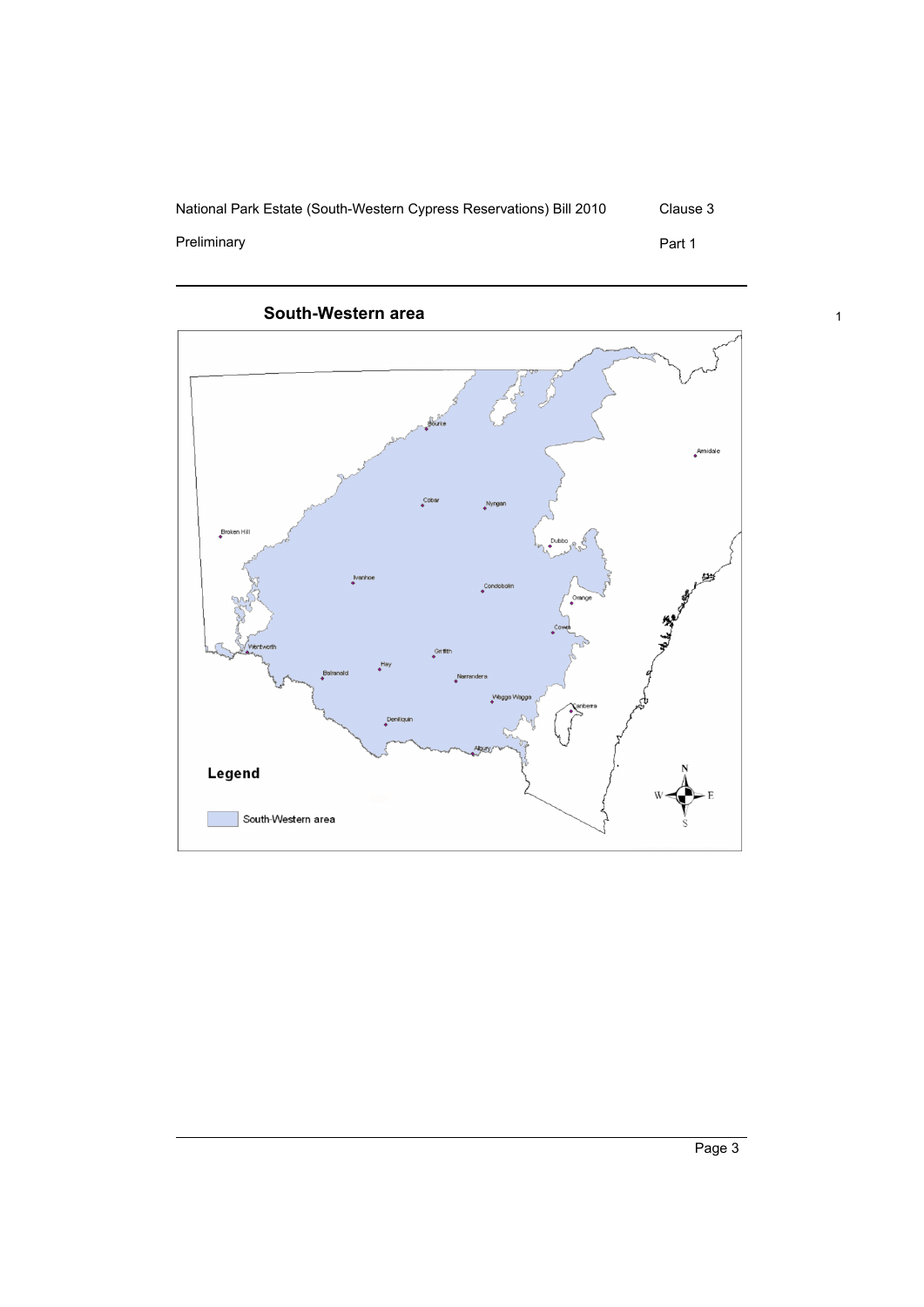Part 2 Land transfers

<span id="page-9-1"></span><span id="page-9-0"></span>

## **4 Revocation of State forests**

- (1) The dedication as State forest of:
	- (a) the lands described in Schedules 1, 3 and 6 is revoked on 1 January 2011, and

1

- (b) the lands described in Schedule 2 is revoked on 1 January 2012.
- (2) Any notifications under section 19A of the *Forestry Act 1916* that declare, as national forests, areas of State forests whose dedication is revoked by subsection (1) are also revoked by this Act on the date the dedication is revoked, but only to the extent to which they relate to national forests, or parts of national forests, situated within the lands referred to in that subsection.
- (3) Any notices under section 21A of the *Forestry Act 1916* that declare, as special management zones, areas of State forests whose dedication is revoked by subsection (1) are also revoked by this Act on the date the dedication is revoked, but only to the extent to which they relate to special management zones, or parts of special management zones, situated within the lands referred to in that subsection.
- (4) Any notices under section 25A of the *Forestry Act 1916* that set apart, as flora reserves, areas of State forests whose dedication is revoked by subsection (1) are also revoked by this Act on the date the dedication is revoked, but only to the extent to which they relate to flora reserves, or parts of flora reserves, situated within the lands referred to in that subsection.
- (5) This section has effect in respect of all land below the surface of land described in a Schedule to this Act even if the reservation is limited to a depth of 100 metres below the surface of the land.

#### <span id="page-9-2"></span>**5 Reservation of former State forests as national park, nature reserve or state conservation area on 1 January 2011**

- (1) The lands described in Schedule 1 are, on 1 January 2011, reserved under the *National Parks and Wildlife Act 1974* as, or as part of, national park, nature reserve or state conservation area (as indicated in that Schedule).
- (2) Subsection (1) does not apply to any land described in Schedule 1 that is also described in Schedule 6.

**Note.** Crown lands in the Brigalow and Nandewar area are also reserved as conservation zones under the *Brigalow and Nandewar Community Conservation Area Act 2005* by amendments to that Act contained in Schedule 7.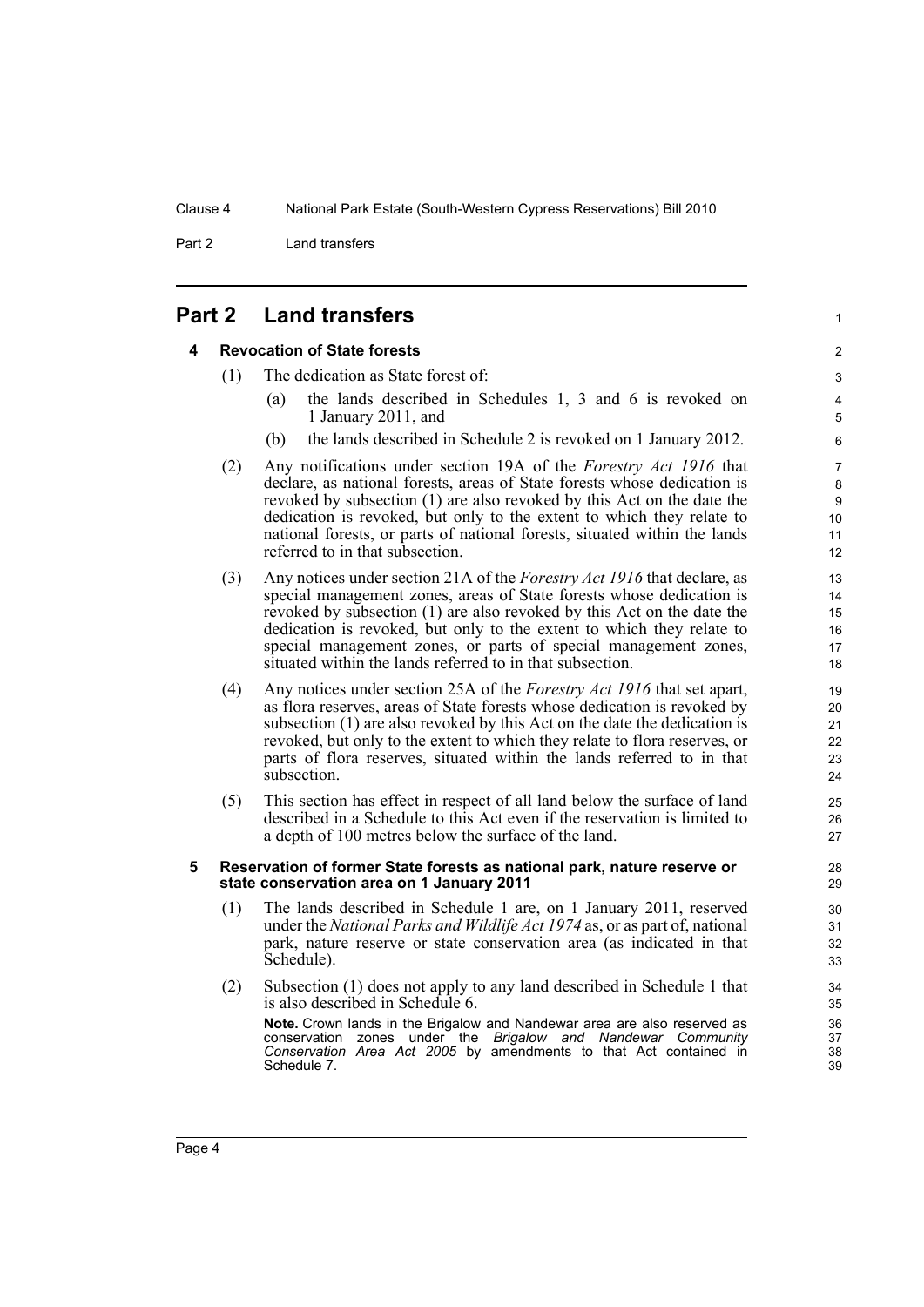Land transfers Part 2

<span id="page-10-2"></span><span id="page-10-1"></span><span id="page-10-0"></span>

| 6 | Reservation of former State forests as national park or nature reserve on<br>1 January 2012 |                                                                                                                    |                                                                                                                                                                                                                                                                                           |                          |
|---|---------------------------------------------------------------------------------------------|--------------------------------------------------------------------------------------------------------------------|-------------------------------------------------------------------------------------------------------------------------------------------------------------------------------------------------------------------------------------------------------------------------------------------|--------------------------|
|   | (1)                                                                                         |                                                                                                                    | The lands described in Schedule 2 are, on 1 January 2012, reserved<br>under the National Parks and Wildlife Act 1974 as, or as part of, national<br>park or nature reserve (as indicated in that Schedule).                                                                               | 3<br>$\overline{4}$<br>5 |
|   | (2)                                                                                         | Land described in Schedule 2 cannot be disposed of or leased under the<br>Forestry Act 1916 before 1 January 2012. |                                                                                                                                                                                                                                                                                           |                          |
|   | (3)                                                                                         |                                                                                                                    | The following licences and permits cannot be issued or renewed in<br>respect of land described in Schedule 2 before 1 January 2012, without<br>the approval of the Director-General of the Department of Environment,<br>Climate Change and Water:                                        | 8<br>9<br>10<br>11       |
|   |                                                                                             | (a)                                                                                                                | a products licence under section 27B of the <i>Forestry Act 1916</i> ,                                                                                                                                                                                                                    | 12                       |
|   |                                                                                             | (b)                                                                                                                | a forest materials licence under section 27C of the Forestry Act<br>1916,                                                                                                                                                                                                                 | 13<br>14                 |
|   |                                                                                             | (c)                                                                                                                | a grazing permit under section 31 of the <i>Forestry Act 1916</i> ,                                                                                                                                                                                                                       | 15                       |
|   |                                                                                             | (d)                                                                                                                | an occupation permit under section 31 of the Forestry Act 1916,                                                                                                                                                                                                                           | 16                       |
|   |                                                                                             | (e)                                                                                                                | a special purposes permit under section 32F of the Forestry<br>Act 1916.                                                                                                                                                                                                                  | 17<br>18                 |
|   | (4)                                                                                         |                                                                                                                    | An approval under subsection $(3)$ may be given in respect of a particular<br>licence or permit or in respect of licences or permits of a particular kind.                                                                                                                                | 19<br>20                 |
|   | (5)                                                                                         |                                                                                                                    | Subsection (1) does not apply to any land described in Schedule 2 that<br>is also described in Schedule 6.                                                                                                                                                                                | 21<br>22                 |
| 7 |                                                                                             | 1 January 2011                                                                                                     | Former State forests to be subject to Crown Lands Act 1989 on                                                                                                                                                                                                                             | 23<br>24                 |
|   | (1)                                                                                         |                                                                                                                    | The lands described in Schedule 3 are, on 1 January 2011, vested in the<br>Crown as Crown land and are subject to the Crown Lands Act 1989.                                                                                                                                               | 25<br>26                 |
|   | (2)                                                                                         |                                                                                                                    | The lands described in Schedule 3 are to be dealt with under the Crown<br>Lands Act 1989 as if the preferred use of the lands had been assessed<br>under Part 3 of that Act as use for nature conservation or for other<br>purposes compatible with the environmental values of the land. | 27<br>28<br>29<br>30     |
| 8 |                                                                                             |                                                                                                                    | Reservation of Crown land as national park, nature reserve or state<br>conservation area on 1 January 2011                                                                                                                                                                                | 31<br>32                 |
|   |                                                                                             |                                                                                                                    | The lands described in Schedule 4 are, on 1 January 2011, reserved<br>under the National Parks and Wildlife Act 1974 as, or as part of, national                                                                                                                                          | 33<br>34                 |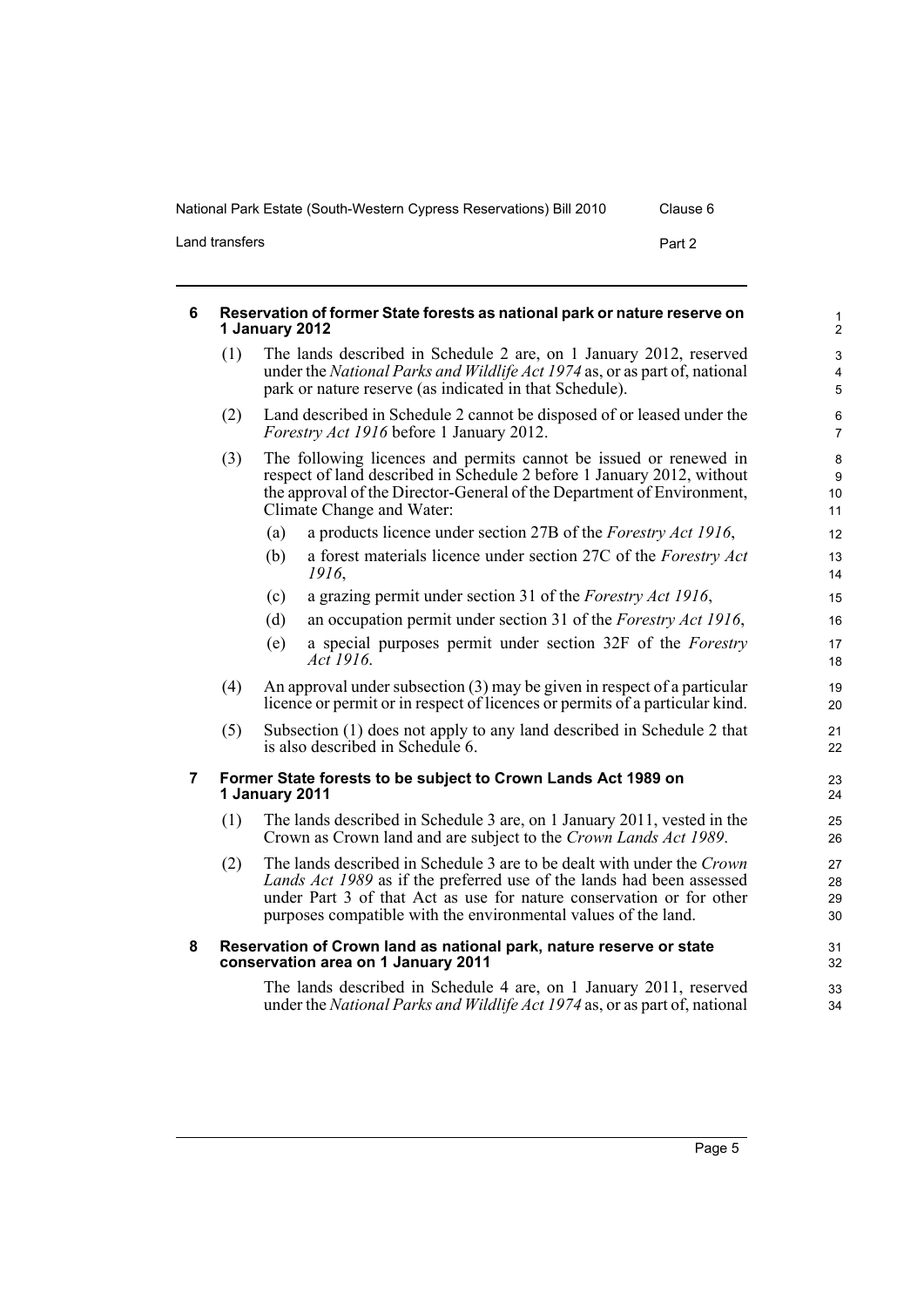Part 2 Land transfers

park, nature reserve or state conservation area (as indicated in that Schedule).

**Note.** Schedule 4 contains 2 Parts:

Part 1—General, and

Part 2—Compensatory reservation for revocation relating to Merry Beach Caravan Park.

#### <span id="page-11-0"></span>**9 Reservation of Joulni Station, Willandra Lakes**

The lands described in Schedule 5 are reserved, on 1 January 2011, as part of national park or state conservation area (as indicated in that Schedule).

#### <span id="page-11-1"></span>**10 Vesting in NPW Minister of former State forests on 1 January 2011**

- (1) The lands described in Schedule 6 vest, on 1 January 2011, in the NPW Minister on behalf of the Crown for the purposes of Part 11 of the *National Parks and Wildlife Act 1974* for an estate in fee simple, freed and discharged from:
	- (a) all trusts, obligations, estates, interests, rights of way or other easements, and
	- (b) any dedication, reservation, Crown grant or vesting to which the lands were subject, and any such dedication, reservation, grant or vesting is revoked.
- (2) Despite subsection (1), the lands described in Schedule 6 are not freed and discharged from:
	- (a) any perpetual lease, special lease or term lease within the meaning of the *Crown Lands (Continued Tenures) Act 1989* (or from rights or interests arising under an incomplete purchase within the meaning of that Act), or
	- (b) any lease under the *Western Lands Act 1901*,

to which the lands were subject immediately before their vesting under this section.

## <span id="page-11-2"></span>**11 Revocation in Murramarang National Park relating to Merry Beach Caravan Park**

(1) The reservation under the *National Parks and Wildlife Act 1974* as national park of the following land that is part of Murramarang National Park is revoked:

An area of about 6.5 hectares, being the land edged red on the diagram catalogued Misc R00107 (Edition 1) in the Department of Environment, Climate Change and Water, subject to the variations or exceptions noted on that diagram.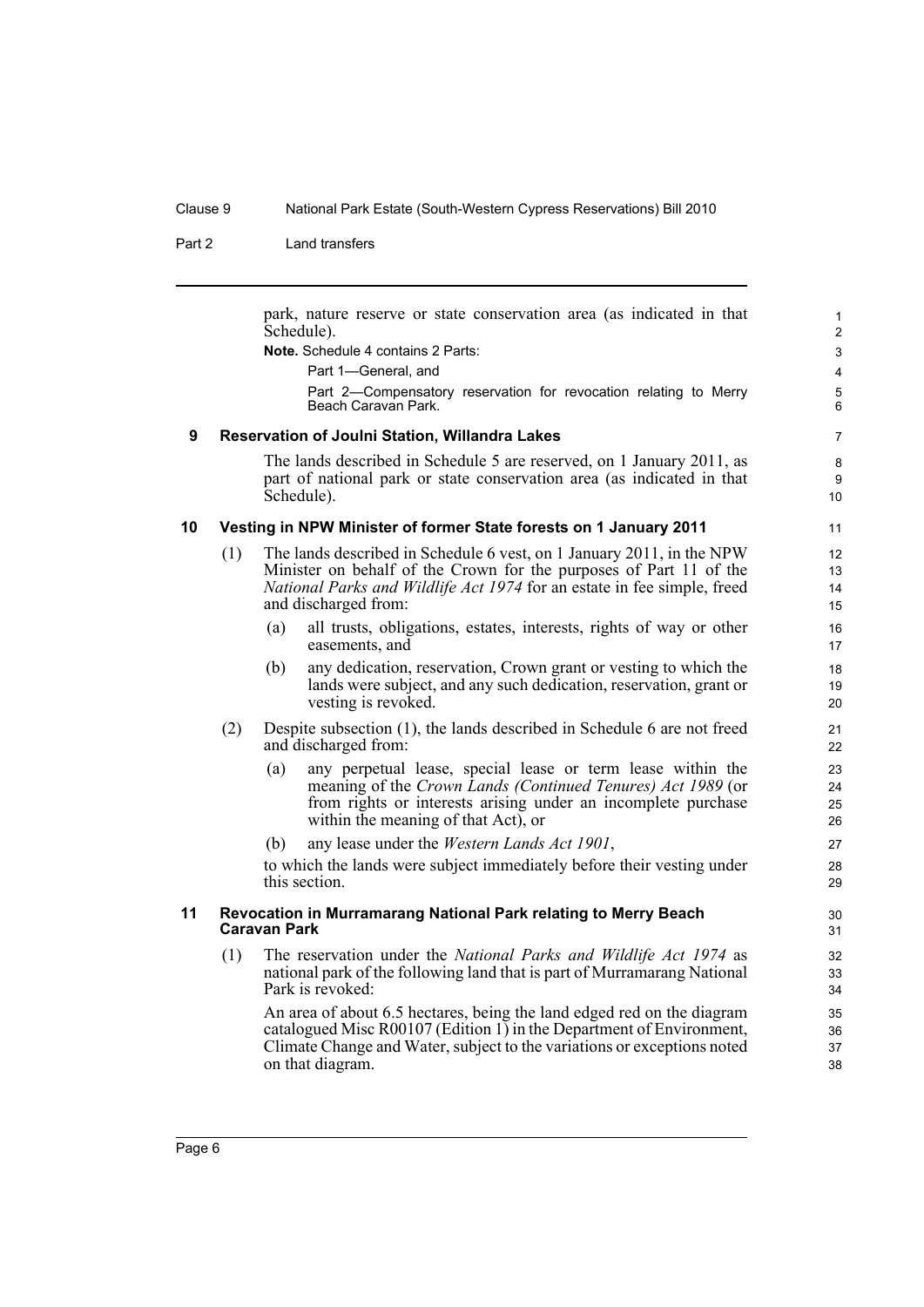Land transfers Part 2

- (2) On the revocation of the reservation as national park of the land described in subsection (1), that land vests in the Crown for an estate in fee simple subject to the *Crown Lands Act 1989*, freed and discharged from:
	- (a) all trusts, obligations, estates, interests, rights of way or other easements, and
	- (b) any dedication, reservation, Crown grant or vesting to which the land was subject, and any such dedication, reservation, grant or vesting is revoked.
- (3) An adjustment of the description of land in subsection (1) may be made under section 15, and for that purpose a notice under that section may amend the description in subsection (1). The adjustment may be made for the purpose of revoking the reservation of land lawfully occupied by caravans in addition to the other purposes for which an adjustment may be made under section 15.

## <span id="page-12-0"></span>**12 Area in Manna State Forest to become special management zone**

The Minister administering the *Forestry Act 1916* is, before 1 January 2013, to declare an area of land within Manna State Forest to be a special management zone under section 21A of the *Forestry Act 1916*, being an area of land that the Minister and the NPW Minister agree is of high conservation value (including Aboriginal cultural heritage value).

## <span id="page-12-1"></span>**13 Review of classification as state conservation area**

- (1) This section applies to land described in Schedule 1, 2, 4 or 5 that is reserved by this Act as state conservation area.
- (2) The Director-General of the Department of Environment, Climate Change and Water and the Director-General of the Department of Industry and Investment are required to conduct a joint review, before 1 January 2012, of the status of the land to which this section applies.
- (3) The review is to determine which areas of the land should remain as state conservation area and which areas of the land should be reserved as national park, having regard to evidence of the mineral values of the land. The determination (and the reasons for the determination) are required to be publicly notified by those Directors-General.
- (4) On 1 January 2012, the land to which this section applies (other than any land which it is determined under subsection (3) should remain as state conservation area) is taken to be reserved as national park under the relevant Schedule to this Act (and the reservation of the land as state conservation area is revoked).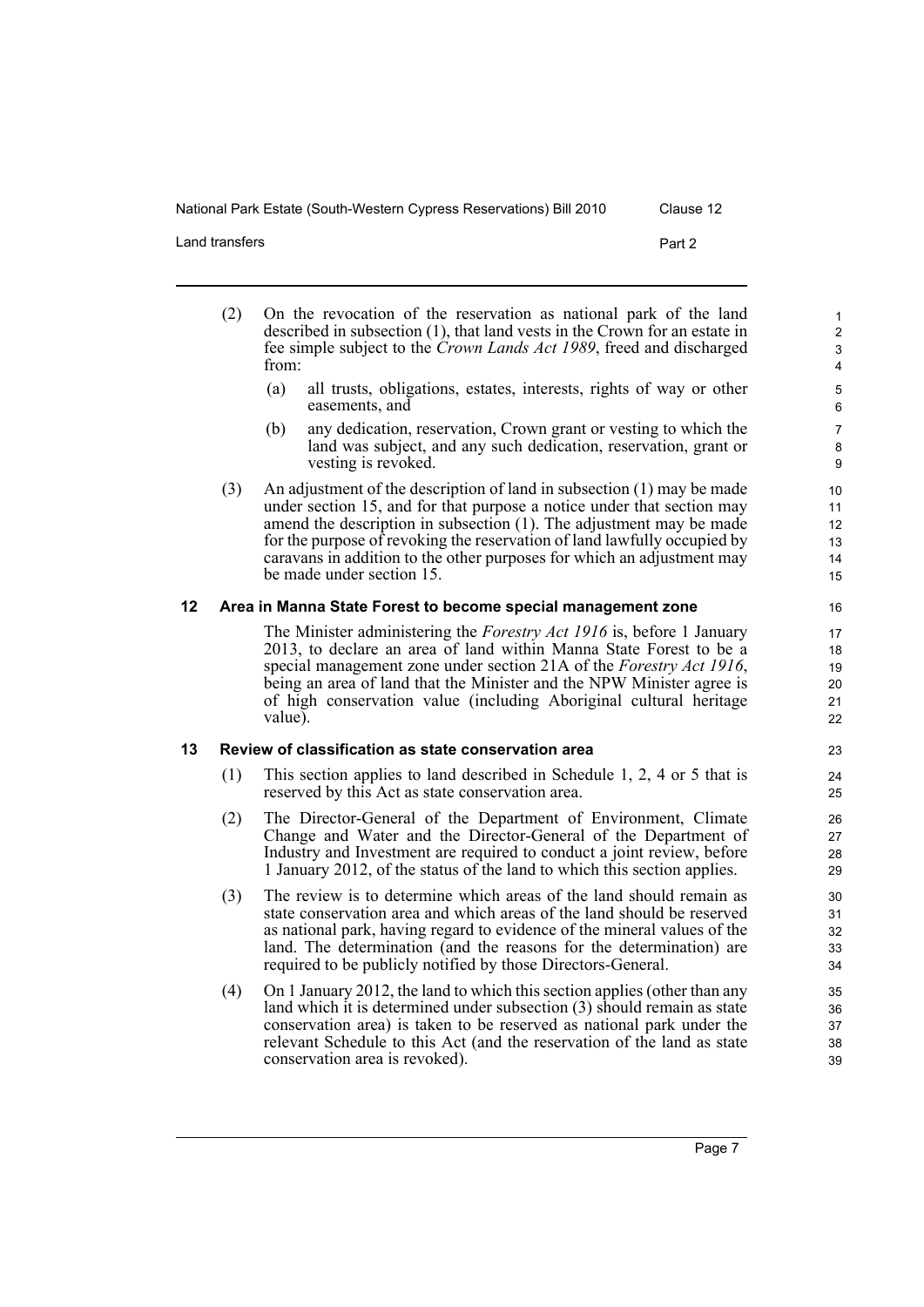Part 2 Land transfers

(5) A determination under this section may apply to part only of a particular description of land in a relevant Schedule.

(6) The Director-General of the Department of Environment, Climate Change and Water may, by notice published on the NSW legislation website, amend a relevant Schedule to this Act to include in a reservation of land effected by the operation of subsection (4) particulars of its reservation as national park on 1 January 2012, including the name of the national park concerned. **Note.** Schedule 7 contains an amendment to the *Brigalow and Nandewar Community Conservation Area Act 2005* that requires a similar review in relation

<span id="page-13-0"></span>to areas reserved as Zone 3 under that Act. **14 Land subject to Aboriginal land claims**

- (1) This section applies to land that, immediately before 1 January 2011, is subject to a pending land claim under Division 2 of Part 2 of the *Aboriginal Land Rights Act 1983* and that is reserved under Schedule 4 or 5 to this Act or by the amendments made to the *Brigalow and Nandewar Community Conservation Area Act 2005* by Schedule 7 to this Act.
- (2) Land to which this section applies is taken, for the purposes only of Division 2 of Part 2 of the *Aboriginal Land Rights Act 1983*, not to be reserved by the operation of Schedule 4 or by the amendments made by Schedule 7 to this Act, and accordingly any such pending land claim may continue to be dealt with under that Act.
- (3) If any such pending land claim is granted under Division 2 of Part 2 of the *Aboriginal Land Rights Act 1983* and land is transferred under that Division, the land transferred ceases to be reserved under Schedule 4 or under the *Brigalow and Nandewar Community Conservation Area Act 2005* as amended by Schedule 7.
- (4) For the purposes of this section, a *pending land claim* includes a land claim that is subject to a pending appeal to the Land and Environment Court or a pending right to make such an appeal.

## <span id="page-13-1"></span>**15 Adjustment of description of land transferred to national park estate**

- (1) The description of any land in Schedules 1–6 (a *relevant Schedule*) may be adjusted in accordance with this section.
- (2) A description of land may be adjusted from time to time:
	- (a) to alter the boundaries of the land for the purposes of the effective management of national park estate land and State forest land, including adjustments to enable boundaries to follow distinctive land features, to provide access to land or to rationalise the boundaries of similar areas of land, or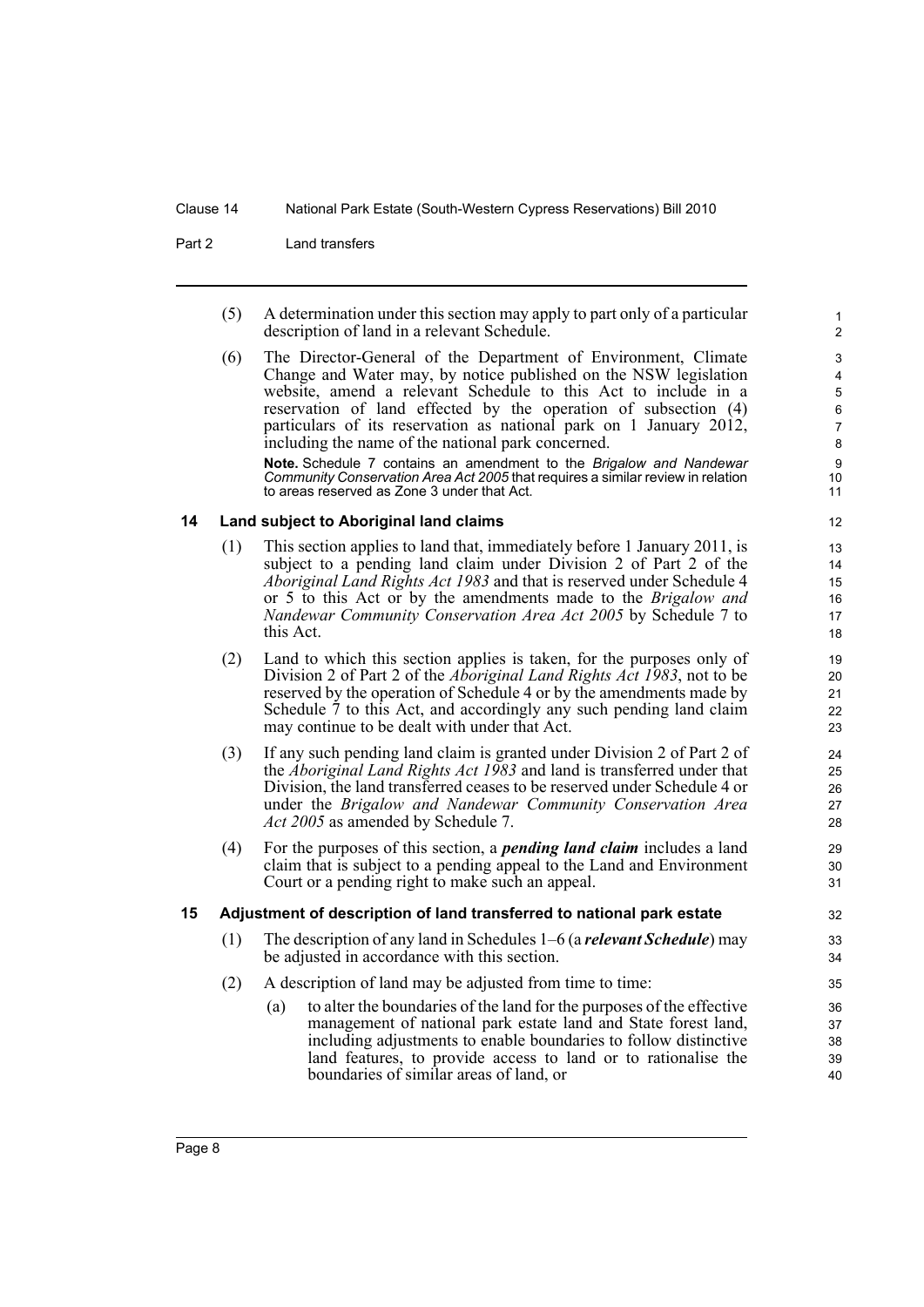Land transfers **Part 2** 

|     | (b) | to adjust the boundary of any land adjoining a public road,<br>including adjustments to enable the boundary to follow the<br>formed path of the road or to provide an appropriate setback from<br>the carriageway of the road, or                                                                                    | 1<br>$\overline{c}$<br>$\mathsf 3$<br>$\overline{\mathbf{4}}$ |
|-----|-----|----------------------------------------------------------------------------------------------------------------------------------------------------------------------------------------------------------------------------------------------------------------------------------------------------------------------|---------------------------------------------------------------|
|     | (c) | to include, remove or change a description of any easement or<br>restriction to which the land is subject, or                                                                                                                                                                                                        | 5<br>$6\phantom{1}$                                           |
|     | (d) | to provide a more detailed description of the boundaries of the<br>land.                                                                                                                                                                                                                                             | $\overline{7}$<br>8                                           |
|     |     | Any such adjustment may include adding to a relevant Schedule a<br>description of the land removed by the adjustment from the description<br>of land in another relevant Schedule.                                                                                                                                   | $\boldsymbol{9}$<br>10<br>11                                  |
| (3) |     | An adjustment of the description of land is to be made by the<br>Director-General of the Department of Environment, Climate Change<br>and Water by a notice published on the NSW legislation website that<br>amends a relevant Schedule.                                                                             | 12<br>13<br>14<br>15                                          |
| (4) |     | A notice under this section may be published only with the approval of:                                                                                                                                                                                                                                              | 16                                                            |
|     | (a) | the NPW Minister, and                                                                                                                                                                                                                                                                                                | 17                                                            |
|     | (b) | to the extent that the notice relates to a State forest—the Minister<br>administering the <i>Forestry Act 1916</i> , and                                                                                                                                                                                             | 18<br>19                                                      |
|     | (c) | to the extent that the notice applies to Crown land or a Crown<br>road—the Minister administering the Crown Lands Act 1989,<br>and                                                                                                                                                                                   | 20<br>21<br>22                                                |
|     | (d) | to the extent that the notice applies to a classified road—the<br>Minister administering the provisions of the Roads Act 1993<br>relating to classified roads.                                                                                                                                                       | 23<br>24<br>25                                                |
| (5) |     | The Director-General of the Department of Environment, Climate<br>Change and Water is required to certify in any notice under this section<br>that the adjustments effected by the notice will not result in any<br>significant reduction in the size or value of national park estate land or<br>State forest land. | 26<br>27<br>28<br>29<br>30                                    |
| (6) |     | An adjustment of the description of land may be made only before:                                                                                                                                                                                                                                                    | 31                                                            |
|     | (a) | 1 January 2013, except as provided by paragraph (b), or                                                                                                                                                                                                                                                              | 32                                                            |
|     | (b) | 1 January 2014, in the case of an adjustment of the description of<br>land in Schedule 2 or of the boundary of land adjoining a public<br>road.                                                                                                                                                                      | 33<br>34<br>35                                                |

(7) If any of the land described in a relevant Schedule on the commencement of the Schedule is not included in the adjusted description of the land, the land that is not so included is taken never to have been subject to or affected by the provisions of this Act applying to land described in the relevant Schedule.

Page 9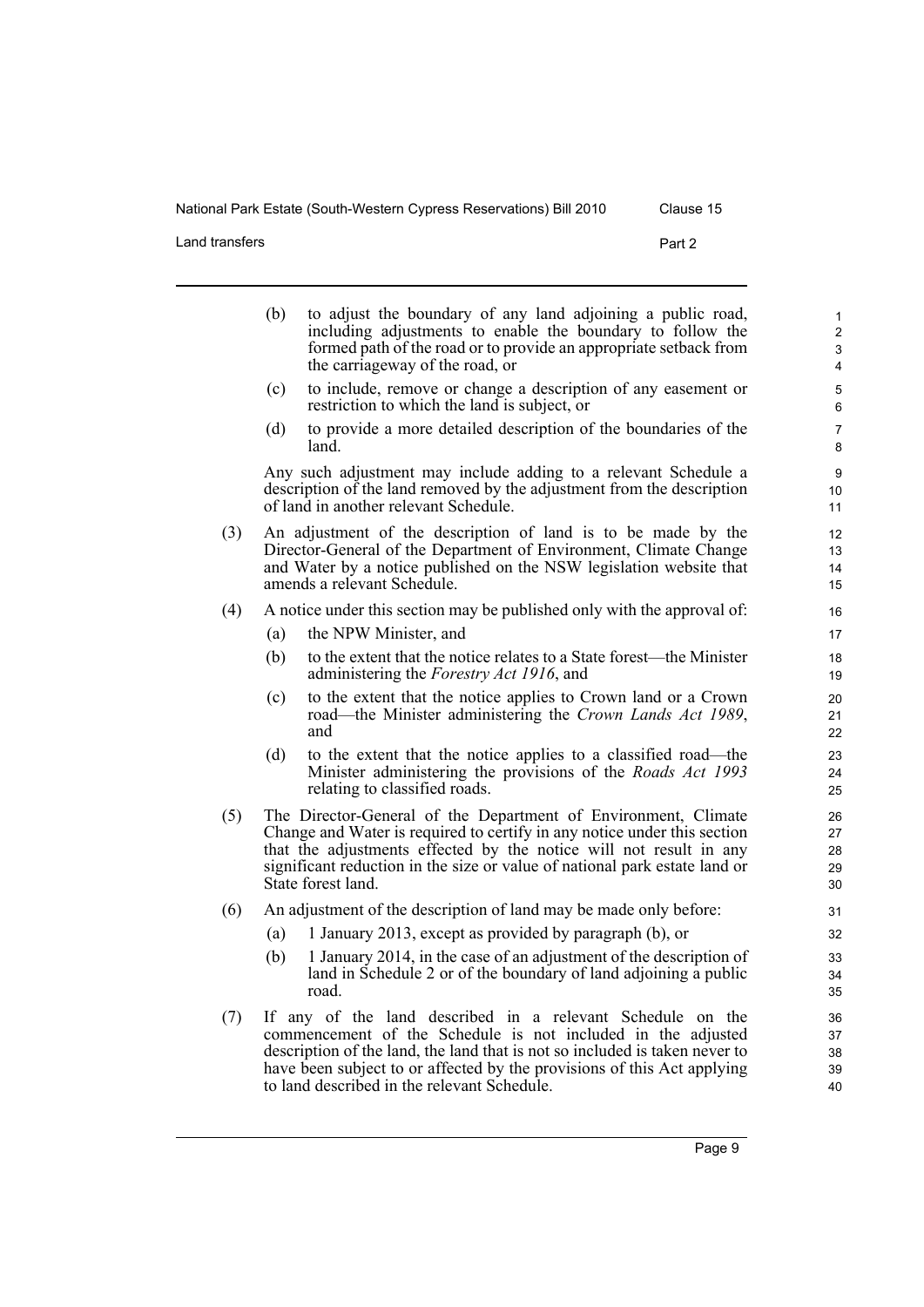Part 2 Land transfers

| (8)  |                                                                                                                                                                                                                                 | If land included in the adjusted description of the land includes any land<br>not described in a relevant Schedule on the commencement of the<br>Schedule, the land concerned is taken to have been subject, on and from<br>the commencement of the Schedule, to the provisions of this Act<br>applying to land described in the relevant Schedule. | $\mathbf{1}$<br>2<br>3<br>4<br>5 |
|------|---------------------------------------------------------------------------------------------------------------------------------------------------------------------------------------------------------------------------------|-----------------------------------------------------------------------------------------------------------------------------------------------------------------------------------------------------------------------------------------------------------------------------------------------------------------------------------------------------|----------------------------------|
| (9)  | The Director-General of the Department of Environment, Climate<br>Change and Water may, in a notice published under this section for the<br>purpose of adjusting the boundary of land adjoining a public road,<br>declare that: |                                                                                                                                                                                                                                                                                                                                                     |                                  |
|      | (a)                                                                                                                                                                                                                             | any such land (described in the notice) is part of the public road<br>and, accordingly, is vested in the roads authority for that public<br>road under the <i>Roads Act 1993</i> or is Crown land, or                                                                                                                                               | 10<br>11<br>12                   |
|      | (b)                                                                                                                                                                                                                             | any such land (described in the notice) ceases to be part of that<br>public road and, accordingly, is divested from the relevant roads<br>authority or the Crown and becomes part of the land subject to the<br>provisions of this Act applying to land described in the relevant<br>Schedule in which the land is included.                        | 13<br>14<br>15<br>16<br>17       |
|      |                                                                                                                                                                                                                                 | A declaration under this subsection has effect according to its tenor,<br>despite anything to the contrary in the <i>Roads Act 1993</i> .                                                                                                                                                                                                           | 18<br>19                         |
| (10) |                                                                                                                                                                                                                                 | In this section:                                                                                                                                                                                                                                                                                                                                    | 20                               |
|      |                                                                                                                                                                                                                                 | <i>appropriate setback</i> , in relation to a carriageway of a road, includes a<br>setback that allows for drainage, signposts, traffic control devices,<br>lighting and other supporting infrastructure for the road.                                                                                                                              | 21<br>22<br>23                   |
|      |                                                                                                                                                                                                                                 | <i>classified road</i> and <i>public road</i> have the same meanings as they have in<br>the Roads Act 1993.                                                                                                                                                                                                                                         | 24<br>25                         |
|      | <i>land adjoining a public road</i> includes land in the vicinity of a public<br>road.                                                                                                                                          |                                                                                                                                                                                                                                                                                                                                                     |                                  |
|      | <i>national park estate land means:</i>                                                                                                                                                                                         |                                                                                                                                                                                                                                                                                                                                                     |                                  |
|      | (a)                                                                                                                                                                                                                             | land reserved under the National Parks and Wildlife Act 1974, or                                                                                                                                                                                                                                                                                    | 29                               |
|      | (b)                                                                                                                                                                                                                             | land vested in the NPW Minister for the purposes of Part 11 of<br>the National Parks and Wildlife Act 1974.                                                                                                                                                                                                                                         | 30<br>31                         |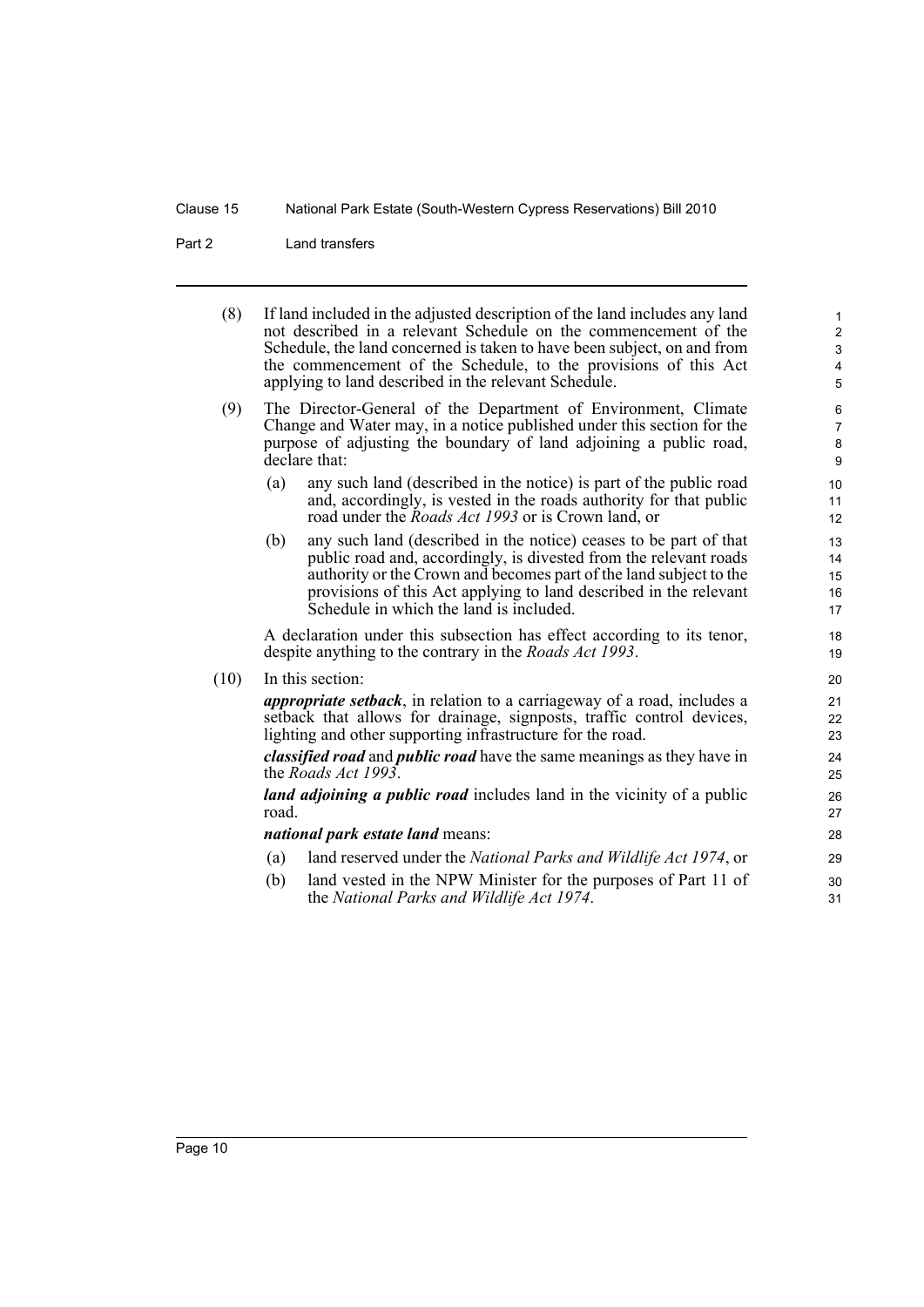| National Park Estate (South-Western Cypress Reservations) Bill 2010 | Clause 16 |
|---------------------------------------------------------------------|-----------|
|                                                                     |           |

Forestry operations on land remaining as State forest Forest Part 3

<span id="page-16-0"></span>**Part 3 Forestry operations on land remaining as State forest**

## <span id="page-16-1"></span>**16 Definitions**

(1) In this Part:

*Crown-timber lands* has the same meaning as it has in the *Forestry Act 1916*.

*South-Western forestry operations* means forestry operations within the meaning of the *Forestry and National Park Estate Act 1998* to which Part  $\overline{4}$  of that Act applies that are carried out in South-Western State forests.

*South-Western State forests* means State forests and other Crown-timber lands in the South-Western area, and include (while they remain State forests) the State forests to which Schedule 2 applies and the State forests of Wilbertroy, Blow Clear West, Yathong and Banandra.

(2) For the purposes of this Part, *forestry operations* includes operations for the production or collection of firewood.

#### <span id="page-16-2"></span>**17 Integrated forestry operations approval for South-Western forestry operations**

(1) An integrated forestry operations approval may be granted under Part 4 of the *Forestry and National Park Estate Act 1998* for South-Western forestry operations.

**Note.** Section 28 (5) of that Act provides that such an approval may be granted without the area being covered by a forest agreement.

- (2) Division 4 of Part 4 of the *Forestry and National Park Estate Act 1998* applies to continued South-Western forestry operations as if such an integrated forestry operations approval were in force until:
	- (a) such an integrated forestry operations approval is granted, or
	- (b) 30 June 2011 (or such other later date as may be prescribed by the regulations),

whichever first occurs.

- (3) Subsection (2) does not apply to forestry operations that are carried out in State forests or other Crown-timber lands that are Riverina State forests within the meaning of Part 3 of the *National Park Estate (Riverina Red Gum Reservations) Act 2010* and that are required to be carried out in accordance with an integrated forestry operations approval referred to in that Part of that Act.
- (4) Subsection (2) does not apply to forestry operations that are carried out in contravention of the terms of any licence in force under the

1  $\mathfrak{p}$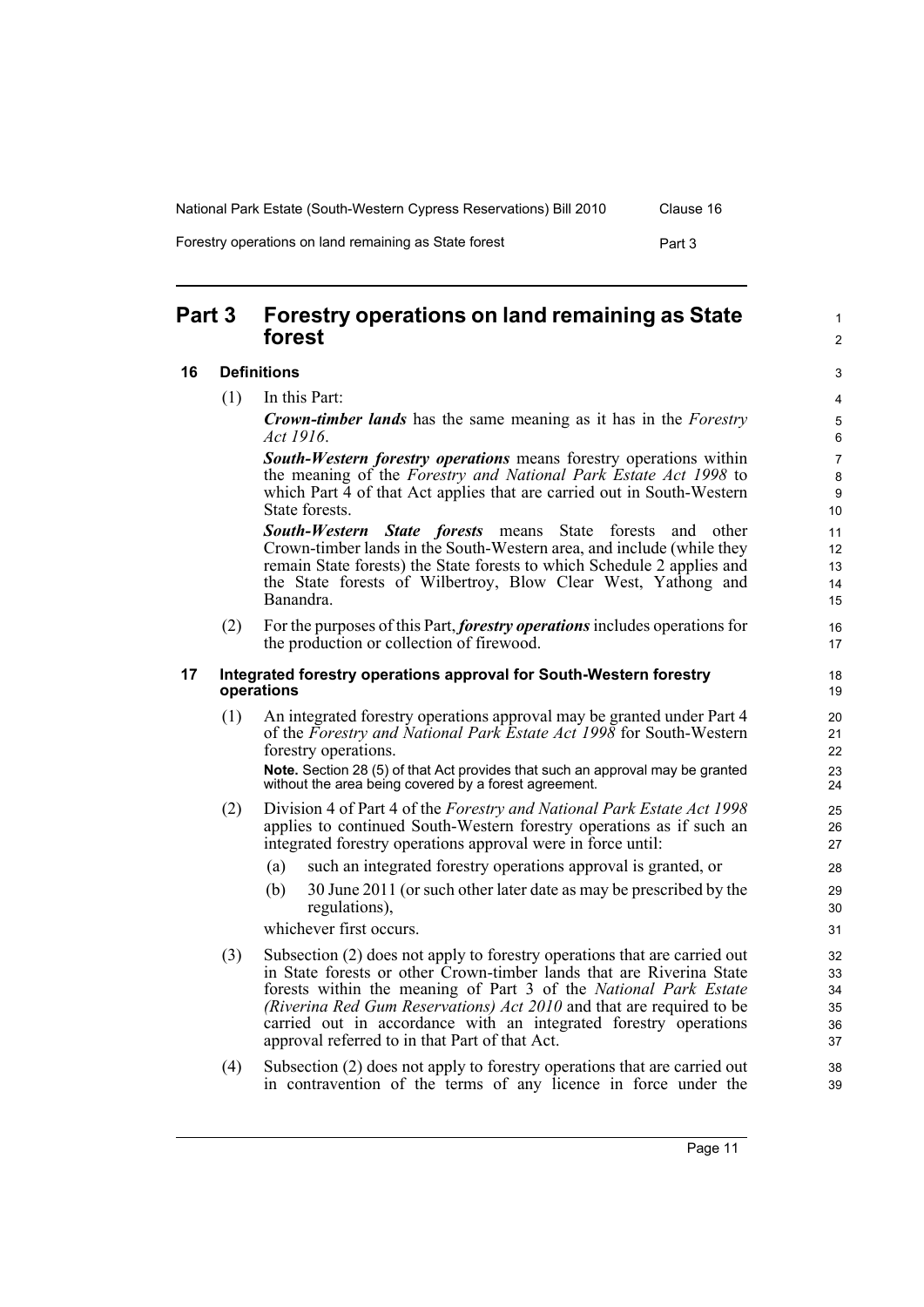Part 3 Forestry operations on land remaining as State forest

*Protection of the Environment Operations Act 1997*, the *National Parks and Wildlife Act 1974*, the *Threatened Species Conservation Act 1995* or Part 7A of the *Fisheries Management Act 1994* (including any such licence as varied from time to time).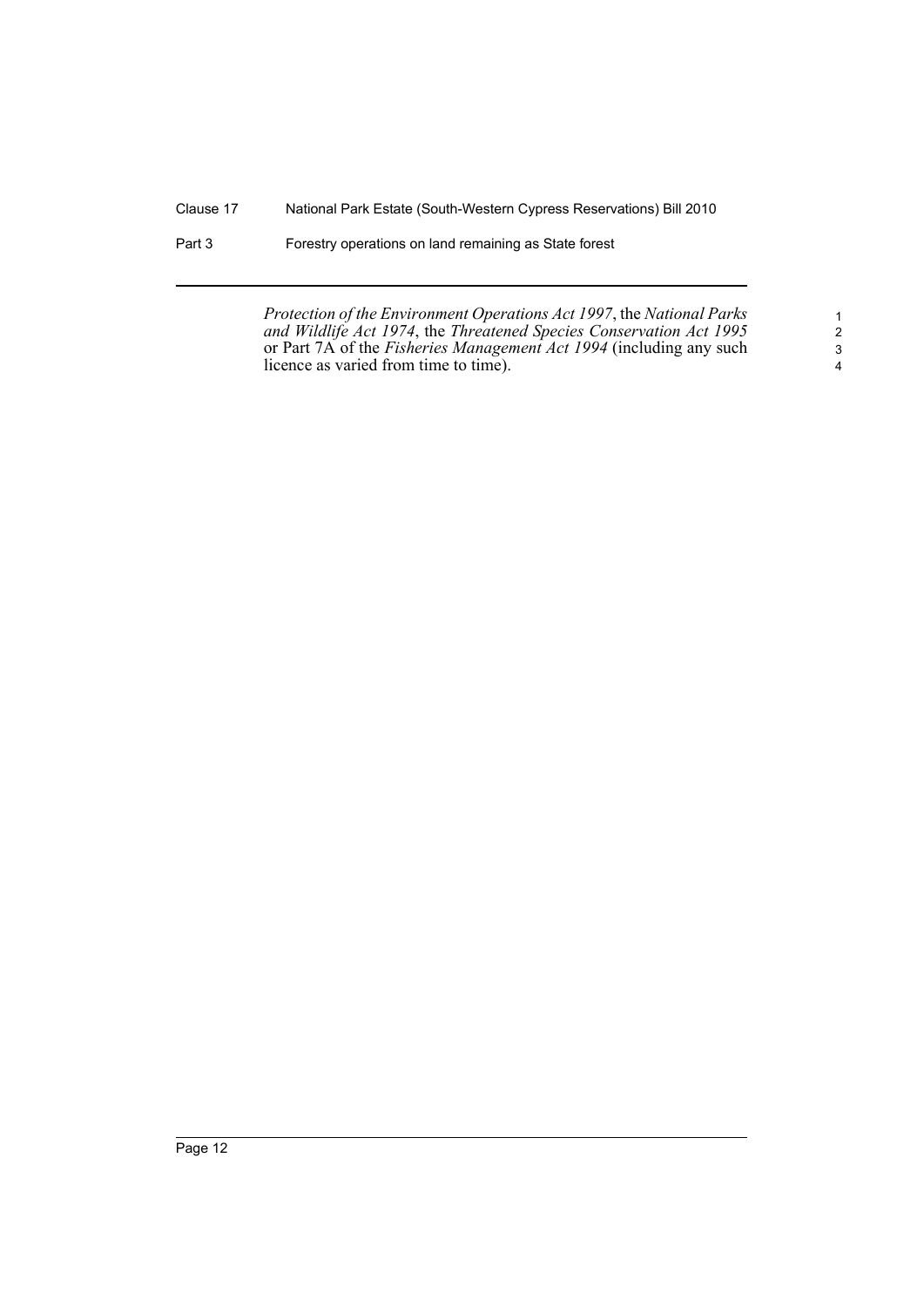1

# <span id="page-18-0"></span>**Part 4 Miscellaneous**

## <span id="page-18-1"></span>**18 Act to bind Crown**

This Act binds the Crown in right of New South Wales and, in so far as the legislative power of the Parliament of New South Wales permits, the Crown in all its other capacities.

## <span id="page-18-2"></span>**19 Regulations**

- (1) The Governor may make regulations, not inconsistent with this Act, for or with respect to any matter that by this Act is required or permitted to be prescribed or that is necessary or convenient to be prescribed for carrying out or giving effect to this Act.
- (2) The regulations may contain provisions of a savings or transitional nature consequent on the enactment of this Act.
- (3) Any such provision may, if the regulations so provide, take effect from 1 January 2011 or a later date.
- (4) To the extent to which any such provision takes effect from a date that is earlier than the date of its publication on the NSW legislation website, the provision does not operate so as:
	- (a) to affect, in a manner prejudicial to any person (other than the State or an authority of the State), the rights of that person existing before the date of its publication, or
	- (b) to impose liabilities on any person (other than the State or an authority of the State) in respect of anything done or omitted to be done before the date of its publication.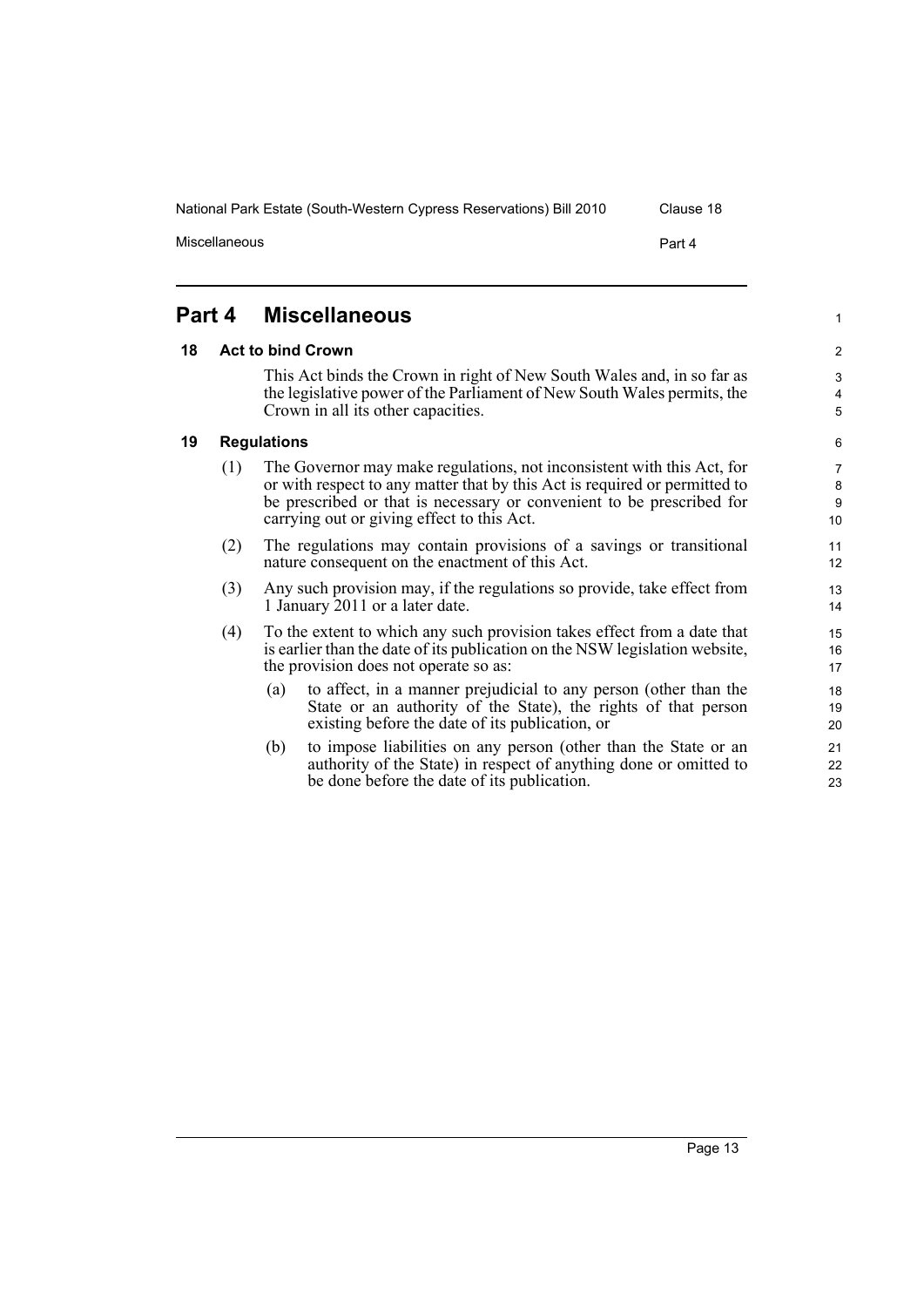Schedule 1 State forests reserved as national park, nature reserve or state conservation area on 1 January 2011

# <span id="page-19-0"></span>**Schedule 1 State forests reserved as national park, nature reserve or state conservation area on 1 January 2011**

(Sections 4 and 5)

The reservations in this Schedule are restricted to a depth of 100 metres below the surface of the land.

7

1  $\mathfrak{p}$ 3

4 5 6

# **1 Lachlan Valley National Park**

- (1) An area of about 270 hectares, being Gunning Gap State Forest No 254 dedicated by proclamation published in the NSW Government Gazette on 2 March 1917 and No 1 Extension published 2 February 1968 and No 2 Extension published 17 September 1976.
- (2) An area of about 117 hectares, being part of Kiacatoo State Forest No 1039 dedicated by proclamation published in the NSW Government Gazette on 5 July 1985 within Lot 34, DP704734.
- (3) An area of about 140 hectares, being Towyal State Forest No 202 dedicated by proclamation published in the NSW Government Gazette on 19 May 1915.
- (4) An area of about 567 hectares, being part of Wilbertroy State Forest No 35 dedicated by proclamation published in the NSW Government Gazette on 10 December 1913 and West and South Extensions published 3 November 1916, designated as 1136-01 on the diagram catalogued Misc R00232 (Edition 1) in the Department of Environment, Climate Change and Water, subject to any variations or exceptions noted on that diagram.

# **2 Murrumbidgee Valley National Park**

- (1) An area of about 547 hectares, being part of Banandra State Forest Nos 80, 81 and 82 dedicated by proclamation published in the NSW Government Gazette on 18 February 1914 and No 1 Extension published 11 January 1935, designated as 1137-01 on the diagram catalogued Misc R00236 (Edition 1) in the Department of Environment, Climate Change and Water, subject to any variations or exceptions noted on that diagram.
- (2) An area of about 1,197 hectares, being Berry Jerry State Forest No 188 dedicated by proclamation published in the NSW Government Gazette on 10 February 1915 and Nos 1, 2 and 3 Extensions published 20 April 1928, 3 February 1961 and 20 March 1964, respectively.
- (3) An area of about 228 hectares, being part of Boona State Forest No 375 dedicated by proclamation published in the NSW Government Gazette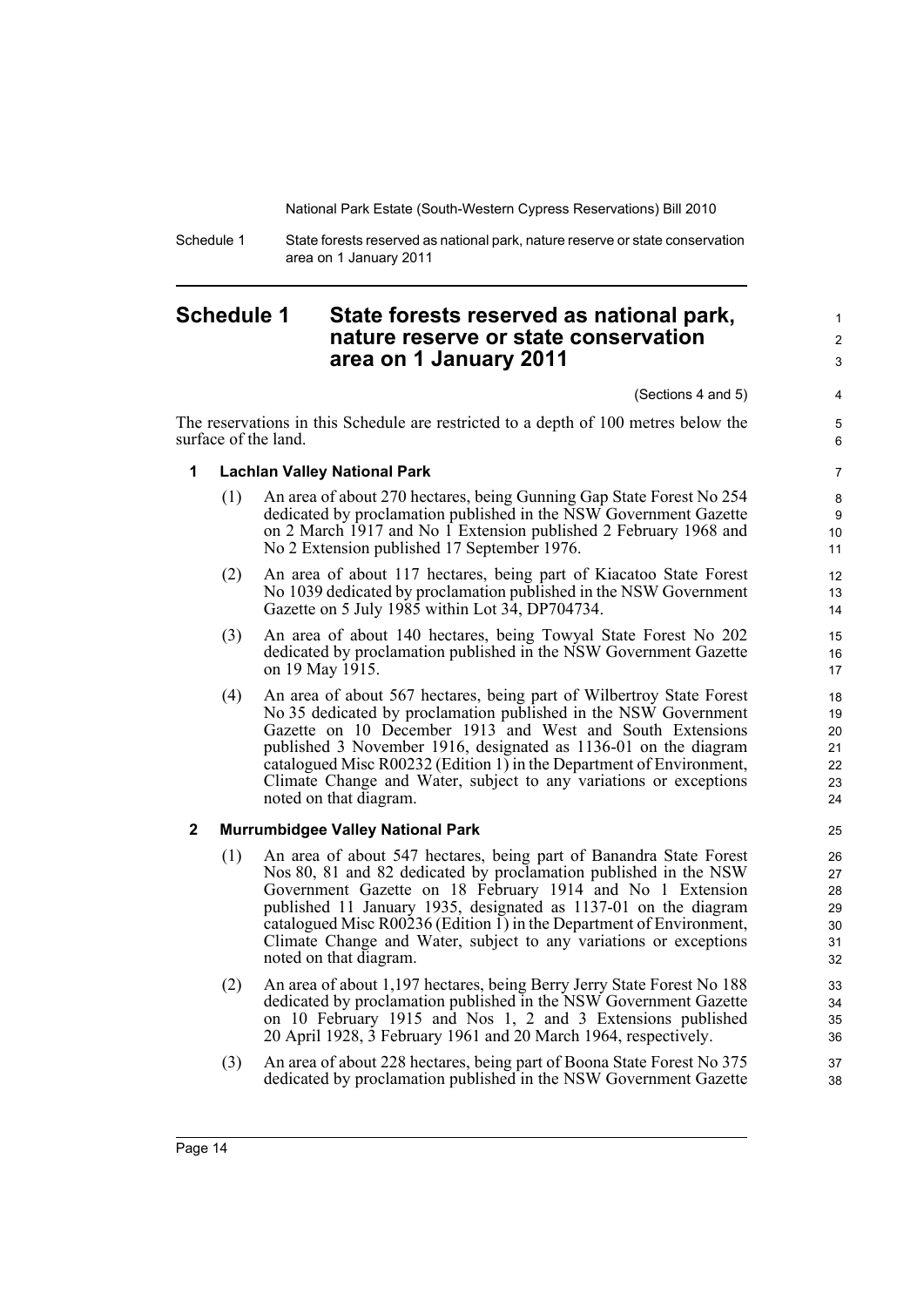State forests reserved as national park, nature reserve or state conservation area on 1 January 2011 Schedule 1

> on 23 March 1917 and No 1 Extension published 7 January 1955, southeast of Cattanach Road.

#### **3 South West Woodland Nature Reserve**

- (1) An area of about 307 hectares, being Berrigan State Forest No 495 dedicated by proclamation published in the NSW Government Gazette on 8 June 1917 and No 1 Extension published 18 February 1955.
- (2) An area of about 127 hectares, being Blow Clear State Forest No 211 dedicated by proclamation published in the NSW Government Gazette on 20 October 1916.
- (3) An area of about 1,253 hectares, being part of Blow Clear West State Forest No 265 dedicated by proclamation published in the NSW Government Gazette on 2 March 1917 and No 1 Extension published 12 March 1920, designated as 960-01 on the diagram catalogued Misc R00235 (Edition 1) in the Department of Environment, Climate Change and Water, subject to any variations or exceptions noted on that diagram.
- (4) An area of about 283 hectares, being Blue Mallee State Forest No 953 dedicated by proclamation published in the NSW Government Gazette on 3 May 1957.
- (5) An area of about 1,437 hectares, being Booroorban State Forest No 370 dedicated by proclamation published in the NSW Government Gazette on 2 March 1917.
- (6) An area of about 432 hectares, being part of Buddigower State Forest No 872 dedicated by proclamation published in the NSW Government Gazette on 16 August 1940.
- (7) An area of about 381 hectares, being Buggajool State Forest No 300 dedicated by proclamation published in the NSW Government Gazette on 5 January 1917.
- (8) An area of about 53 hectares, being Cadow State Forest No 214 dedicated by proclamation published in the NSW Government Gazette on 2 March 1917 and No 1 Extension published 17 October 1975.
- (9) An area of about 547 hectares, being Cookamidgera State Forest No 42 dedicated by proclamation published in the NSW Government Gazette on 10 December 1913 and No 1 Extension published 11 May 1984.
- (10) An area of about 765 hectares, being Coradgery State Forest No 239 dedicated by proclamation published in the NSW Government Gazette on 3 November 1916 and No 1 Extension published 27 May 1977.

1  $\overline{2}$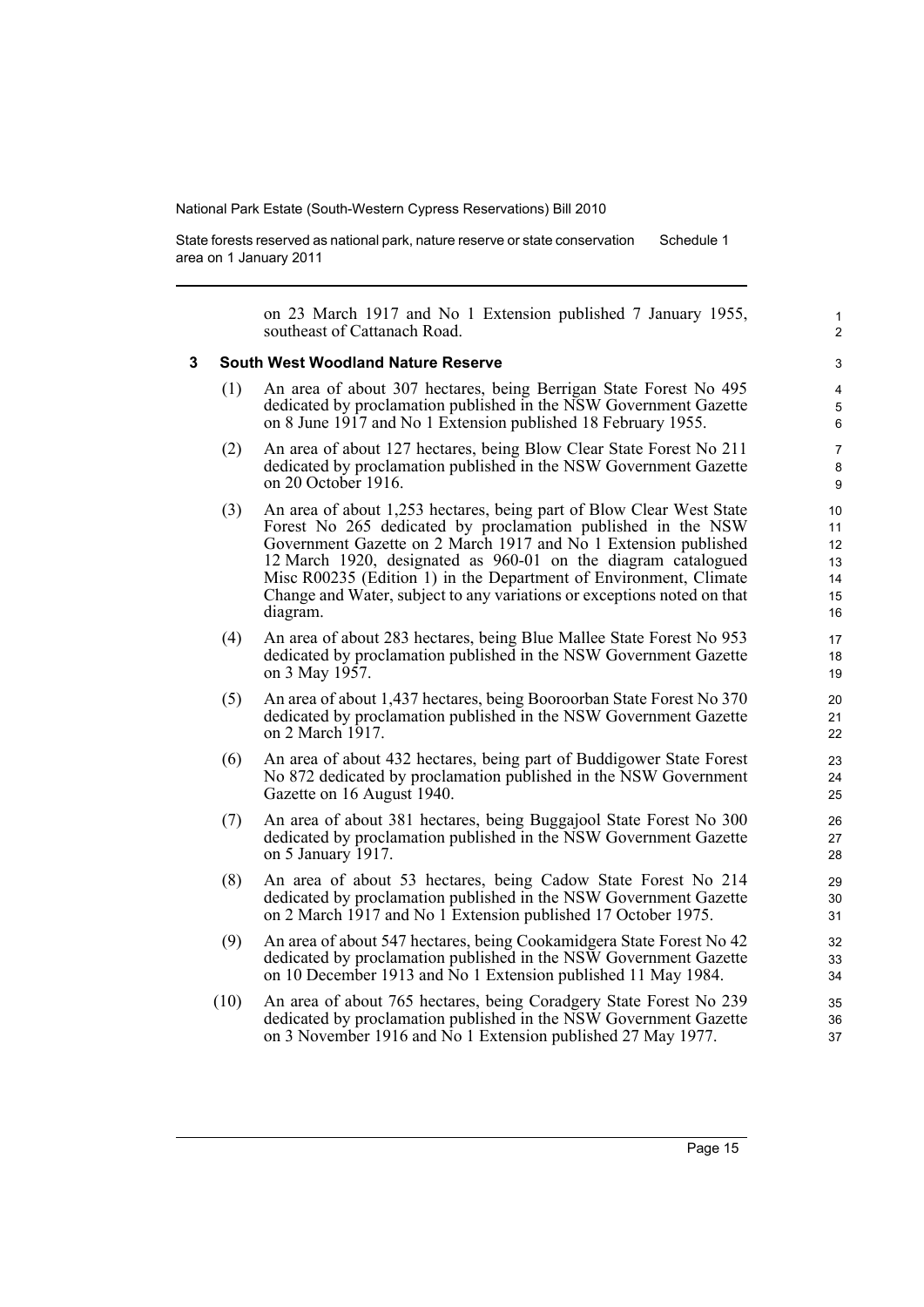Schedule 1 State forests reserved as national park, nature reserve or state conservation area on 1 January 2011

| (11) | An area of about 593 hectares, being Edgar State Forest No 190<br>dedicated by proclamation published in the NSW Government Gazette<br>on 10 February 1915.                                                                                                   | $\mathbf{1}$<br>$\overline{c}$<br>3 |
|------|---------------------------------------------------------------------------------------------------------------------------------------------------------------------------------------------------------------------------------------------------------------|-------------------------------------|
| (12) | An area of about 101 hectares, being Goolgowi State Forest No 963<br>dedicated by proclamation published in the NSW Government Gazette<br>on 5 September 1958 and No 1 Extension published 14 November 1980.                                                  | 4<br>5<br>6                         |
| (13) | An area of about 778 hectares, being Hiawatha State Forest No 198<br>dedicated by proclamation published in the NSW Government Gazette<br>on 28 January 1915 and No 1 Extension published 24 October 1958.                                                    | 7<br>8<br>9                         |
| (14) | An area of about 1,515 hectares, being Killonbutta State Forest No 754<br>dedicated by proclamation published in the NSW Government Gazette<br>on 6 August 1920 and No 1 Extension published 10 March 1922 and<br>No 2 Extension published 13 September 1957. | 10<br>11<br>12<br>13                |
| (15) | An area of about 172 hectares, being Kulki State Forest No 497<br>dedicated by proclamation published in the NSW Government Gazette<br>on 15 June 1917.                                                                                                       | 14<br>15<br>16                      |
| (16) | An area of about 57 hectares, being Little Blow Clear State Forest<br>No 212 dedicated by proclamation published in the NSW Government<br>Gazette on 20 October 1916.                                                                                         | 17<br>18<br>19                      |
| (17) | An area of about 219 hectares, being Lake Urana State Forest No 508<br>dedicated by proclamation published in the NSW Government Gazette<br>on 20 July 1917.                                                                                                  | 20<br>21<br>22                      |
| (18) | An area of about 483 hectares, being Mairjimmy State Forest No 492<br>dedicated by proclamation published in the NSW Government Gazette<br>on 13 July 1917 and No 1 Extension published 18 May 1962.                                                          | 23<br>24<br>25                      |
| (19) | An area of about 1,514 hectares, being Mandagery State Forest No 43<br>dedicated by proclamation published in the NSW Government Gazette<br>on 10 December 1913.                                                                                              | 26<br>27<br>28                      |
| (20) | An area of about 161 hectares, being Merriwagga State Forest No 1006<br>dedicated by proclamation published in the NSW Government Gazette<br>on 4 November 1977 and No 1 Extension published 28 January 1994.                                                 | 29<br>30<br>31                      |
| (21) | An area of about 63 hectares, being Narraburra State Forest No 259<br>dedicated by proclamation published in the NSW Government Gazette<br>on 17 November 1916.                                                                                               | 32<br>33<br>34                      |
| (22) | An area of about 425 hectares, being Puckawidgee State Forest No 366<br>dedicated by proclamation published in the NSW Government Gazette<br>on 23 February 1917.                                                                                             | 35<br>36<br>37                      |
|      |                                                                                                                                                                                                                                                               |                                     |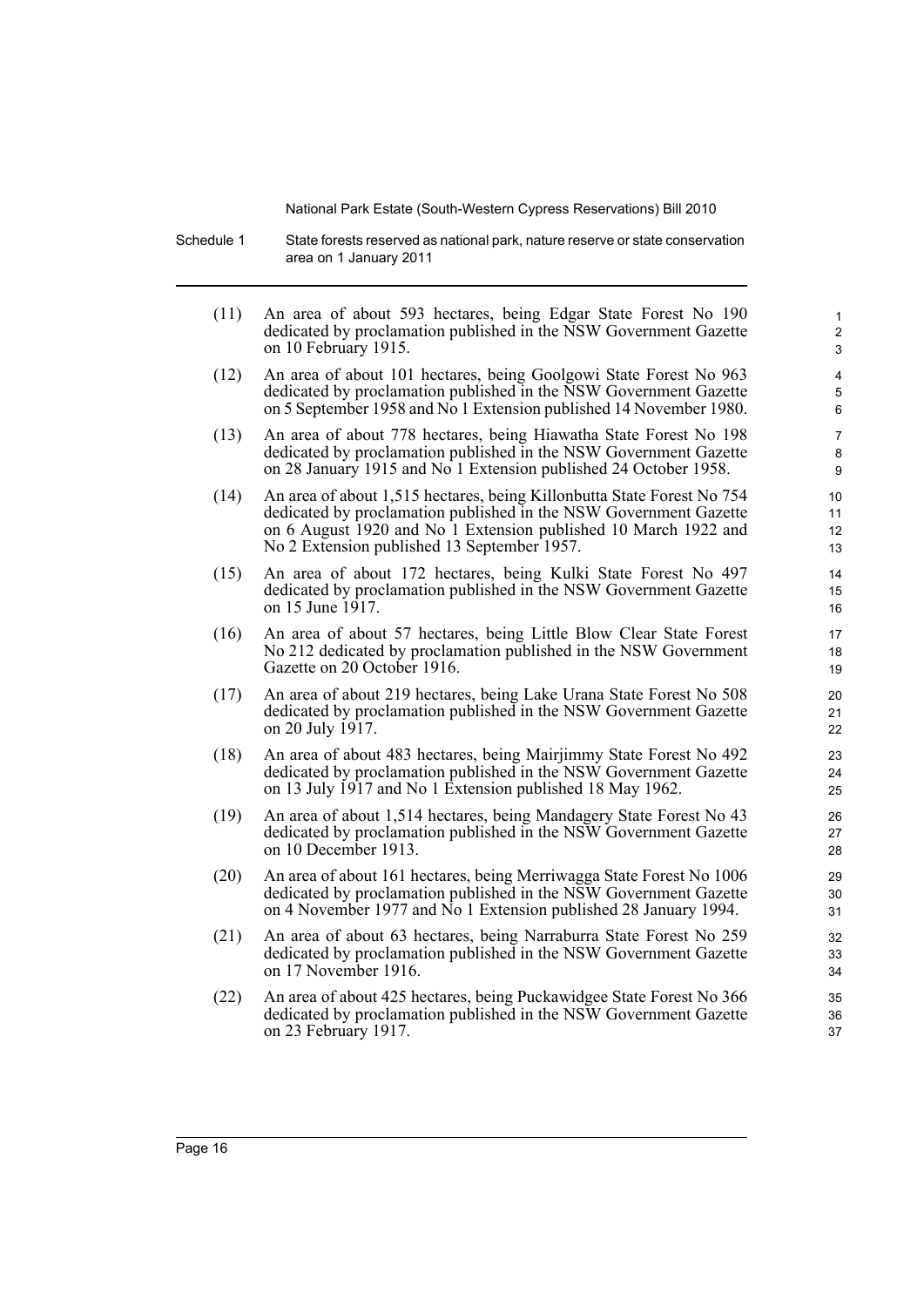State forests reserved as national park, nature reserve or state conservation area on 1 January 2011 Schedule 1

|   | (23) | An area of about 751 hectares, being Stackpoole State Forest No 1003<br>dedicated by proclamation published in the NSW Government Gazette<br>on 19 November 1976 and No 1 Extension published 18 July 1980.                                                                       | $\mathbf{1}$<br>$\overline{a}$<br>3 |
|---|------|-----------------------------------------------------------------------------------------------------------------------------------------------------------------------------------------------------------------------------------------------------------------------------------|-------------------------------------|
|   | (24) | An area of about 308 hectares, being Steam Plains State Forest No 365<br>dedicated by proclamation published in the NSW Government Gazette<br>on 9 March 1917.                                                                                                                    | 4<br>5<br>6                         |
|   | (25) | An area of about 625 hectares, being West Cookeys Plains State Forest<br>No 225 dedicated by proclamation published in the NSW Government<br>Gazette on 20 October 1916.                                                                                                          | 7<br>8<br>9                         |
|   | (26) | An area of about 187 hectares, being Wyalong State Forest No 997<br>dedicated by proclamation published in the NSW Government Gazette<br>on 18 October 1974 and No 1 Extension published 24 December 1976.                                                                        | 10<br>11<br>12 <sup>2</sup>         |
|   | (27) | An area of about 179 hectares, being Yeo Yeo State Forest No 665<br>dedicated by proclamation published in the NSW Government Gazette<br>on 23 August 1918 and No 1 Extension published 30 August 1963.                                                                           | 13<br>14<br>15                      |
| 4 |      | <b>Balowra State Conservation Area</b>                                                                                                                                                                                                                                            | 16                                  |
|   |      | An area of about 1,718 hectares, being part of Balowra State Forest<br>No 897 dedicated by proclamation published in the NSW Government<br>Gazette on 8 January 1960, excluding Lot 3911, DP766384.                                                                               | 17<br>18<br>19                      |
| 5 |      | <b>Bedooba State Conservation Area</b>                                                                                                                                                                                                                                            | 20                                  |
|   |      | An area of about 1,720 hectares, being Bedooba State Forest No 888<br>dedicated by proclamation published in the NSW Government Gazette<br>on 18 April 1947.                                                                                                                      | 21<br>22<br>23                      |
| 6 |      | <b>Bendick Murrell National Park</b>                                                                                                                                                                                                                                              | 24                                  |
|   |      | An area of about 1,784 hectares, being Bendick Murrell State Forest<br>No 923 dedicated by proclamation published in the NSW Government<br>Gazette on 10 February 1950 and No 1 Extension published<br>5 September 1958.                                                          | 25<br>26<br>27<br>28                |
| 7 |      | <b>Combaning State Conservation Area</b>                                                                                                                                                                                                                                          | 29                                  |
|   |      | An area of about 741 hectares, being Combaning State Forest No 791<br>dedicated by proclamation published in the NSW Government Gazette<br>on 26 June 1925 and No 1 Extension published 20 May 1938.                                                                              | 30<br>31<br>32                      |
| 8 |      | <b>Gilwarny Nature Reserve</b>                                                                                                                                                                                                                                                    | 33                                  |
|   |      | An area of about 1,221 hectares, being part of Gilwarny State Forest<br>No 553 dedicated by proclamation published in the NSW Government<br>Gazette on 28 September 1917 and No 1 Extension published 5 October<br>1934 and No 2 Extension published 28 April 1967, designated as | 34<br>35<br>36<br>37                |
|   |      |                                                                                                                                                                                                                                                                                   |                                     |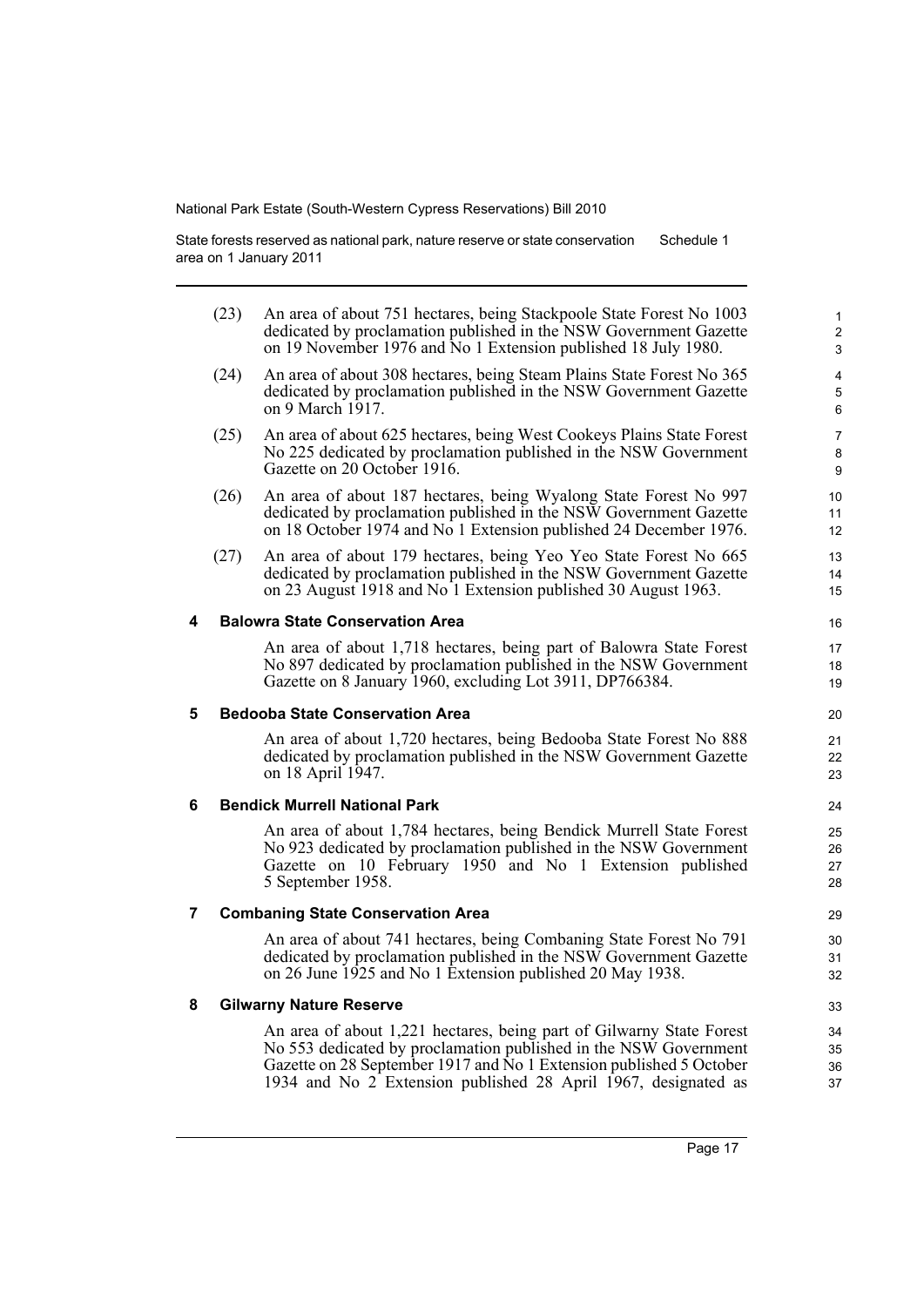Schedule 1 State forests reserved as national park, nature reserve or state conservation area on 1 January 2011

> 959-01 on the diagram catalogued Misc R00237 (Edition 1) in the Department of Environment, Climate Change and Water, subject to any variations or exceptions noted on that diagram.

1 2 3

## **9 Jimberoo National Park**

An area of about 1,161 hectares, being part of Jimberoo State Forest No 1010 dedicated by proclamation published in the NSW Government Gazette on 6 July 1979 and No 1 Extension published 29 May 1981.

## **10 Jindalee National Park**

An area of about 1,076 hectares, being Jindalee State Forest No 666 dedicated by proclamation published in the NSW Government Gazette on 23 August 1918 and No 1 Extension published 15 January 1971.

## **11 Paddington Nature Reserve**

An area of about 6,682 hectares, being Paddington State Forest No 930 and Nos 1 and 2 Extensions dedicated by proclamation published in the NSW Government Gazette on 28 December 1951.

## **12 Wingadee Nature Reserve**

An area of about 304 hectares, being Wingadee State Forest No 65 dedicated by proclamation published in the NSW Government Gazette on 18 February 1914.

# **13 Yathong Nature Reserve**

An area of about 4,212 hectares, being part of Yathong State Forest No 890 dedicated by proclamation published in the NSW Government Gazette on 18 April 1947, designated as 497-01 on the diagram catalogued Misc R00234 (Edition 1) in the Department of Environment, Climate Change and Water, subject to any variations or exceptions noted on that diagram.

## **14 Young Nature Reserve**

An area of about 453 hectares, being Young State Forest No 922 dedicated by proclamation published in the NSW Government Gazette on 10 February 1950.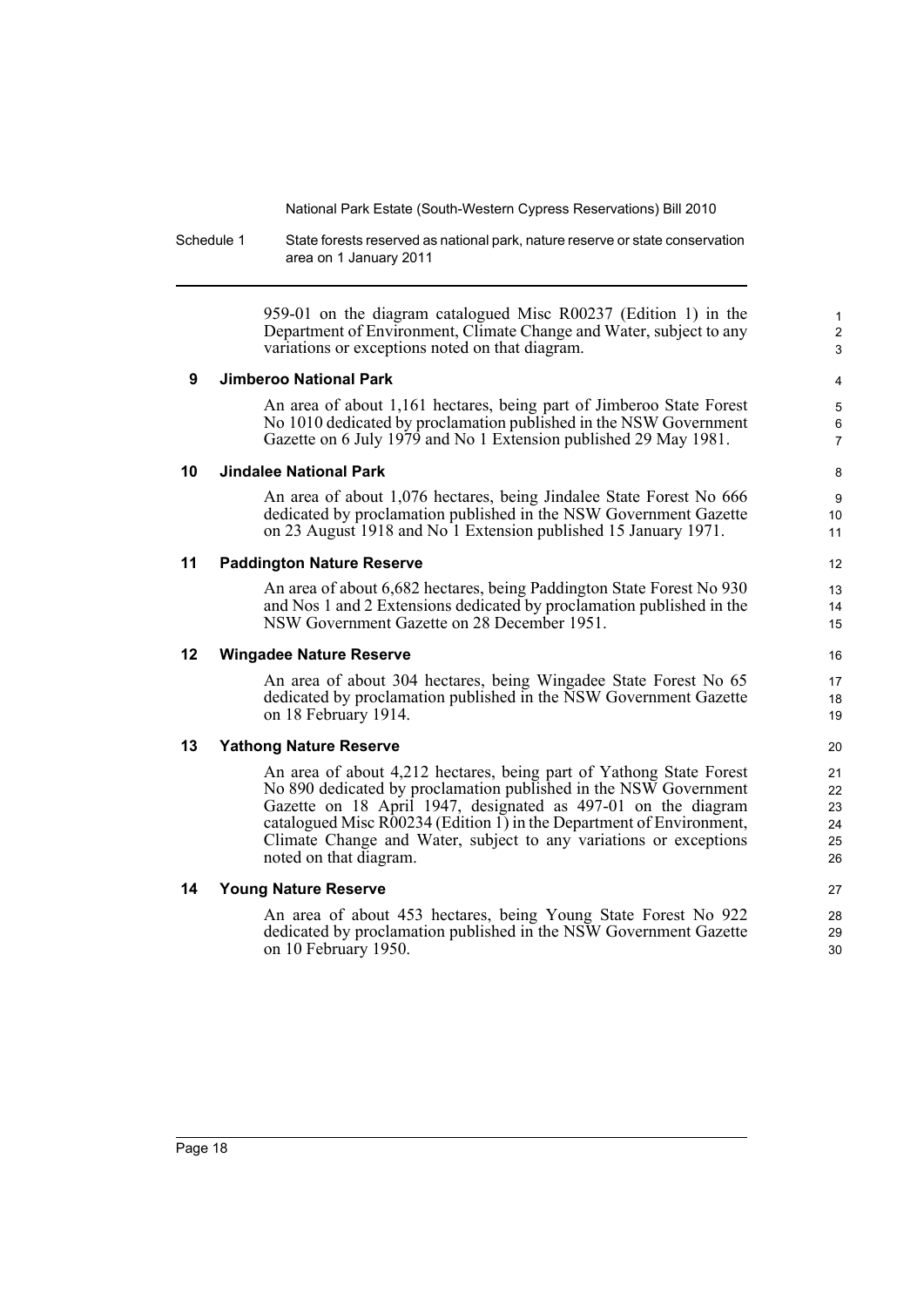State forests reserved as national park or nature reserve on 1 January 2012 Schedule 2

# <span id="page-24-0"></span>**Schedule 2 State forests reserved as national park or nature reserve on 1 January 2012**

(Sections 4 and 6)

The reservations in this Schedule are restricted to a depth of 100 metres below the surface of the land.

5 6

1  $\mathfrak{p}$ 

3 4

# **1 Carrabear Nature Reserve**

An area of about 181 hectares, being Carrabear State Forest No 903 dedicated by proclamation published in the NSW Government Gazette on 14 October 1949.

## **2 South West Woodland Nature Reserve**

- (1) An area of about 194 hectares, being part of Banandra State Forest Nos 81 and 82 dedicated by proclamation published in the NSW Government Gazette on 18 February 1914 and No 1 Extension published 11 January 1935, designated as 1137-02 on the diagram catalogued Misc R00236 (Edition  $\tilde{I}$ ) in the Department of Environment, Climate Change and Water, subject to any variations or exceptions noted on that diagram.
- (2) An area of about 189 hectares, being part of Blow Clear West State Forest No 265 dedicated by proclamation published in the NSW Government Gazette on 2 March 1917, designated as 960-02 on the diagram catalogued Misc R00235 (Edition  $\overline{1}$ ) in the Department of Environment, Climate Change and Water, subject to any variations or exceptions noted on that diagram.

## **3 Lachlan Valley National Park**

An area of about 1,048 hectares, being part of Wilbertroy State Forest No 35 dedicated by proclamation published in the NSW Government Gazette on 10 December 1913 and West Extension published 3 November 1916, designated as 1136-02 on the diagram catalogued Misc R00232 (Edition  $\overline{1}$ ) in the Department of Environment, Climate Change and Water, subject to any variations or exceptions noted on that diagram.

## **4 Yathong Nature Reserve**

An area of about 4,151 hectares, being part of Yathong State Forest No 890 dedicated by proclamation published in the NSW Government Gazette on 18 April 1947, designated as 497-02 on the diagram catalogued Misc  $\angle R00234$  (Edition 1) in the Department of Environment, Climate Change and Water, subject to any variations or exceptions noted on that diagram.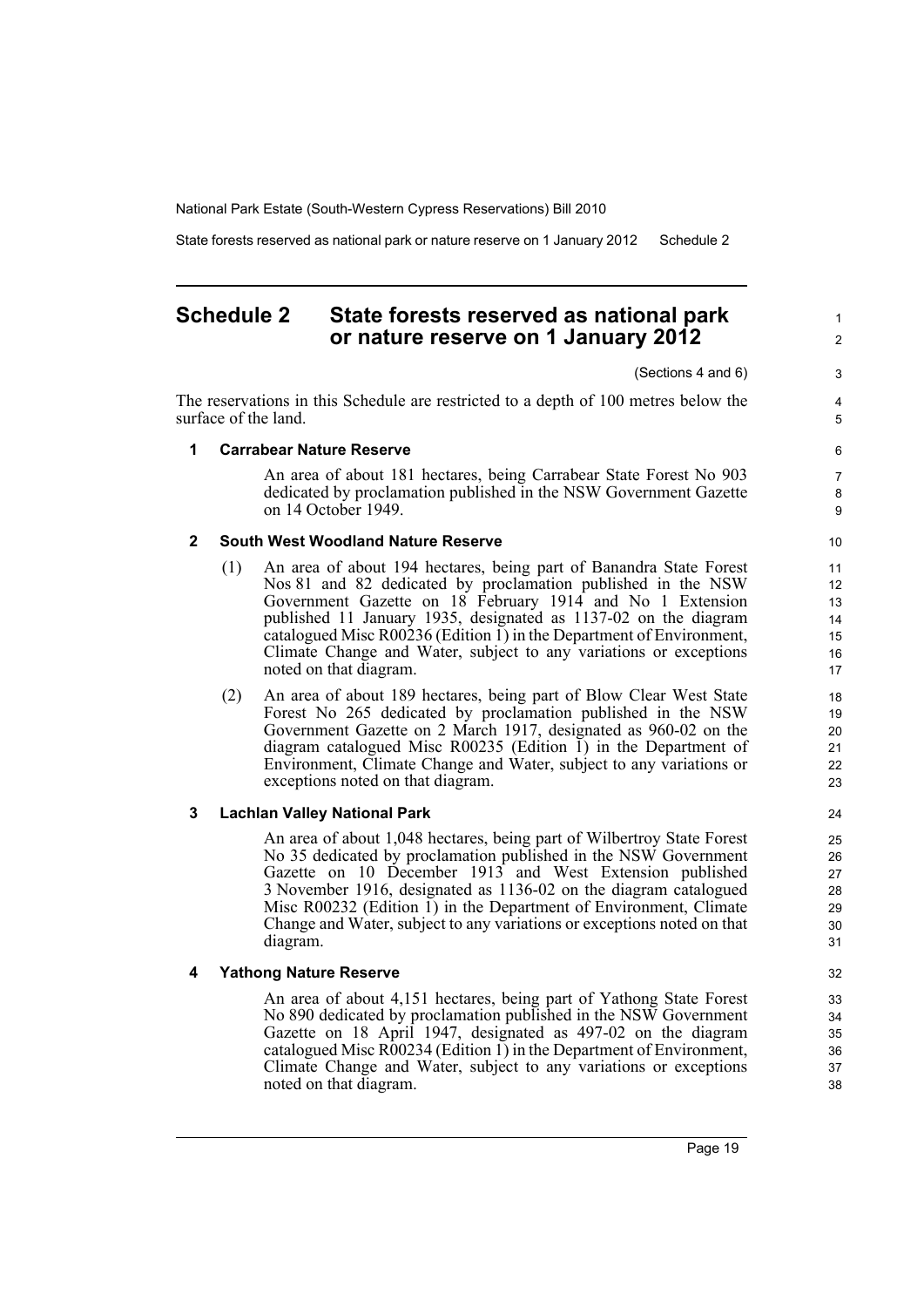Schedule 3 State forests made subject to Crown Lands Act 1989 on 1 January 2011

# <span id="page-25-0"></span>**Schedule 3 State forests made subject to Crown Lands Act 1989 on 1 January 2011**

(Sections 4 and 7)

1 2

- **1** An area of about 271 hectares, being Cumbijowa State Forest No 262 dedicated by proclamation published in the NSW Government Gazette on 2 March 1917.
- **2** An area of about 30 hectares, being Gin Gin State Forest No 935 dedicated by proclamation published in the NSW Government Gazette on 1 May 1953.
- **3** An area of about 110 hectares, being Holybon State Forest No 1067 dedicated by proclamation published in the NSW Government Gazette on 9 August 1991.
- **4** An area of about 24 hectares, being Jerilderie State Forest No 937 dedicated by proclamation published in the NSW Government Gazette on 26 June 1953.
- **5** An area of about 312 hectares, being Reefton State Forest No 894 dedicated by proclamation published in the NSW Government Gazette on 22 March 1951.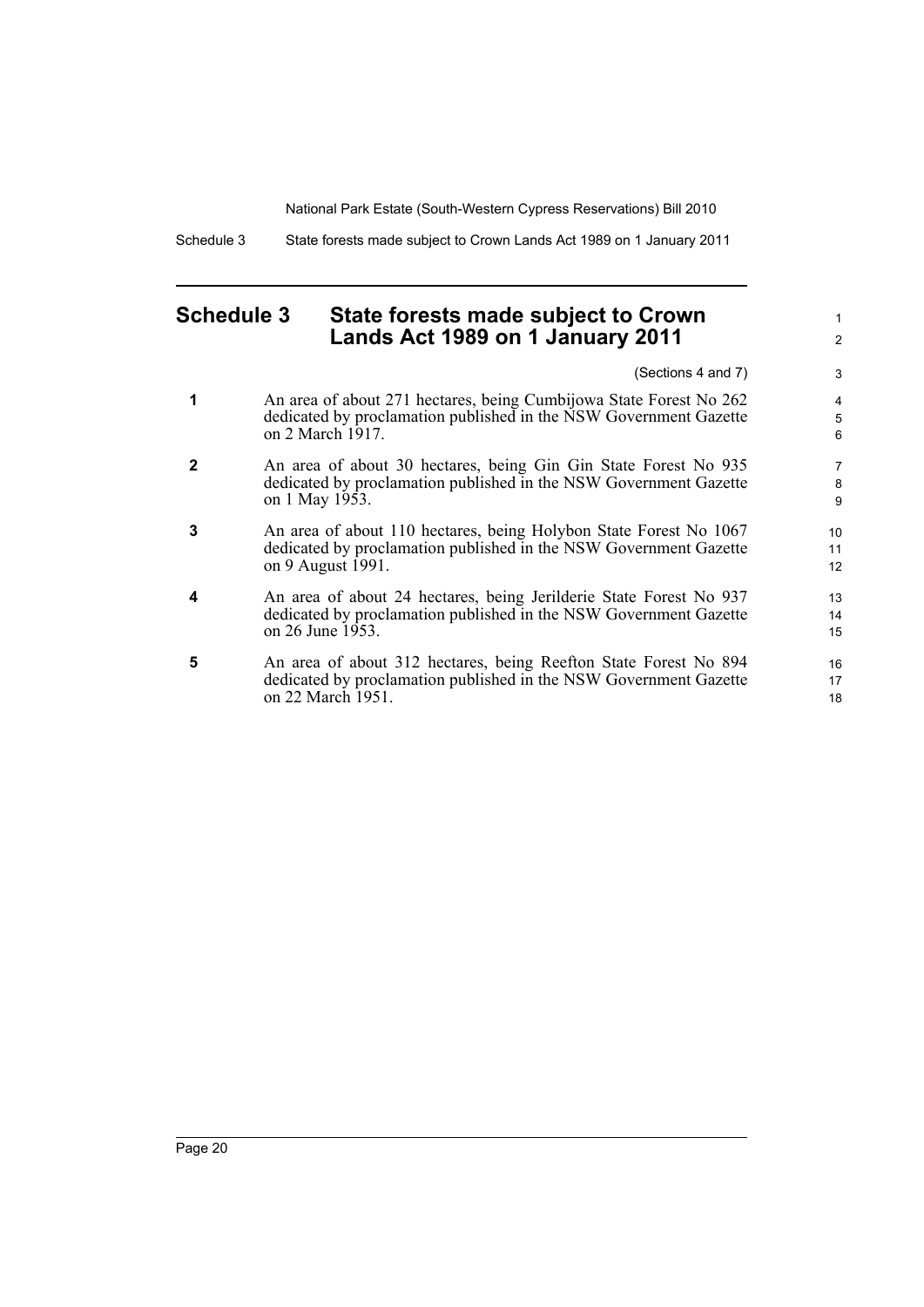Crown land reserved as national park, nature reserve or state conservation area on 1 January 2011 Schedule 4

# <span id="page-26-0"></span>**Schedule 4 Crown land reserved as national park, nature reserve or state conservation area on 1 January 2011**

(Section 8)

4 5

1  $\mathfrak{p}$ 3

# **Part 1 General**

## **1 Goulburn River State Conservation Area**

An area of about 359.4 hectares, in the local government area of Mid-Western Regional, Parish of Munmurra, County of Bligh, being Lot 127, DP750757.

This reservation is restricted to a depth of 100 metres below the surface of the land.

## **2 Addition to Kwiambal National Park**

An area of about 28.16 hectares, in the local government area of Inverell, Parish of Macintyre and Severn, County of Arrawatta, being Lots 30 and 32, DP704046 and Lot 7300, DP1152045.

This reservation is restricted to a depth of 100 metres below the surface of the land.

## **3 Addition to Pilliga Nature Reserve**

An area of about 47.44 hectares, in the local government area of Warrumbungle Shire, Parishes of Dandry and Yaminba, County of Baradine, being Lot 19, DP750267 and that part of Lot 7301, DP1145109 west of the Newell Highway and south of Lot 7, DP701719.

## **4 Addition to Towarri National Park**

An area of about 25.14 hectares, in the local government area of Upper Hunter, Parish of Tinagaroo, County of Brisbane, being Lots 248 and 250, DP725002.

This reservation is restricted to a depth of 100 metres below the surface of the land.

## **5 Addition to Warrumbungle National Park**

An area of about 248 hectares, in the local government areas of Gilgandra and Warrumbungle Shire, Parishes of Tonderburine and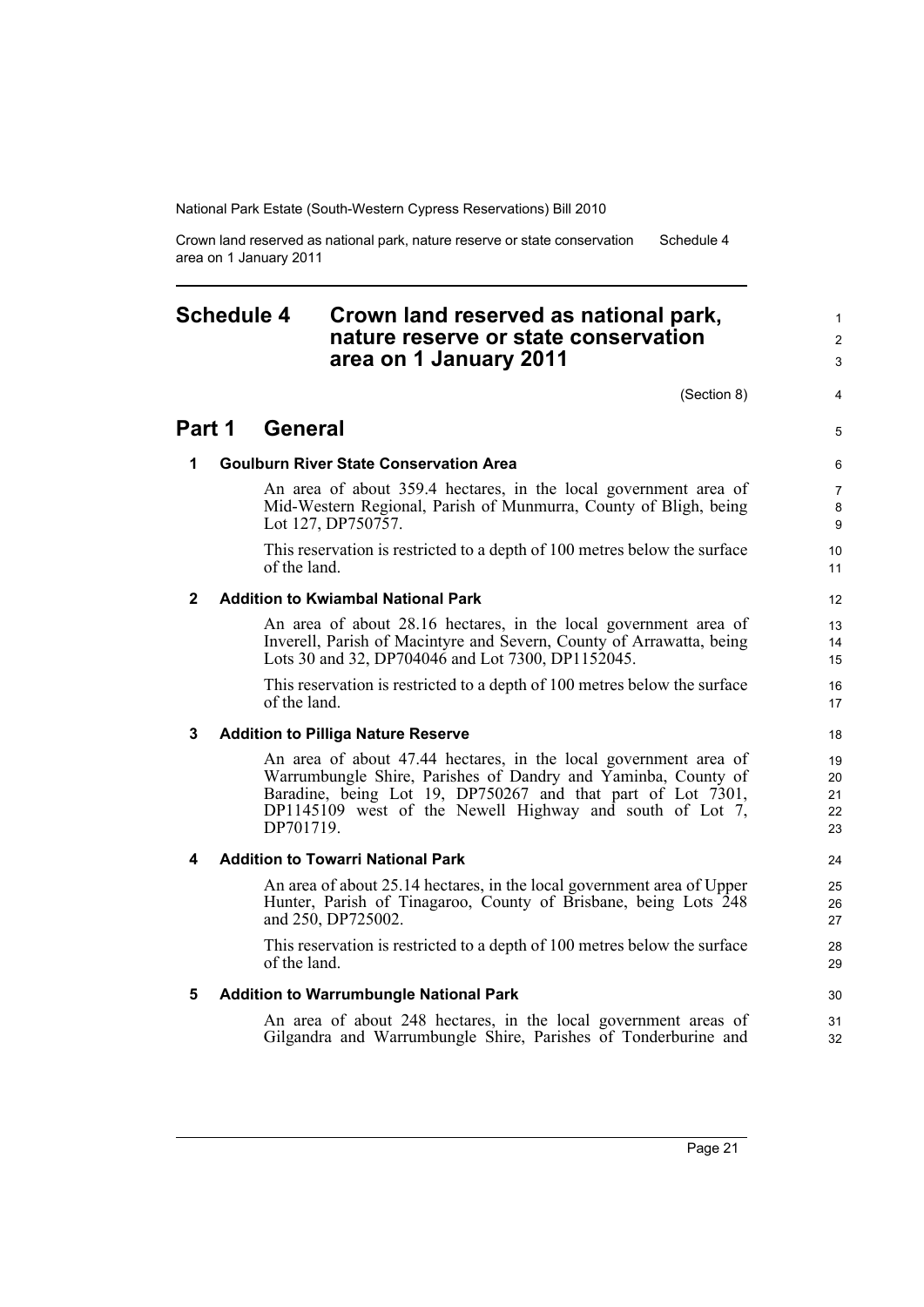Schedule 4 Crown land reserved as national park, nature reserve or state conservation area on 1 January 2011

> Timor, County of Gowen, being Lot 97, DP48483 and Lot 67, DP41621.

5 6

This reservation is restricted to a depth of 100 metres below the surface of the land.

# **Part 2 Compensatory reservation for revocation relating to Merry Beach Caravan Park**

## **6 Addition to Meroo National Park**

An area of about 85 hectares, in the local government area of Shoalhaven City, Parish of Termeil, County of St Vincent, being the beds of Meroo Lake and Reedy Creek bounded by Meroo National Park and the northern boundary of Lot 3, DP629548.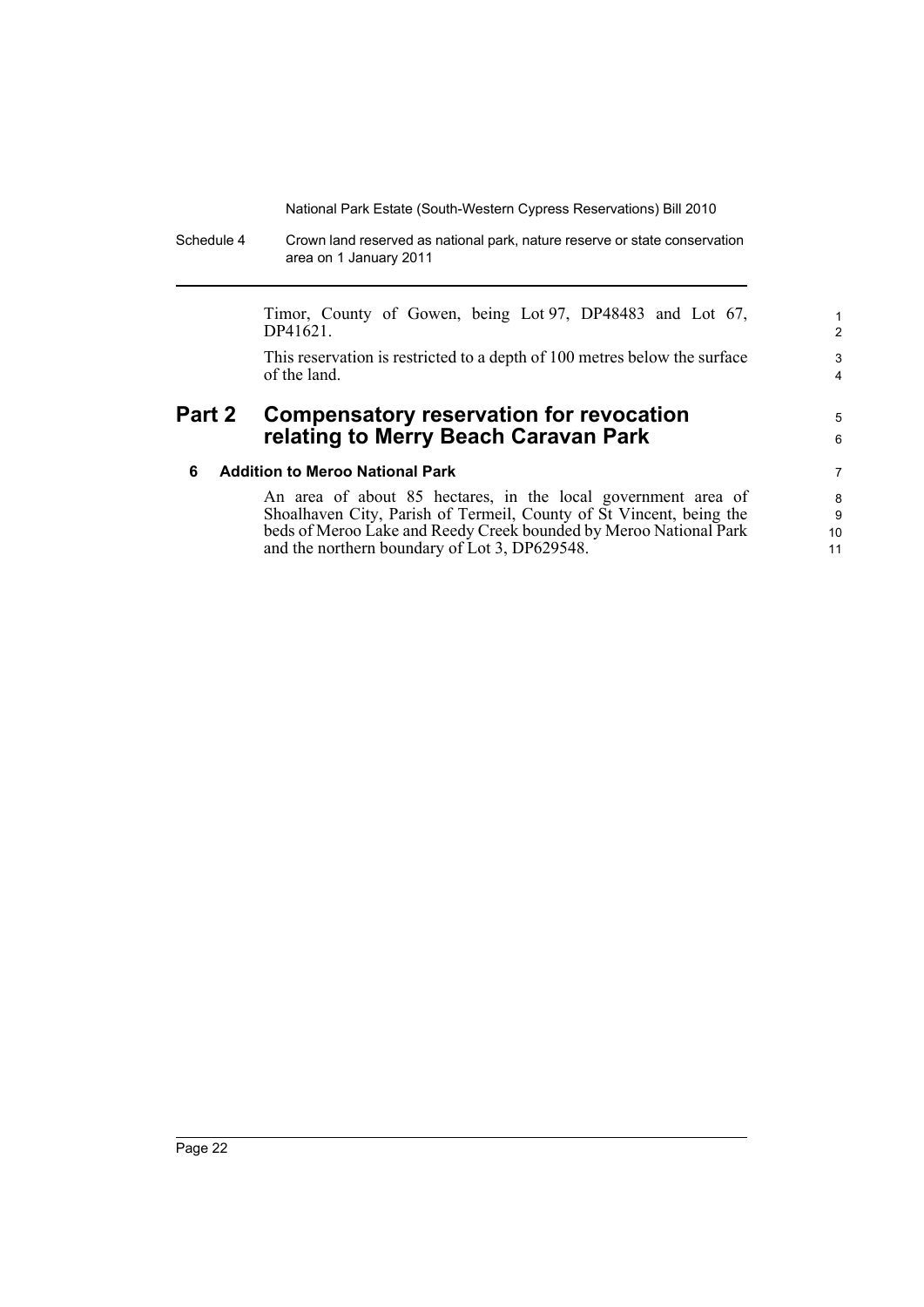Joulni Station, Willandra Lakes, added to Mungo National Park or Mungo State Conservation Area Schedule 5

# <span id="page-28-0"></span>**Schedule 5 Joulni Station, Willandra Lakes, added to Mungo National Park or Mungo State Conservation Area**

(Section 9)

## **1 Addition to Mungo National Park**

An area of about 10,040 hectares, being that part of Lot 1032, DP762247 designated as 49-01 on the diagram catalogued Misc R00233 (Edition 1) in the Department of Environment, Climate Change and Water, subject to any variations or exceptions noted on that diagram.

## **2 Mungo State Conservation Area**

An area of about 5,700 hectares, being that part of Lot 1032, DP762247 designated as 49-02 on the diagram catalogued Misc R00233 (Edition 1) in the Department of Environment, Climate Change and Water, subject to any variations or exceptions noted on that diagram.

7

4

1 2 3

11 12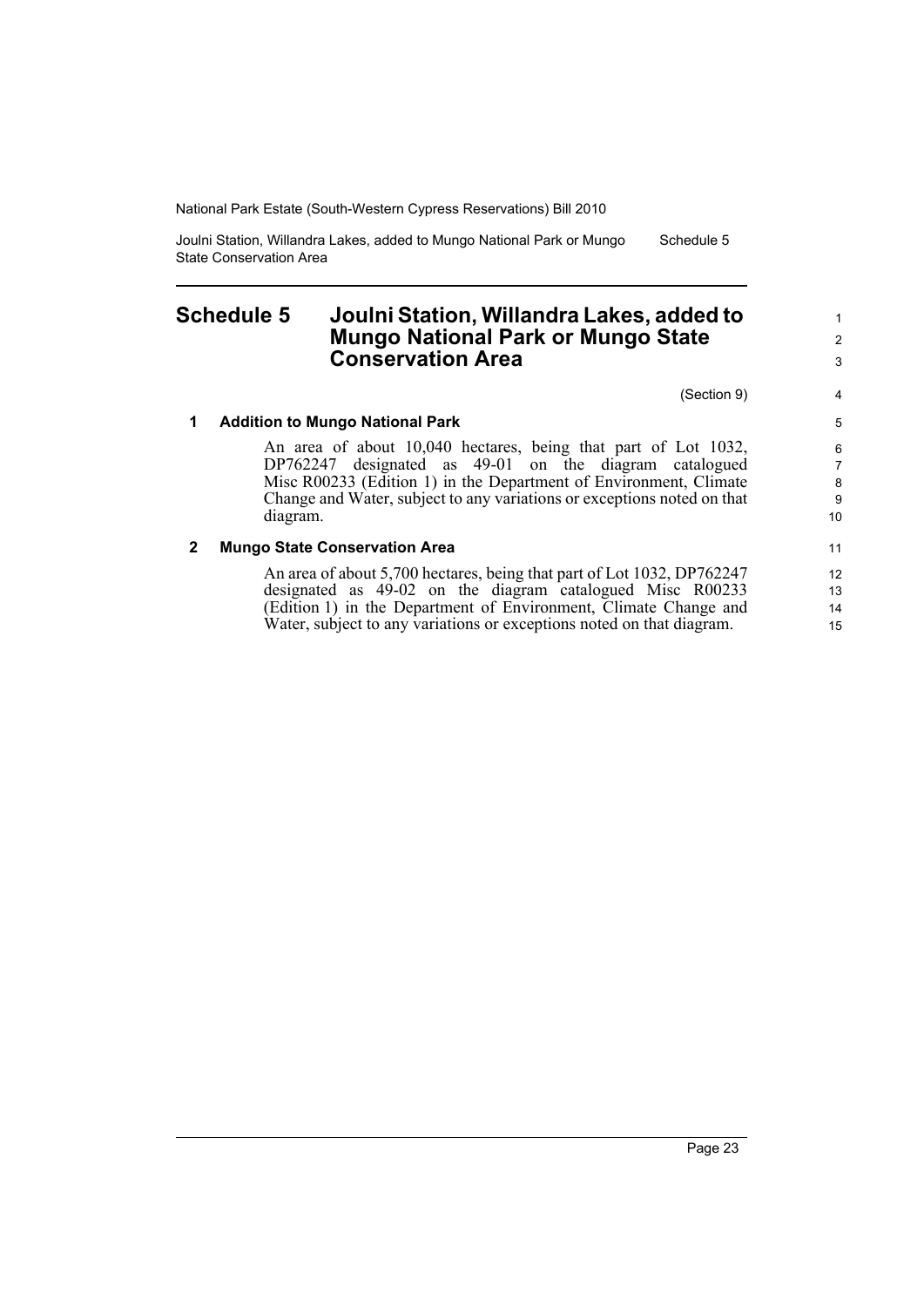Schedule 6 State forests vested in NPW Minister on 1 January 2011

# <span id="page-29-0"></span>**Schedule 6 State forests vested in NPW Minister on 1 January 2011**

(Sections 4 and 10)

1 2

- **1** An area of about 215 hectares, being part of Buddigower State Forest No 872, No 1 Extension, dedicated by proclamation published in the NSW Government Gazette on 11 May 1984.
- **2** An area of about 341 hectares, being part of Balowra State Forest No 897 dedicated by proclamation published in the NSW Government Gazette on 8 January 1960, within Lot 3911, DP766384.
- **3** An area of about 1,922 hectares, being part of Jimberoo State Forest No 1010, No 2 Extension dedicated by proclamation published in the NSW Government Gazette on 14 August 1987.
- **4** An area of about 20 hectares, being part of Kiacatoo State Forest No 1039, dedicated by proclamation published in the NSW Government Gazette on 5 July 1985, within Lot 27, DP752098.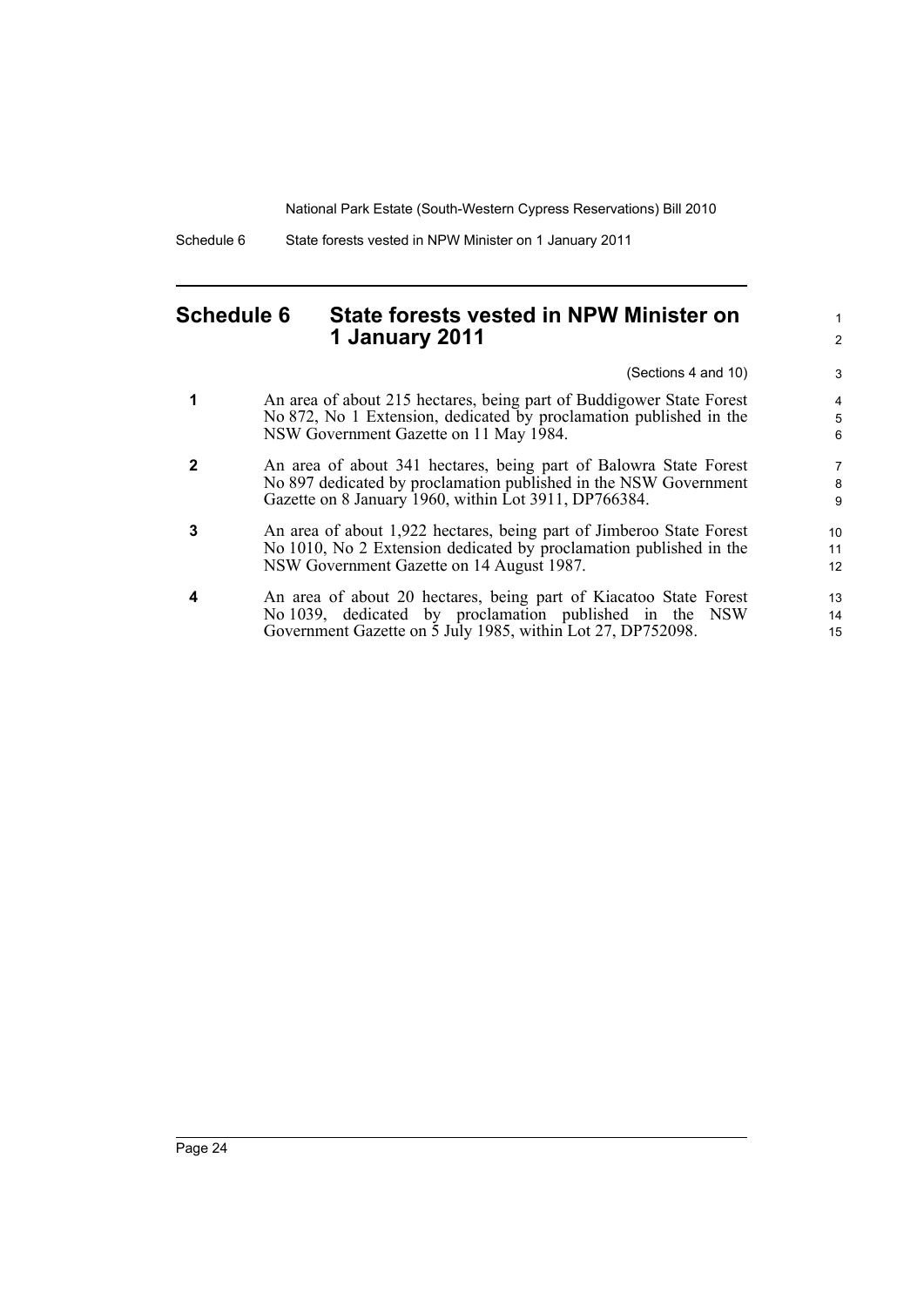Amendment of Brigalow and Nandewar Community Conservation Area Act 2005 No 56 Schedule 7

# <span id="page-30-0"></span>**Schedule 7 Amendment of Brigalow and Nandewar Community Conservation Area Act 2005 No 56**

| [1] |     |                    | Section 22 Adjustment of description of transferred land                                                                                                                                                                                                                                                                                 | 4                                 |
|-----|-----|--------------------|------------------------------------------------------------------------------------------------------------------------------------------------------------------------------------------------------------------------------------------------------------------------------------------------------------------------------------------|-----------------------------------|
|     |     |                    | Insert after section 22 $(9)$ :                                                                                                                                                                                                                                                                                                          | 5                                 |
|     |     | (9A)               | This section extends to land included in Schedule 1, 2 or 3 by the<br>National Park Estate (South-Western Cypress Reservations) Act<br>2010. For that purpose, an adjustment may be made under this<br>section at any time before 1 January 2014.                                                                                        | $\,6$<br>$\overline{7}$<br>8<br>9 |
| [2] |     | <b>Section 22A</b> |                                                                                                                                                                                                                                                                                                                                          | 10                                |
|     |     |                    | Insert after section 22:                                                                                                                                                                                                                                                                                                                 | 11                                |
|     | 22A |                    | <b>Review of classification as Zone 3</b>                                                                                                                                                                                                                                                                                                | 12                                |
|     |     | (1)                | This section applies to land within Zone 3 of the Community<br>Conservation Area that was reserved by the National Park Estate<br>(South-Western Cypress Reservations) Act 2010.                                                                                                                                                         | 13<br>14<br>15                    |
|     |     | (2)                | The Director-General of the Department of Environment,<br>Climate Change and Water and the Director-General of the<br>Department of Industry and Investment are required to conduct a<br>joint review, before 1 January 2012, of the status of the land to<br>which this section applies.                                                | 16<br>17<br>18<br>19<br>20        |
|     |     | (3)                | The review is to determine which areas of the land should remain<br>as Zone 3 and which areas of the land should be reserved as<br>Zone 1, having regard to evidence of the mineral values of the<br>land. The determination (and the reasons for the determination)<br>are required to be publicly notified by those Directors-General. | 21<br>22<br>23<br>24<br>25        |
|     |     | (4)                | On 1 January 2012, the land to which this section applies (other<br>than any land which it is determined under subsection (3) should<br>remain as Zone 3) is taken to be reserved as Zone 1 under this Act<br>(and the reservation of the land as Zone 3 is revoked).                                                                    | 26<br>27<br>28<br>29              |
|     |     | (5)                | A determination under this section may apply to part only of a<br>particular description of land within Zone 3.                                                                                                                                                                                                                          | 30<br>31                          |
|     |     | (6)                | The Director-General of the Department of Environment,<br>Climate Change and Water may, by notice published on the NSW<br>legislation website, amend Schedules 1 and 3 to give effect to<br>subsection (4) and to make any necessary consequential changes.                                                                              | 32<br>33<br>34<br>35              |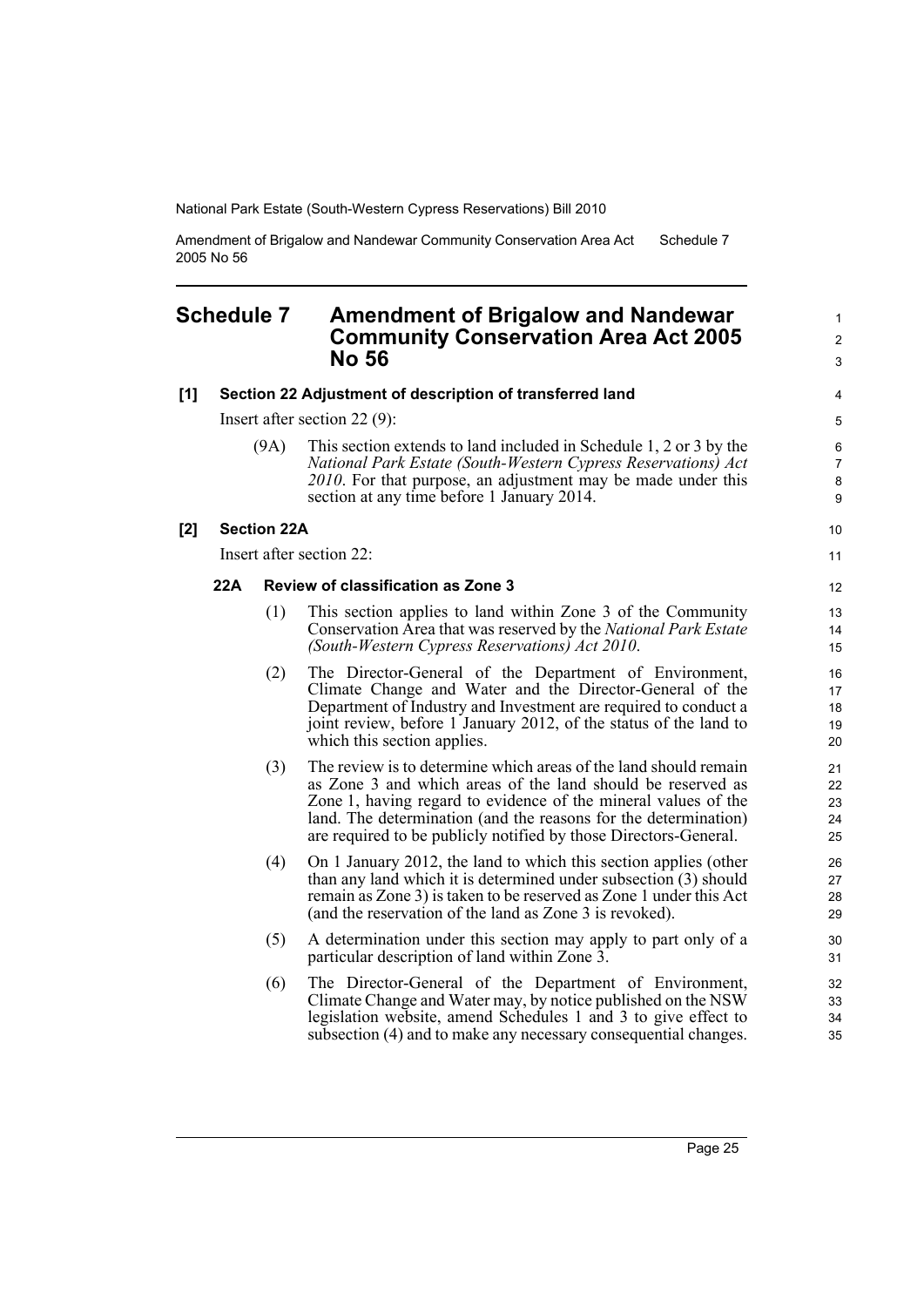Schedule 7 Amendment of Brigalow and Nandewar Community Conservation Area Act 2005 No 56

| [3] | Schedule 1 Zone 1-Conservation and recreation |                                                                                                                                                               |                          |  |
|-----|-----------------------------------------------|---------------------------------------------------------------------------------------------------------------------------------------------------------------|--------------------------|--|
|     |                                               | Insert after clause 34 in Part 4:                                                                                                                             | $\overline{2}$           |  |
|     | 35                                            | <b>Community Conservation Area Zone 1 Breelong</b>                                                                                                            | 3                        |  |
|     |                                               | An area of about 118.7 hectares, being Lot 7301, DP1150099 in<br>the local government area of Gilgandra, Parishes of Breelong and<br>Boyben, County of Gowen. | $\overline{4}$<br>5<br>6 |  |
|     |                                               | This reservation is restricted to a depth of 100 metres below the<br>surface of the land.                                                                     | $\overline{7}$<br>8      |  |
|     | 36                                            | <b>Community Conservation Area Zone 1 Crooked Creek</b>                                                                                                       | 9                        |  |
|     |                                               | An area of about 735.7 hectares, being Lot 61, DP750075 in the<br>local government area of Inverell, Parish of Bowman, County of<br>Arrawatta.                | 10<br>11<br>12           |  |
|     |                                               | This reservation is restricted to a depth of 100 metres below the<br>surface of the land.                                                                     | 13<br>14                 |  |
|     | 37                                            | <b>Community Conservation Area Zone 1 Hobden Hill</b>                                                                                                         | 15                       |  |
|     |                                               | An area of about 830.4 hectares, being Lots 60 and 66, DP752187<br>in the local government area of Tamworth Regional, Parish of<br>Hobden, County of Darling. | 16<br>17<br>18           |  |
|     |                                               | This reservation is restricted to a depth of 100 metres below the<br>surface of the land.                                                                     | 19<br>20                 |  |
|     | 38                                            | <b>Community Conservation Area Zone 1 Rocky Glen</b>                                                                                                          | 21                       |  |
|     |                                               | An area of about 483.3 hectares, being Lot 41, DP43504 in the<br>local government area of Warrumbungle, Parish of Borah,<br>County of White.                  | 22<br>23<br>24           |  |
|     |                                               | This reservation is restricted to a depth of 100 metres below the<br>surface of the land.                                                                     | 25<br>26                 |  |
|     | 39                                            | <b>Community Conservation Area Zone 1 Sappa Bulga</b>                                                                                                         |                          |  |
|     |                                               | An area of about 120.9 hectares, being Lot 104, DP753233 in the<br>local government area of Dubbo, Parish of Dubbo, County of<br>Gordon.                      | 28<br>29<br>30           |  |
|     |                                               | This reservation is restricted to a depth of 100 metres below the<br>surface of the land.                                                                     | 31<br>32                 |  |
|     | 40                                            | <b>Community Conservation Area Zone 1 Serpentine Ridge</b>                                                                                                    | 33                       |  |
|     |                                               | An area of about 354.4 hectares, being Lot 7004, DP96122,<br>Lot 7012, DP96119 and Lot 104, DP40594 in the local                                              | 34<br>35                 |  |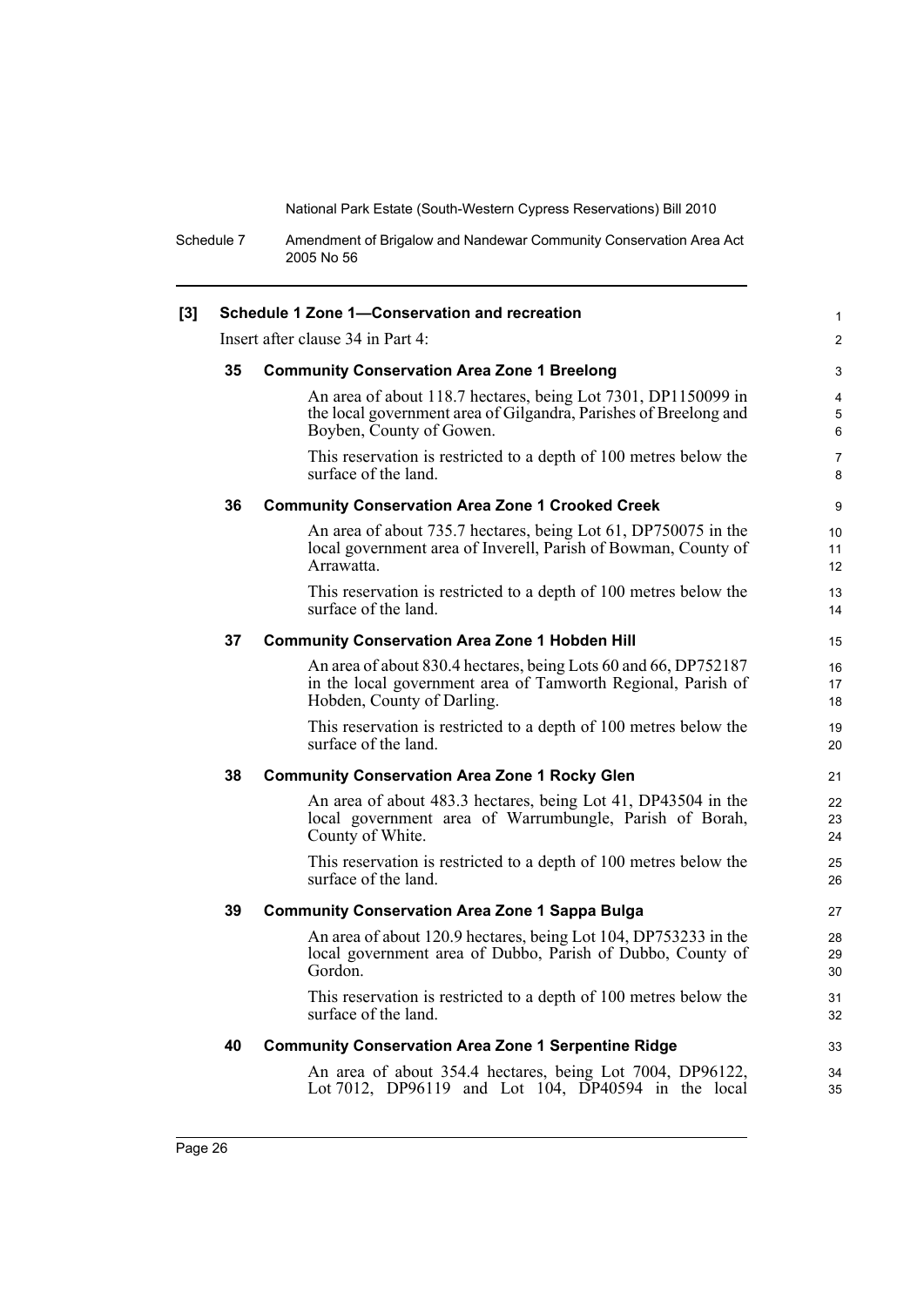Amendment of Brigalow and Nandewar Community Conservation Area Act 2005 No 56 Schedule 7

government area of Gwydir, Parishes of Dinoga, Gouron and Hall, County of Murchison. This reservation is restricted to a depth of 100 metres below the surface of the land. **41 Community Conservation Area Zone 1 Wallabadah** An area of about 5.82 hectares, being Lot 7007, DP1024634, Lot 7006, DP1024632, Lot 355, DP751031 and Lot 371, DP44237 in the local government area of Liverpool Plains, Parish of Wallabadah, County of Buckland. This reservation is restricted to a depth of 100 metres below the surface of the land. **42 Community Conservation Area Zone 1 Watsons Creek** An area of about 334.8 hectares, being Lot 7016, DP1086543, Lot 7001, DP1086544, Lot 7002, DP1084855 and Lot 138, DP753839 in the local government area of Tamworth Regional, Parish of Haning, County of Inglis. This reservation is restricted to a depth of 100 metres below the surface of the land. **[4] Schedule 2 Zone 2—Conservation and Aboriginal culture** Omit Part 2. Insert instead: **Part 2 Future additions to Zone 2 6 Community Conservation Area Zone 2 Boonalla** An area of about 43.31 hectares, being Lot 7005, DP92924 in the local government area of Gunnedah, Parish of Yarrari, County of Nandewar. This reservation is restricted to a depth of 100 metres below the surface of the land. **[5] Schedule 3 Zone 3—Conservation, recreation and mineral extraction** Insert in appropriate order in Part 3: **28 Community Conservation Area Zone 3 Adelyne** An area of about 147.7 hectares, being Lot 4, DP754326 in the 10 11 12 13 14 15 16 17 18 19  $20$ 21  $22$ 23 24 25 26 27 28 29 30 31

local government area of Warrumbungle Shire, Parish of Taylor,

County of Lincoln.

32 33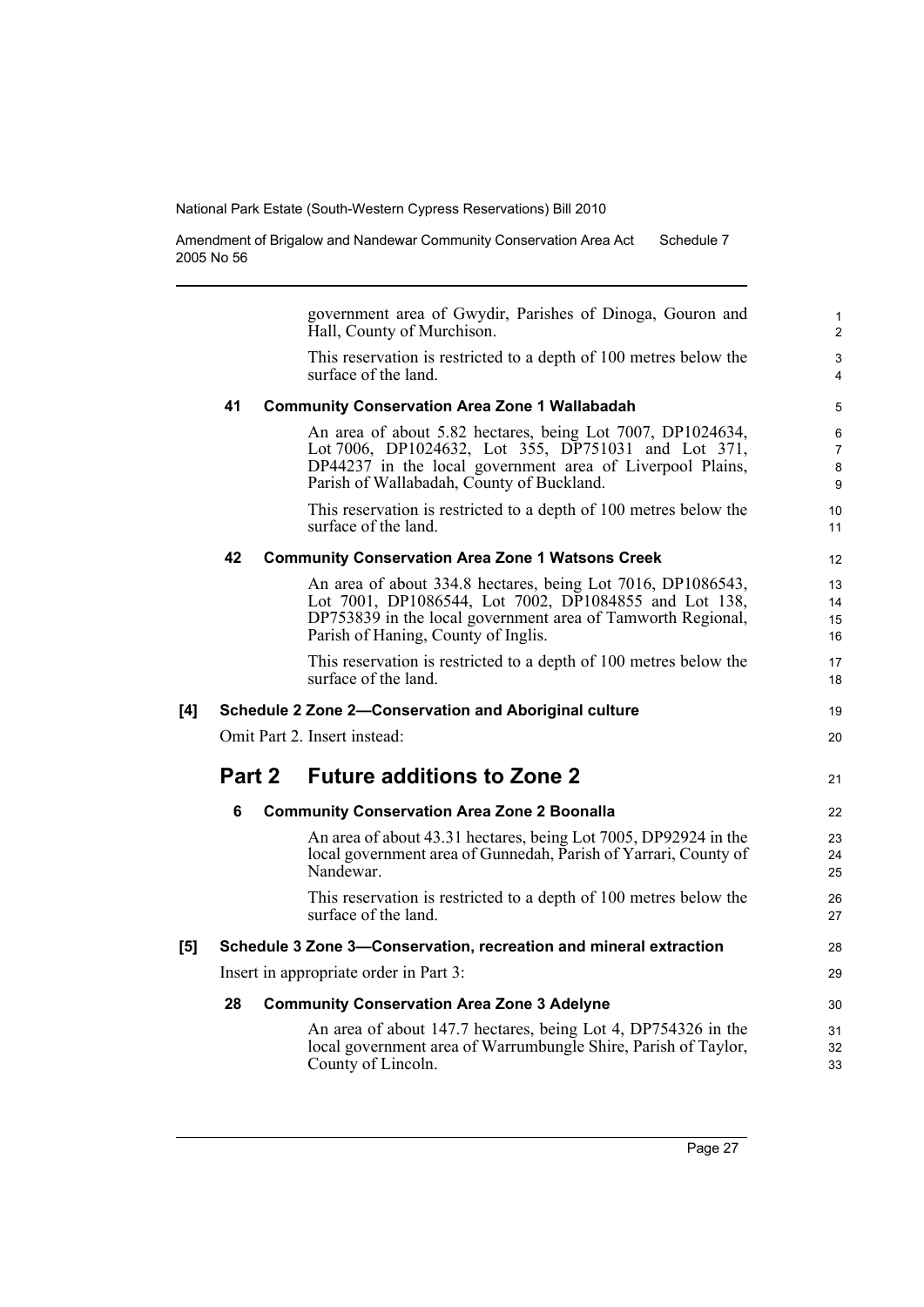Schedule 7 Amendment of Brigalow and Nandewar Community Conservation Area Act 2005 No 56

This reservation is restricted to a depth of 100 metres below the surface of the land. **29 Community Conservation Area Zone 3 Bingara** An area of about 14.72 hectares, being Lot 116, DP754851 in the local government area of Gwydir, Parish of Molroy, County of Murchison. This reservation is restricted to a depth of 100 metres below the surface of the land. **30 Community Conservation Area Zone 3 Durridgere** An area of about 34.2 hectares, being Lot 7, DP750748 in the local government area of Mid-Western Regional, Parish of Curryall, County of Bligh. This reservation is restricted to a depth of 100 metres below the surface of the land. **31 Community Conservation Area Zone 3 Goonoo** An area of about 770 hectares, being Lot 10, DP721223, Lot 7300, DP1138674, Lot 37, DP705202 in the local government area of Warrumbungle Shire, Parishes of Mirrie and Boston, County of Lincoln. This reservation is restricted to a depth of 100 metres below the surface of the land. **32 Community Conservation Area Zone 3 Tingha Plateau** An area of about 3,414 hectares, being the land designated as 1156-01 on the diagram catalogued Misc R00238 (Edition 1) in the Department of Environment, Climate Change and Water, subject to any variations or exceptions noted on that diagram, in the local government area of Inverell, Parishes of Clive, Clare, Herbert, Swinton and Boston, Counties of Hardinge and Gough. This reservation is restricted to a depth of 100 metres below the surface of the land. **33 Community Conservation Area Zone 3 Woodsreef** 1  $\overline{2}$ 3 4 5 6 7 8 9  $10$ 11 12 13 14 15 16 17 18 19  $20$ 21 22 23 24 25 26 27 28 29 30 31

> An area of about 330.6 hectares, being Lot 7004, DP1056211, Lot 7021, DP1093675, Lot 6, DP44162 and that part of Lot 110,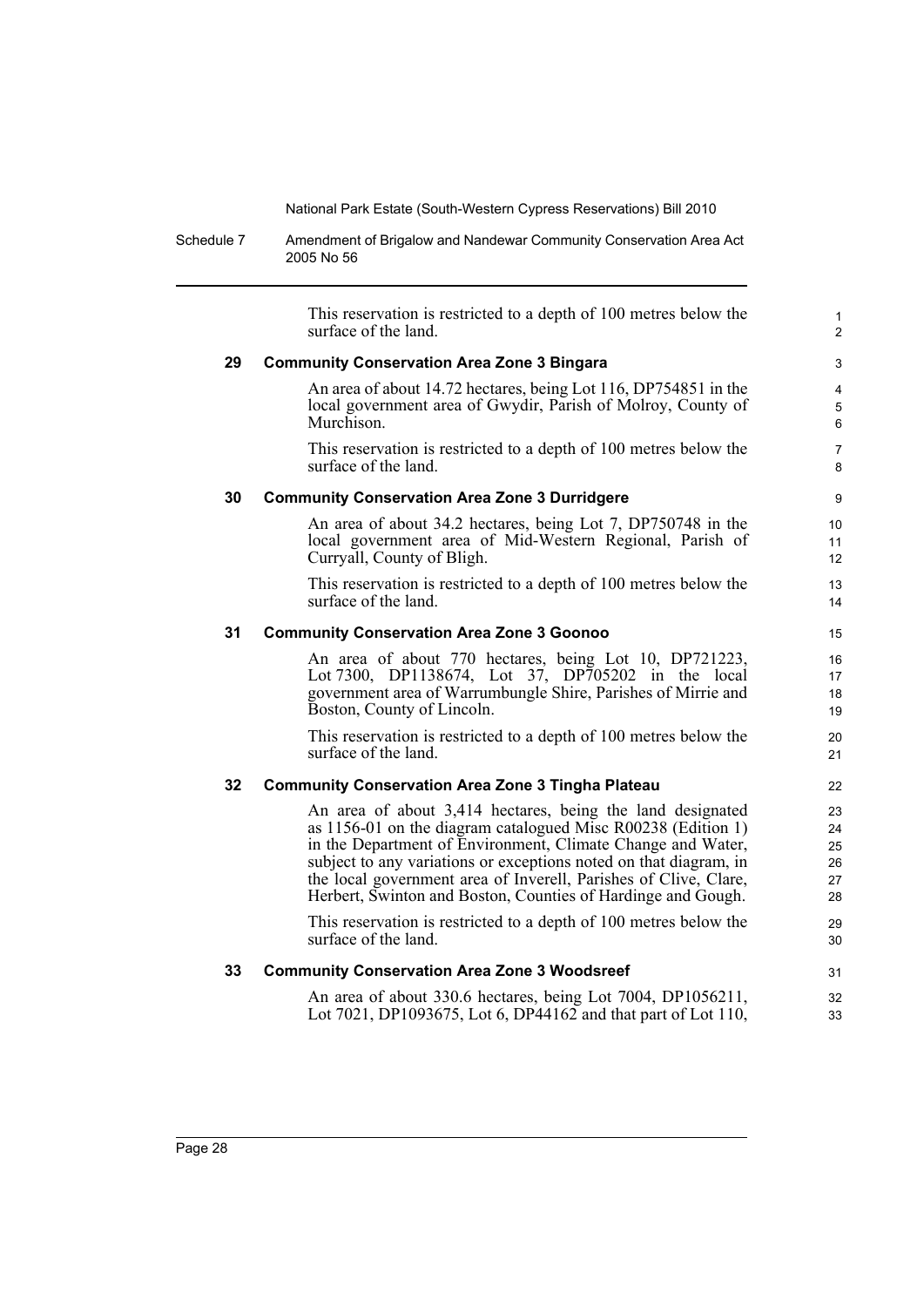Amendment of Brigalow and Nandewar Community Conservation Area Act 2005 No 56 Schedule 7

> DP41641, north of Woodsreef Road, in the local government area of Tamworth Regional, Parish of Woodsreef, County of Darling.

This reservation is restricted to a depth of 100 metres below the surface of the land.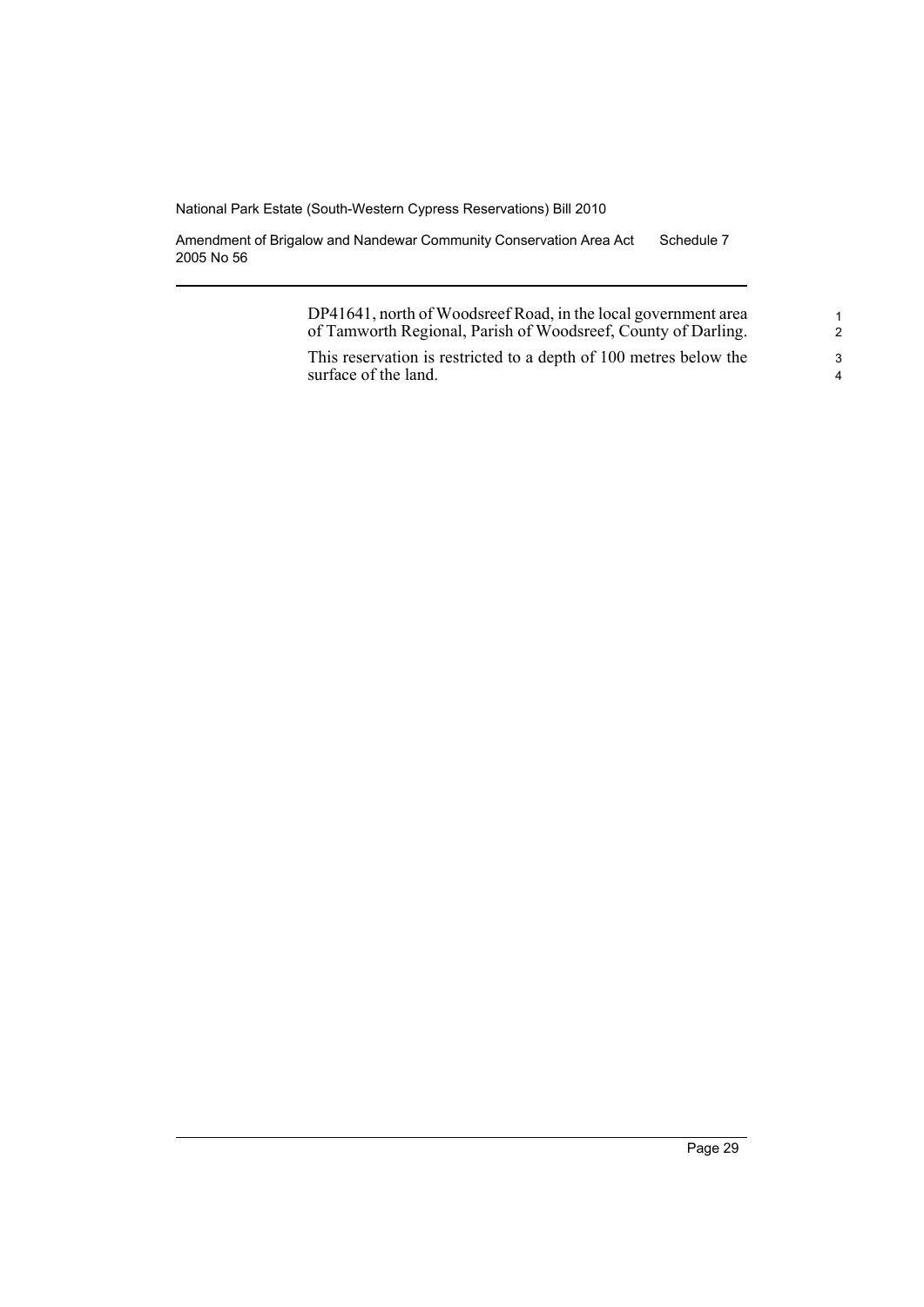1 2

# <span id="page-35-0"></span>**Schedule 8 Land transfers—ancillary and special provisions**

| 1 |                           | <b>Exclusion of freehold and certain leasehold interests</b>                                                                                                                                                                                                                                                                                                                                                                                                                              | 3                                      |  |
|---|---------------------------|-------------------------------------------------------------------------------------------------------------------------------------------------------------------------------------------------------------------------------------------------------------------------------------------------------------------------------------------------------------------------------------------------------------------------------------------------------------------------------------------|----------------------------------------|--|
|   | (1)                       | The following land is not reserved by this Act:                                                                                                                                                                                                                                                                                                                                                                                                                                           |                                        |  |
|   |                           | land that a person holds for an estate in fee simple,<br>(a)                                                                                                                                                                                                                                                                                                                                                                                                                              | 5                                      |  |
|   |                           | land that a person holds under a perpetual lease, a special lease or<br>(b)<br>a term lease within the meaning of the Crown Lands (Continued<br>Tenures) Act 1989,                                                                                                                                                                                                                                                                                                                        | 6<br>$\overline{7}$<br>8               |  |
|   |                           | (c)<br>land that a person holds under a lease under the <i>Western Lands</i><br>Act 1901,                                                                                                                                                                                                                                                                                                                                                                                                 | $\boldsymbol{9}$<br>10                 |  |
|   |                           | land that is comprised in an incomplete purchase within the<br>(d)<br>meaning of the Crown Lands (Continued Tenures) Act 1989.                                                                                                                                                                                                                                                                                                                                                            | 11<br>12                               |  |
|   | (2)                       | This clause has effect despite any other provision of this Act.                                                                                                                                                                                                                                                                                                                                                                                                                           |                                        |  |
|   | (3)                       | However, this clause does not apply to any interest in land of the NPW<br>Minister or, in the case of land to which Schedule 5 applies, any interest<br>in the land of the Soil Conservation Commission.                                                                                                                                                                                                                                                                                  | 14<br>15<br>16                         |  |
| 2 | <b>Application of Act</b> |                                                                                                                                                                                                                                                                                                                                                                                                                                                                                           |                                        |  |
|   | (1)                       | This Act has effect despite the provisions of the <i>Forestry Act 1916</i> and,<br>in particular, despite any different procedure under that Act for the<br>revocation of State forests, national forests, special management zones,<br>flora reserves or timber reserves.                                                                                                                                                                                                                | 18<br>19<br>20<br>21                   |  |
|   | (2)                       | This Act has effect despite the provisions of the National Parks and<br><i>Wildlife Act 1974</i> and, in particular, despite any different procedure for<br>reserving or vesting, or revoking the reservation of, land under that Act.                                                                                                                                                                                                                                                    | 22<br>23<br>24                         |  |
| 3 |                           | Reservation of lands as national parks, nature reserves or state<br>conservation areas                                                                                                                                                                                                                                                                                                                                                                                                    | 25<br>26                               |  |
|   | (1)                       | The lands reserved as, or as parts of, national parks, nature reserves or<br>state conservation areas by this Act are, for the purposes of the National<br>Parks and Wildlife Act 1974, taken to have been so reserved by notice<br>published under Division 1 of Part 4 of that Act.                                                                                                                                                                                                     | 27<br>28<br>29<br>30                   |  |
|   | (2)                       | A reference in the National Parks and Wildlife Act 1974 to the<br>publication of a notice under Division 1 of Part 4 of that Act is, in<br>relation to a reservation of any of the lands described in Schedule 1, 2,<br>4 or 5 that is effected by this Act, taken to be a reference to the<br>commencement of the operation of the relevant provision of this Act<br>that effects the reservation on 1 January 2011 or, in the case of lands<br>described in Schedule 2, 1 January 2012. | 31<br>32<br>33<br>34<br>35<br>36<br>37 |  |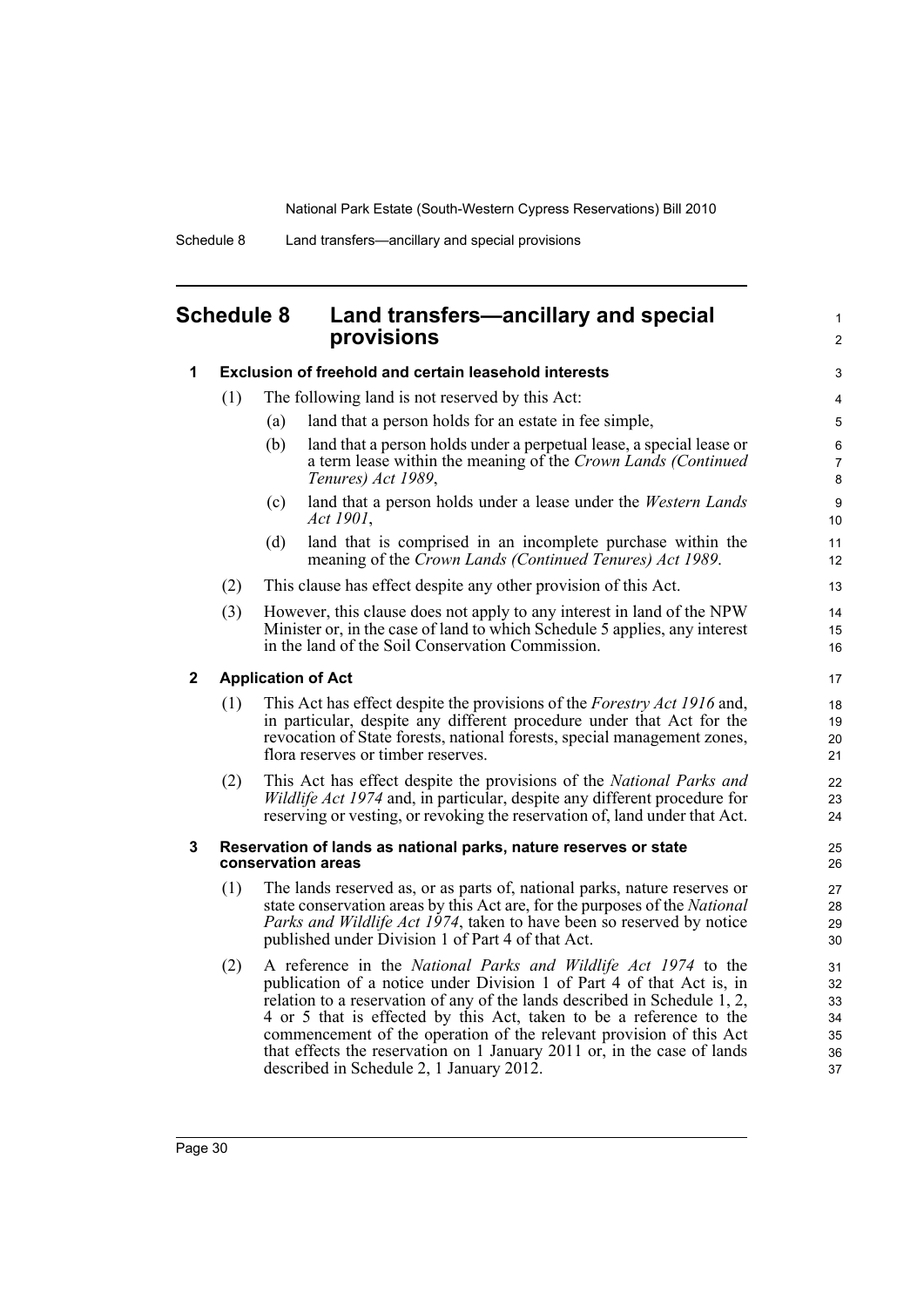Land transfers—ancillary and special provisions example 3 Schedule 8

|   | (3)                                                                                                                                | A name assigned to any national park, nature reserve or state<br>conservation area by this Act is taken to have been assigned to that land<br>by notice published under Division 1 of Part 4 of the National Parks and<br>Wildlife Act 1974.                               |                                                                                                                                                                                                                                                  |                                 |  |
|---|------------------------------------------------------------------------------------------------------------------------------------|----------------------------------------------------------------------------------------------------------------------------------------------------------------------------------------------------------------------------------------------------------------------------|--------------------------------------------------------------------------------------------------------------------------------------------------------------------------------------------------------------------------------------------------|---------------------------------|--|
|   | (4)                                                                                                                                | Sections 35 (including section 35 as applied by section 58) and 47D of<br>the National Parks and Wildlife Act 1974 do not apply to a reservation<br>of land as, or as part of, a national park, nature reserve or state<br>conservation area that is effected by this Act. |                                                                                                                                                                                                                                                  | 5<br>6<br>$\boldsymbol{7}$<br>8 |  |
| 4 | Existing leases under Forestry Act 1916 affecting lands reserved as<br>national parks, nature reserves or state conservation areas |                                                                                                                                                                                                                                                                            |                                                                                                                                                                                                                                                  |                                 |  |
|   |                                                                                                                                    | lease:                                                                                                                                                                                                                                                                     | Sections 42 (2), 47K and 55 of the National Parks and Wildlife Act 1974<br>apply to and in respect of a lease under the <i>Forestry Act 1916</i> , being a                                                                                       | 11<br>12<br>13                  |  |
|   |                                                                                                                                    | (a)                                                                                                                                                                                                                                                                        | affecting any of the lands described in Schedule 1, 2, 4 or 5 that<br>are reserved as, or as parts of, national parks, nature reserves or<br>state conservation areas by this Act, and                                                           | 14<br>15<br>16                  |  |
|   |                                                                                                                                    | (b)                                                                                                                                                                                                                                                                        | current and in force immediately before 1 January 2011 (except<br>in the case of lands described in Schedule 2) or before 1 January<br>2012 (in the case of lands described in Schedule 2),                                                      | 17<br>18<br>19                  |  |
|   |                                                                                                                                    |                                                                                                                                                                                                                                                                            | in the same way as those sections apply to a licence or permit under the<br>Forestry Act 1916.                                                                                                                                                   | 20<br>21                        |  |
| 5 | Access roads within national parks etc                                                                                             |                                                                                                                                                                                                                                                                            |                                                                                                                                                                                                                                                  |                                 |  |
|   | (1)                                                                                                                                | In this clause:                                                                                                                                                                                                                                                            |                                                                                                                                                                                                                                                  | 23                              |  |
|   |                                                                                                                                    |                                                                                                                                                                                                                                                                            | <i>access roads</i> means the roads, tracks, trails and other means of access<br>referred to in subclause $(2)$ (a)–(c).                                                                                                                         | 24<br>25                        |  |
|   |                                                                                                                                    |                                                                                                                                                                                                                                                                            | <i>private land holding</i> means land held:                                                                                                                                                                                                     | 26                              |  |
|   |                                                                                                                                    | (a)                                                                                                                                                                                                                                                                        | by an owner within the meaning of the <i>National Parks and</i><br><i>Wildlife Act 1974</i> , or                                                                                                                                                 | 27<br>28                        |  |
|   |                                                                                                                                    | (b)                                                                                                                                                                                                                                                                        | as a holding within the meaning of the Crown Lands Act 1989.                                                                                                                                                                                     | 29                              |  |
|   | (2)                                                                                                                                |                                                                                                                                                                                                                                                                            | This clause applies to and in respect of the following access roads<br>situated within the lands described in Schedule 1, 4 or 5 immediately<br>before 1 January 2011 or the lands described in Schedule 2 immediately<br>before 1 January 2012: | 30<br>31<br>32<br>33            |  |
|   |                                                                                                                                    | (a)                                                                                                                                                                                                                                                                        | roads of access within the meaning of section 33A of the Forestry<br>Act 1916,                                                                                                                                                                   | 34<br>35                        |  |
|   |                                                                                                                                    | (b)                                                                                                                                                                                                                                                                        | roads, tracks, trails and other means of access used, immediately<br>before 1 January 2011 or 1 January 2012 (as the case requires),<br>for access to private land holdings within those lands,                                                  | 36<br>37<br>38                  |  |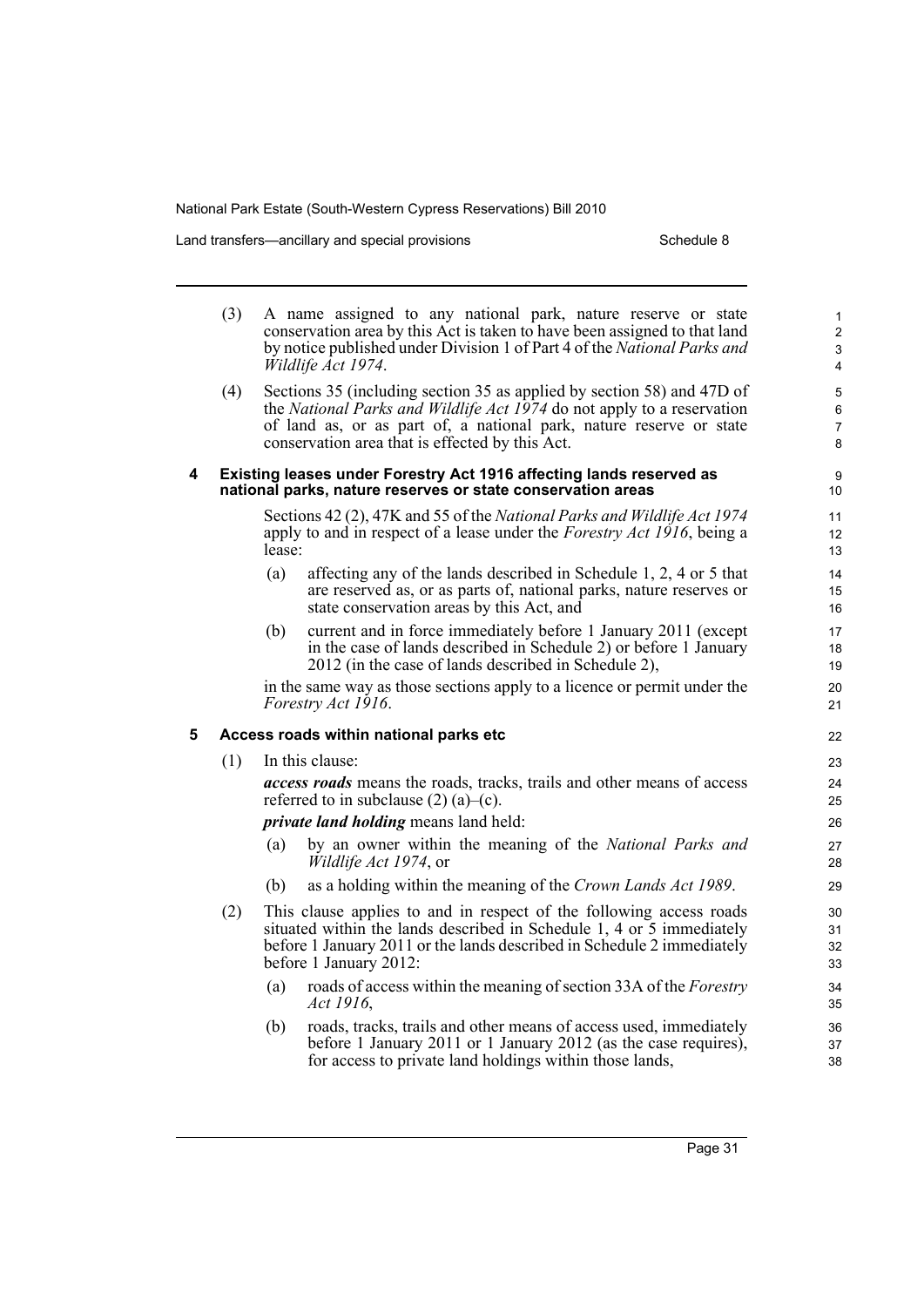Schedule 8 Land transfers—ancillary and special provisions

(c) roads, tracks, trails and other means of access through those lands to State forests or private land holdings that adjoin or are in the vicinity of the lands.

- (3) The access roads to which this clause applies are not, on 1 January 2011 or 1 January 2012 (as the case requires), reserved as, or as part of, a national park, nature reserve or state conservation area by this Act but vest in the NPW Minister on behalf of the Crown for the purposes of Part 11 of the *National Parks and Wildlife Act 1974* for an estate in fee simple, freed and discharged from:
	- (a) all trusts, obligations, estates, interests, rights of way or other easements, and
	- (b) any dedication, reservation, Crown grant or vesting to which the lands were subject, and any such dedication, reservation, grant or vesting is revoked.
- (4) The access roads may continue, subject to this clause, to be used for the purposes for which they were used immediately before 1 January 2011 or 1 January 2012, as the case requires.
- (5) The NPW Minister must, under section 149 of the *National Parks and Wildlife Act 1974*, grant a right of way over an access road to which this clause applies for the benefit of a private land holding in order to replace any right of way duly granted under section 20A of the *Forestry Act 1916* for the benefit of that land holding and in force immediately before 1 January 2011 or 1 January 2012, as the case requires.
- (6) The NPW Minister may from time to time vary the grant of a right of way under subclause (5).
- (7) Before 1 January 2016 (in the case of reservations taking effect on 1 January 2011) or before 1 January 2017 (in the case of reservations taking effect on 1 January 2012), the NPW Minister must, by one or more orders published in the Gazette, declare which of the access roads to which this clause applies:
	- (a) are excluded from reservation as part of a national park, nature reserve or state conservation area, or
	- (b) are not so excluded and are reserved as part of the national park, nature reserve or state conservation area in which they are situated.

An order under this subclause may be published only with the concurrence of the Minister administering the *Forestry Act 1916*.

- (8) On the publication of an order under subclause (7):
	- (a) the access roads that are referred to in the order as excluded from reservation as part of a national park, nature reserve or state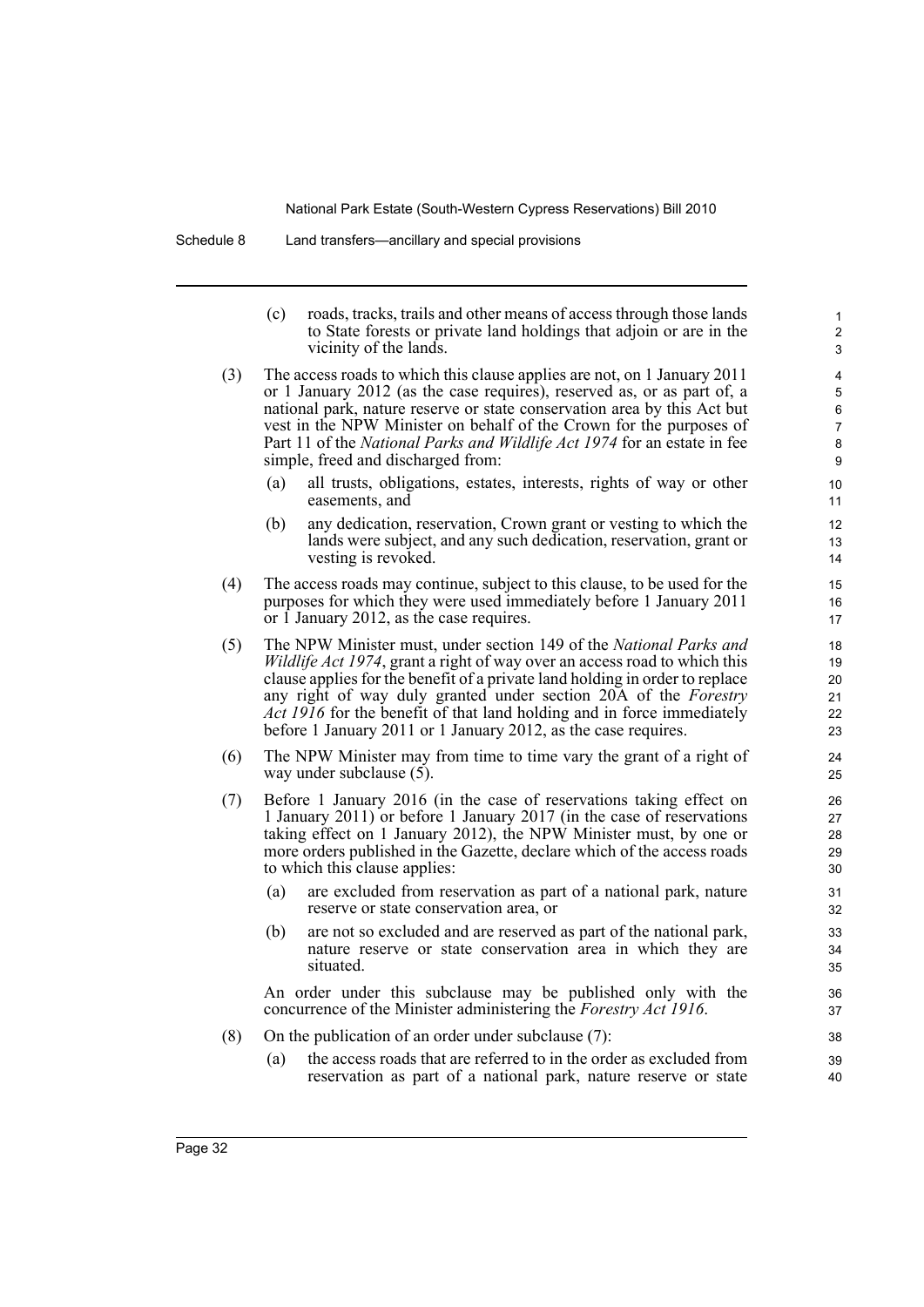Land transfers—ancillary and special provisions New Schedule 8

which this clause applies.

conservation area remain vested in the NPW Minister for the purposes of Part 11 of the *National Parks and Wildlife Act 1974* and may, subject to this clause, continue to be used for the purposes for which they were used immediately before 1 January  $2011$  or 1 January 2012, as the case requires, and (b) the access roads that are not so excluded are reserved as part of the national park, nature reserve or state conservation area within which they are situated. (9) Nothing in this clause affects the exercise of any power, authority, duty or function by the NPW Minister or any other person under and in accordance with the *National Parks and Wildlife Act 1974* in relation to any access road to which this clause applies. (10) While a private land holding is in private ownership, nothing in this clause authorises the NPW Minister to close any access road that comprises the only practical means of access to the land holding. (11) This clause has effect despite the provisions of the *Forestry Act 1916*. **6 Status of land vested in NPW Minister** (1) Any land that is vested by this Act in the NPW Minister for the purposes of Part 11 of the *National Parks and Wildlife Act 1974* is taken to have been acquired by that Minister under that Part, and may be dealt with by that Minister as if it had been so acquired. (2) Any such land is, to the extent that it relates to land subject to a lease preserved by section 10, taken to be Crown land reserved from sale for the purpose of any application by the holder of the lease to purchase the land comprised in the lease. **7 Provisions relating to activities carried out on land vested in NPW Minister** (1) This clause applies to and in respect of land vested in the NPW Minister for the purposes of Part 11 of the *National Parks and Wildlife Act 1974* by this Act. (2) For the avoidance of doubt, the purposes for which the NPW Minister's powers under section 149 of the *National Parks and Wildlife Act 1974* may be exercised in respect of land to which this clause applies include enabling an activity to continue to be carried out that was carried out on the land before it was so vested. (3) The Director-General of the Department of Environment, Climate Change and Water may authorise the use of relevant access roads for the purpose of enabling any lawful activity to be carried out on the land to 1 2 3 4 5 6 7 8 9 10 11 12 13 14 15 16 17 18 19 20 21 22 23 24 25 26 27  $28$ 29 30 31 32 33 34 35 36 37 38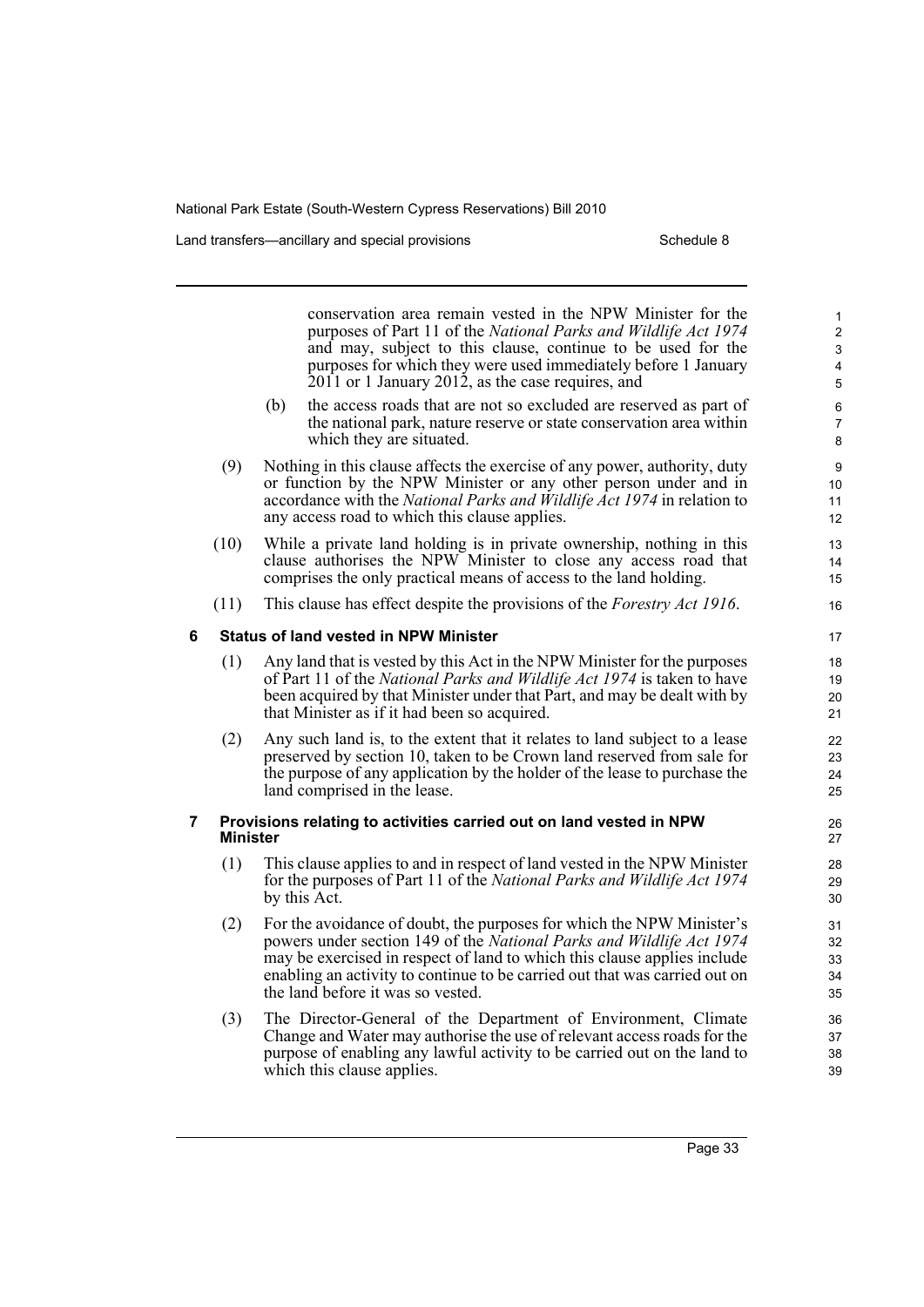Schedule 8 Land transfers—ancillary and special provisions

|    | (4)                                                                                  | In this clause, <i>relevant access roads</i> means roads, tracks, trails and<br>other means of access through any land reserved under the National<br><i>Parks and Wildlife Act 1974</i> to land to which this clause applies.                                                                                                       | $\mathbf{1}$<br>$\overline{a}$<br>3 |
|----|--------------------------------------------------------------------------------------|--------------------------------------------------------------------------------------------------------------------------------------------------------------------------------------------------------------------------------------------------------------------------------------------------------------------------------------|-------------------------------------|
| 8  | Administration of existing interests affecting land vested in NPW<br><b>Minister</b> |                                                                                                                                                                                                                                                                                                                                      |                                     |
|    | (1)                                                                                  | The administration of matters relating to existing interests affecting any<br>of the lands described in Schedule 6, and preserved by section 10, is<br>vested in the NPW Minister.                                                                                                                                                   | 6<br>$\overline{7}$<br>8            |
|    | (2)                                                                                  | For the purposes of subclause $(1)$ , the NPW Minister has the powers of<br>the Minister administering the Crown Lands (Continued Tenures) Act<br>1989 or the Western Lands Act 1901.                                                                                                                                                | 9<br>10<br>11                       |
|    | (3)                                                                                  | In this clause, <i>existing interest</i> means a perpetual lease, special lease or<br>term lease within the meaning of the Crown Lands (Continued Tenures)<br><i>Act 1989</i> (or rights or interests arising under an incomplete purchase<br>within the meaning of that Act) or a lease under the <i>Western Lands Act</i><br>1901. | 12<br>13<br>14<br>15<br>16          |
| 9  | Crown reserves in reserved lands                                                     |                                                                                                                                                                                                                                                                                                                                      |                                     |
|    |                                                                                      | Any dedication or reservation of land under Part 5 of the Crown Lands<br><i>Act 1989</i> is revoked if the land is reserved under Schedule 4 or 7.                                                                                                                                                                                   | 18<br>19                            |
| 10 | Saving in relation to revocations                                                    |                                                                                                                                                                                                                                                                                                                                      |                                     |
|    |                                                                                      | A revocation effected by this Act does not affect anything done or<br>omitted to be done before the revocation takes effect.                                                                                                                                                                                                         | 21<br>22                            |